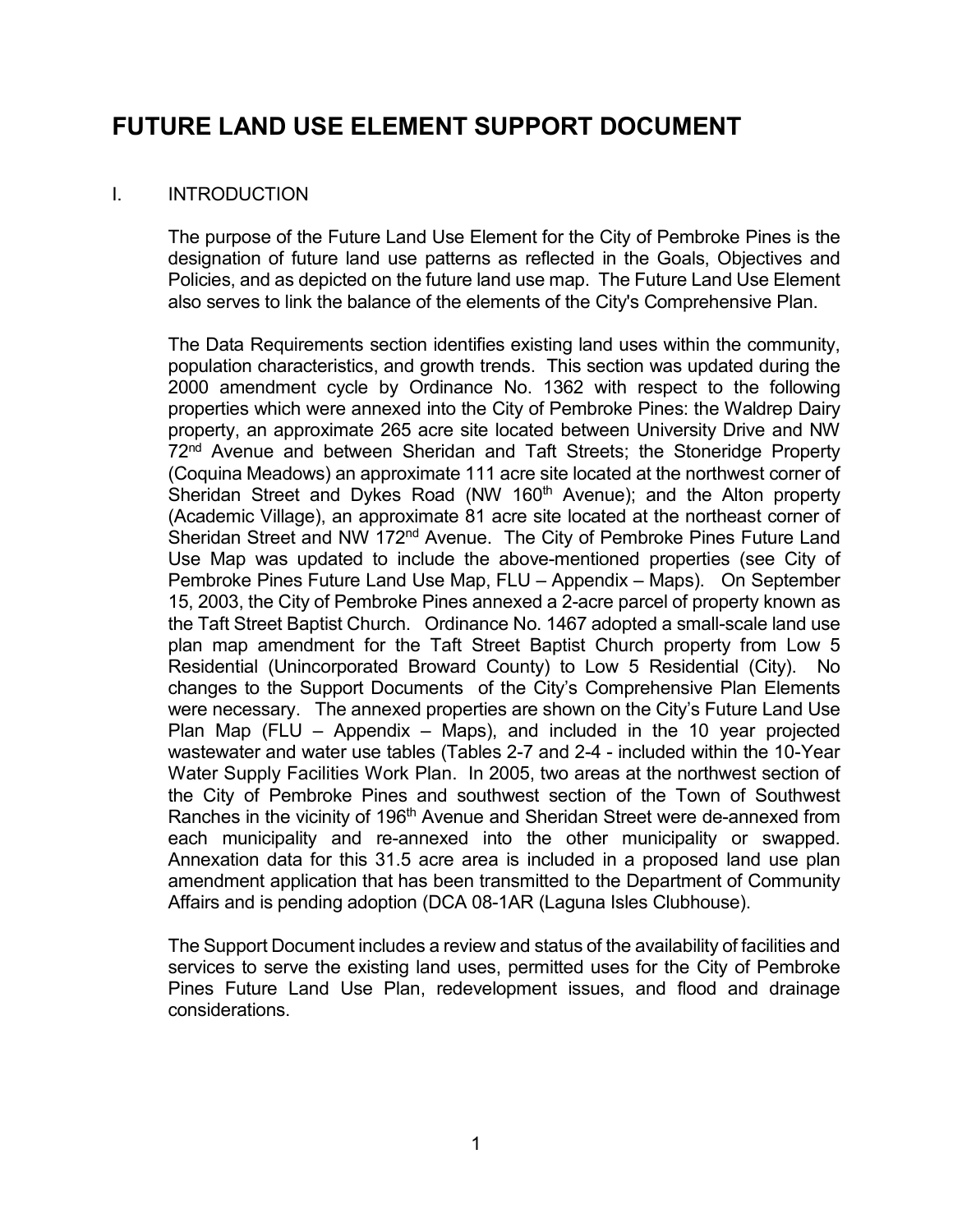The Adoption Document which includes the goals, objectives and policies section follows the Support Document and will help insure commitment to long-term programs. All of the objectives are followed by an evaluation measure. The evaluation measures which were previously located in the Monitoring section of the adopted 1990 Comprehensive Plan were relocated and either retained or updated. FLU Policies 5.1, 5.2, and 5.5 were previously submitted to DCA in May 1999, as part of the School Collocation Amendment (DCA Reference No. 99PS1), and were adopted by the City Commission on August 18, 1999 (Ordinance No. 1310). The associated data and analysis for the school collocation policies was also previously submitted to DCA in May (located under the Community Facilities section "D"). The Adoption Document is followed by the Implementation Regulations and Procedures section which includes a subsection for definitions.

 The Permitted Uses of the Analysis Requirements section, and the Goals, Objectives, and Policies section were updated pursuant to the recommendations of the Broward County Planning Council (BCPC) in their review of the City's recertification request of the Future Land Use Element, which was adopted December 15, 1999 (see Broward County Planning Council Review of Proposed Pembroke Pines Future Land Use Element Text, dated April 26, 2000 – FLU – Appendix – Page 1). The purpose of BCPC's recertification review is to identify text and goals, objectives, and policies required to bring the City's Future Land Use Element into substantial conformity with the Broward County Land Use Plan.

The Permitted Uses of the Analysis Requirements section, and the Goals Objectives, and Policies section were updated pursuant to the recommendations of the BCPC in their review of the City's recertification request of the Future Land Use Element which was adopted December 18, 2002 by Ordinance No. 1433 (see Broward County Planning Council Provisional Recertification Report dated, August 29, 2003, FLU – Appendix – Page 2). The update included removing electrical power plants as a permitted use within the Residential, Commercial, Office Park, Industrial, Employment Center-Low, Employment Center, and Utilities land use categories. In addition, the permitted uses section was updated with respect to the Residential, Industrial, Employment Center-Low, and Employment Center land use categories to be consistent with Broward County Land Use Plan Policy 13.01.10. The permitted uses within the Conservation land use category was updated pursuant to the BCPC recommendation to distinguish between the permitted uses of subcategories "Reserve Water Supply Areas" and "Natural Reservations" consistent with the Broward County Land Use Plan.

 In addition to the above, the Local Activity Center land use category, permitted uses, and associated objectives and policies were adopted (Objective XIX and Policies 19.1 – 19.10). The Non-Residential Intensities Table – FLU-3 was updated to include maximum floor area ratios for the local activity center land use category. Adopted Policies 18.7 and 18.8 (compatibility policies) were adopted to be more consistent with the Broward County Land Use Plan.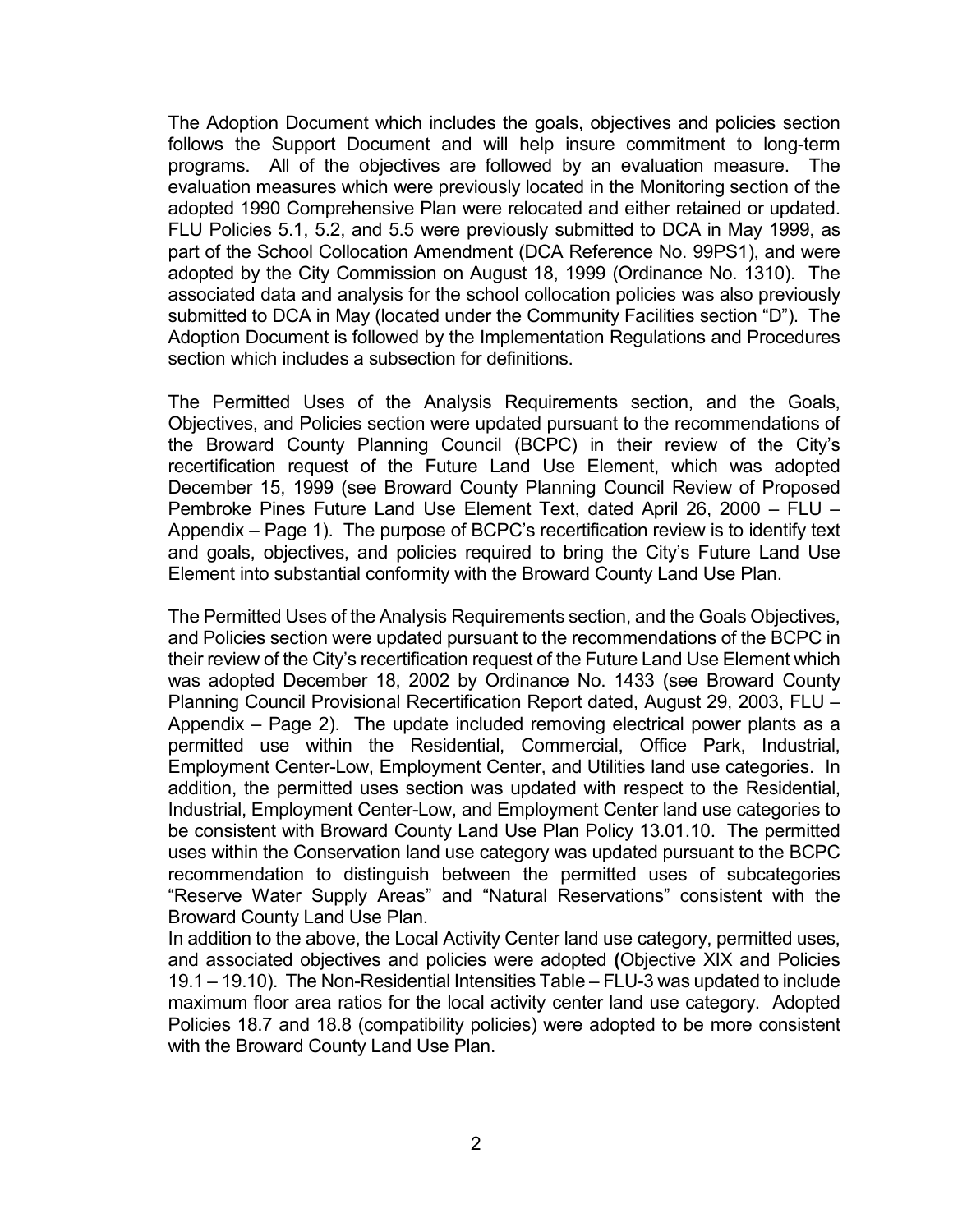The Permitted Uses of the FLU Analysis Requirements section was revised with respect to those uses permitted within areas designated Agricultural. In accordance with the recommendations of the Broward County Planning Council and with the Broward County Land Use Plan, neighborhood support businesses and retail facilities up to one acre per 250 acres were deleted as permitted uses as adopted by Ordinance No. 1362 during the 2000 amendment cycle. The following policies were also adopted by Ordinance No. 1362 during the 2000 amendment cycle pursuant to the recommendations of the Broward County Planning Council: FLU Policies 1.16, 18.3, 5.3, 5.4, 7.8, 8.5, and 11.10. In accordance with adopted FLU Policy 15.1, the City proposes to incorporate by reference FLU Policies 5.3, 5.4, 7.8, and 8.5 into the Intergovernmental Coordination Element by amending Table ICE- 4 (ICE - Appendix - Tables - 6).

 The following Future Land Use Element objectives and policies were adopted pursuant to the recommendations of the Broward County Planning Council (see Broward County Planning Council Review of Proposed Pembroke Pines Future Land Use Element Text, dated April 26, 2000 – FLU – Appendix – Page 1): FLU Objective III (modification), Policies 3.5 and 3.6, Objective V, Evaluation Measure for Objective V, Policies 5.4 , 5.5 5.6, and 5.7, Objective X, Evaluation Measure for Objective X, Objective XI , Policy 11.3, Objective XIII, Evaluation Measure for Objective XIII, Objective XIV, Evaluation Measure for Objective XIV, Policies 14.1, and 14.2, Objective XV, Evaluation Measure for Objective XV, Policy 15.5, Policy 16.1, Objective XVIII, Evaluation Measure for Objective XVIII, and Policies 18.4, 18.5, and 18.6.

 In accordance with Policy 15.3, Table FLU-7 Consistency Matrix - Chapter 187, F.S., Strategic Policy Plan (SFRPC), Broward County Land Use Plan, and City of Pembroke Pines Comprehensive Plan will continue to be updated for all adopted Comprehensive Plan goals, objectives, and policies during the next amendment cycle following adoption (FLU - Appendix - Tables - 6).

 Table FLU - 8 List of Changes (FLU - Appendix - Tables - 7) has been updated to reflect the changes and additions to the Comprehensive Plan Elements associated with the EAR amendments as recommended by the EAR adopted February 2006, and as summarized below with respect to the changes to the FLU.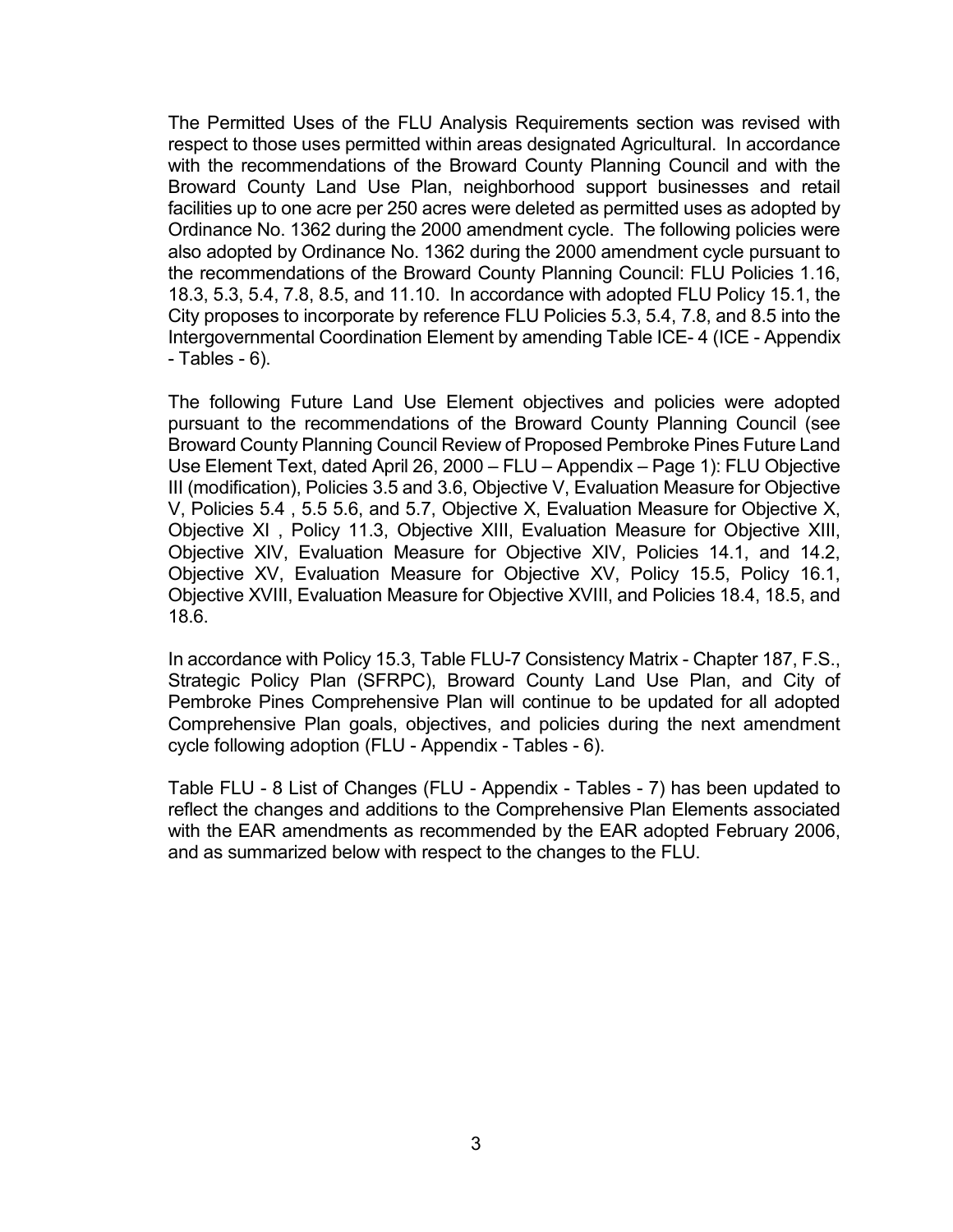The following FLU polices have been updated for the amended planning horizons, 1.13, 1.14, 1, 15, 6.2, and 7.5. New FLU policies include 2.11 which are consistent with the South Florida Regional Planning Council (SFRPC) Strategic Regional Policy Plan Policy 2.4. FLU Policy 5.7 is a new policy which is consistent with the South Florida Regional Policy Plan Policy 5.3. FLU Policies 5.8 and 15.6 are new policies that are consistent with Change No. 83 to Rule 9J-5, FAC. Policy 5.9 is a new policy that is consistent with the Broward County Land Use Plan adopted EAR amendments. Policies 5.10 and 5.11 are new policies recommended by the EAR in the analysis of the major issue relating to school facility coordination. Policy 5.12 is a new policy to address the changes in Chapter 163 relating to school concurrency. Policies 8.6 and 8.7 are new policies consistent with the South Florida Regional Policy Plan Policies 6.3 and 11.5 respectively. Policy 8.8 is a new policy recommended by the EAR in the analysis of the major issue relating to affordable housing. Policies 8.9 and 9.4 are new policies, consistent with the Broward County Land Use Plan adopted EAR amendments. Policy 10.5 is a new policy consistent with the South Florida Regional Policy Plan and State Statutes 163 and 187. Policies 11.1 and 11.12 are new policies consistent with the South Florida Regional Policy Plan Policies 14.9 and 14.11 respectively. Objective XX, Evaluation Measure for Objective XX, and implementing policies 20.1 through 20.3 were adopted to encourage the development of office uses within the City while ensuring the adequacy of public facilities serving the higher intensity office developments. Objectives XXI and XXII, Evaluation Measures for Objectives XXI and XXII, and the associated implementing policies are recommended by the EAR in the analysis of the major issue relating to mixed uses, and are consistent with the Broward County Land Use Plan adopted EAR amendments.

 Objective IX and Policies 3.4, 4.7, 9.3, 12.11, 13.2, 15.3, and 15.4 have been updated to provide for the continuation of the objective or policy. Adopted Policy 5.5 was deleted and replaced by adopted Policy 5.6. Objective XIV and Policy 7.7 have been updated pursuant to the EAR recommendations. Policies 8.5 and 19.5 have been updated pursuant to the EAR recommendations and the Broward County Land Use Plan. The Evaluation Measure for Objective IX has been updated pursuant to the EAR recommendation, State Statutes, and the Broward County Land Use Plan. Policy 15.1 has been updated pursuant to the EAR recommendations and State Statutes.

 Policies 3.3, 12.1, 13.3 have been updated to reflect correct the City Division name from Engineering to Environmental Services.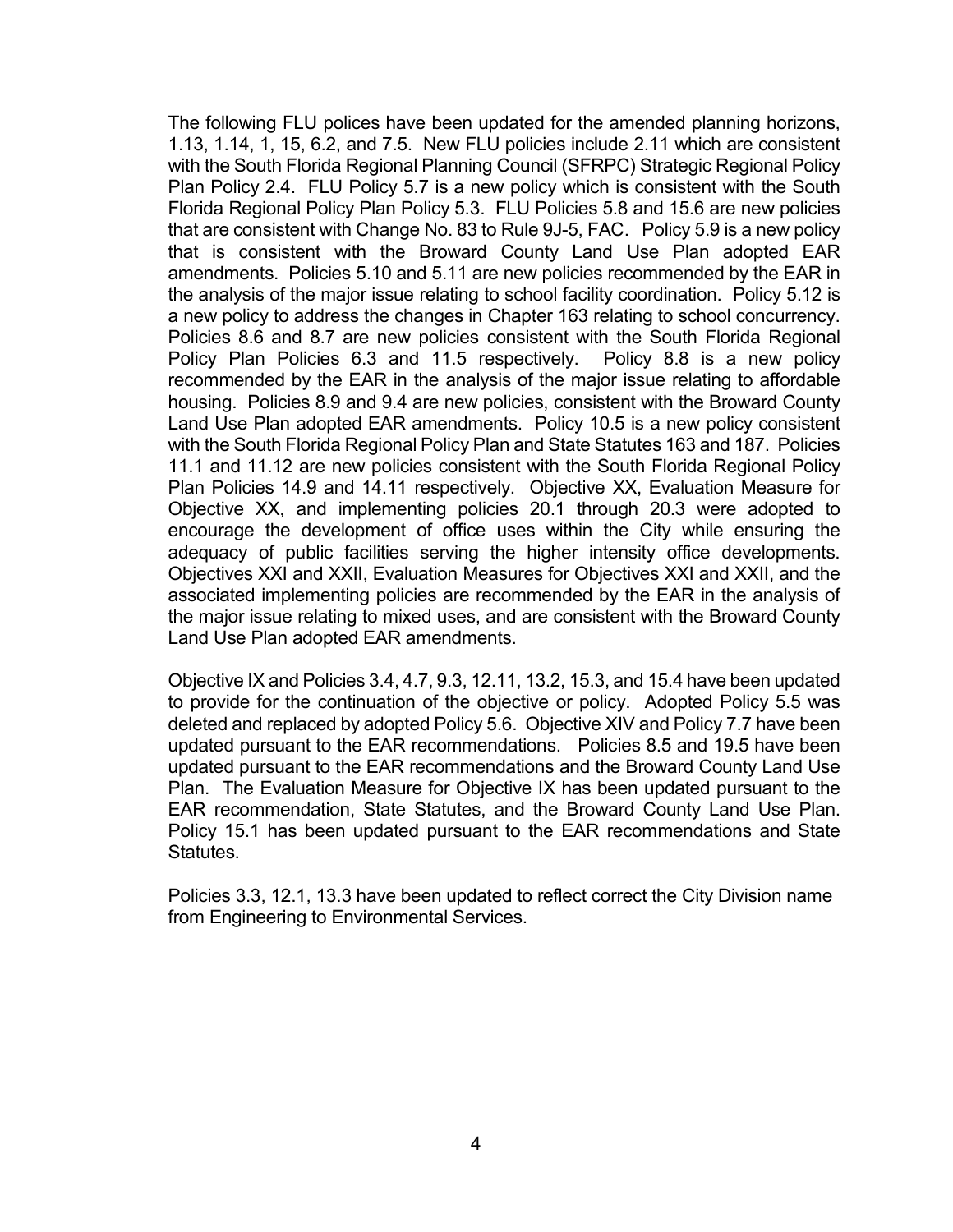The 2002, 2004, and 2005 legislatures established a process for water supply planning, amending Chapters 163 and 373, F.S., to improve the coordination of water supply and land use planning. Senate Bills 360 and 444 strengthened the statutory linkage between the regional water supply plans prepared by the water management districts and local government comprehensive plans. The City of Pembroke Pines falls within the Lower East Coast Regional Water Supply Plan area and is required to ensure that adequate water supplies will be available to meet future demand, by developing a 10-year water supply facilities work plan (WSFWP). The WSFWP includes alternative water supplies, water reuse and conservation programs as required by State Statute, and are incorporated into the City's Comprehensive Plan through the Potable Water Supply and Water Resource Management Coordination sub-element of the Infrastructure Element. Amendments were made to the goals, objectives, and policies section and Support Document of this element, along with Infrastructure, Conservation, Capital Improvements, and Intergovernmental Coordination Elements addressing water supply planning requirements. Crossreference notations have been added for all applicable amendments to the elements' goals, objectives and policies sections.

Future Land Use Element changes include Proposed Policies 7.9 (cross reference existing IE Policy 8.7), 10.6 (cross reference IE Policy 9.3, CE Policy 2.18, and ICE Policy 1.9) and 11.13 (cross reference IE Policy 9.8, and ICE Policies 1.9 and 2.11). Existing FLU Objectives X (cross reference IE Objective IX) and XI were updated pursuant to the above requirements. Existing FLU Policies 12.1 and 13.3 are consistent with water supply planning requirements. In response to DCA's Objection, Recommendation and Comment report dated August 6th, 2008, FLU Policies 7.10, 7.11, 11.13, and 11.14 were added.

The work plan is required to be updated within 18 months after the SFWMD updates the regional supply plan. The SFWMD updated the Lower East Coast Regional Water Supply Plan in September 2013; therefore, the City is required to adopt the updates by March 2015. The updates include text amendments to the Future Land Use, Infrastructure and Conservation Elements and the City's 10 year water supply facilities work plan which was adopted by the City Commission in 2009 (Ordinance No. 1632). FLU Policies 7.7 and 10.5 were updated. The SFWMD updated the Lower East Coast Regional Water in November 2018; therefore the City is required to adopt the updates by May 2020; however, due to Covid-19, the City's work plan was delayed. The updates for 2020 include text amendments to the Future Land Use, Infrastructure and Conservation Elements as well as the City's 10 Year water supply facilities work plan. The majority of changes were related to updating the planning horizons.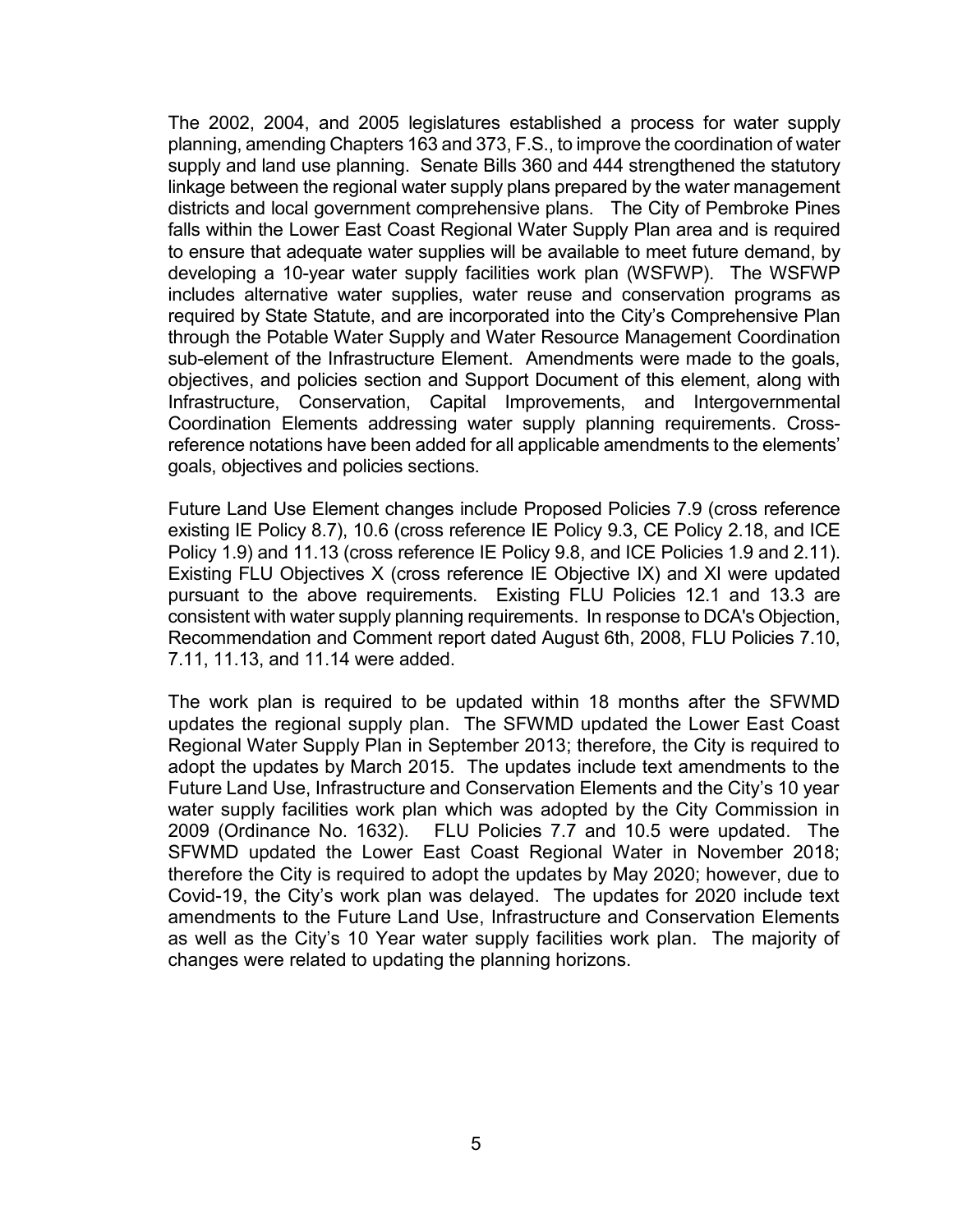The 2010 proposed changes include the reformatting of all elements into a support document and an adoption document. During the last EAR amendment process, DCA recommended the Comprehensive Plan Elements be reformatted into two documents, adoption and support documents. The adoption documents will typically consist of the goals, objectives and policies sections; permitted uses, nonresidential intensity standards and future land use map of the Future Land Use Element; and the Ten Year Water Supply Facility Plan of the Infrastructure Element. The support documents typically consist of the data and analysis, implementation, and introduction sections of each element. Therefore, the permitted uses and non-residential intensity standards of this element have been deleted from this document and relocated to the Adoption Document of the Future Land Use Element. In addition to the above, the City is proposing a new residential land use category (High 25-50) subject to certain criteria which were developed to implement the City's redevelopment concepts for the eastern section of the city and to direct higher density residential toward areas where infrastructure exists and in closer proximity to public transit.

Proposed Policy 5.13 was added to be consistent with the Broward County Land Use plan adopted policy regarding the coordination of the county with the School Board on impacts resulting from land use plan amendment applications to the RAC, LAC, TOD and TOC categories.

On September 13, 2018, the Broward County Commission adopted the Broward Next Land Use Plan, which was an effort by the County to comprehensively update the Count's land use planning program within the context of meeting the regional challenges of the county's future and anticipated population growth. The only portions of the City's future land use element affected by the proposed county changes is with respect to the County's Flexibility Zones and Rules which facilitates the arrangement of densities and intensities within the City boundaries. Prior to adoption of Broward Next, all municipalities in the county were divided into Flexibility Zones based on location and the physical attributes including street boundaries of each zone. Within each zone, the number of available reserve units which could be assigned to a non-residentially designated parcel of land was tabulated at 2 percent of total number of units permitted by land use designation. The total number of reserve units available for assignment for all the Flexibility Zones was 396. The Flexibility rules also provided a process for conversion of land use from residential to commercial and from commercial to residential without the need to apply for a land use plan amendment. The City of Pembroke Pines was divided into 13 Flexibility Zones. After adoption of Broward Next, municipalities were given the option of collapsing all the zones into one Unified Flexibility Zone.

On April 12, 2018, the Broward County Planning Council accepted the City's request to collapse all the zones into one Unified Flexibility Zone. The adopted county changes also updated the definitions of reserve units, flexibility units and flexibility zones. Therefore, the proposed changes to the City's Future Land Use Element includes the updated definitions and references to same within the permitted uses sections of residential,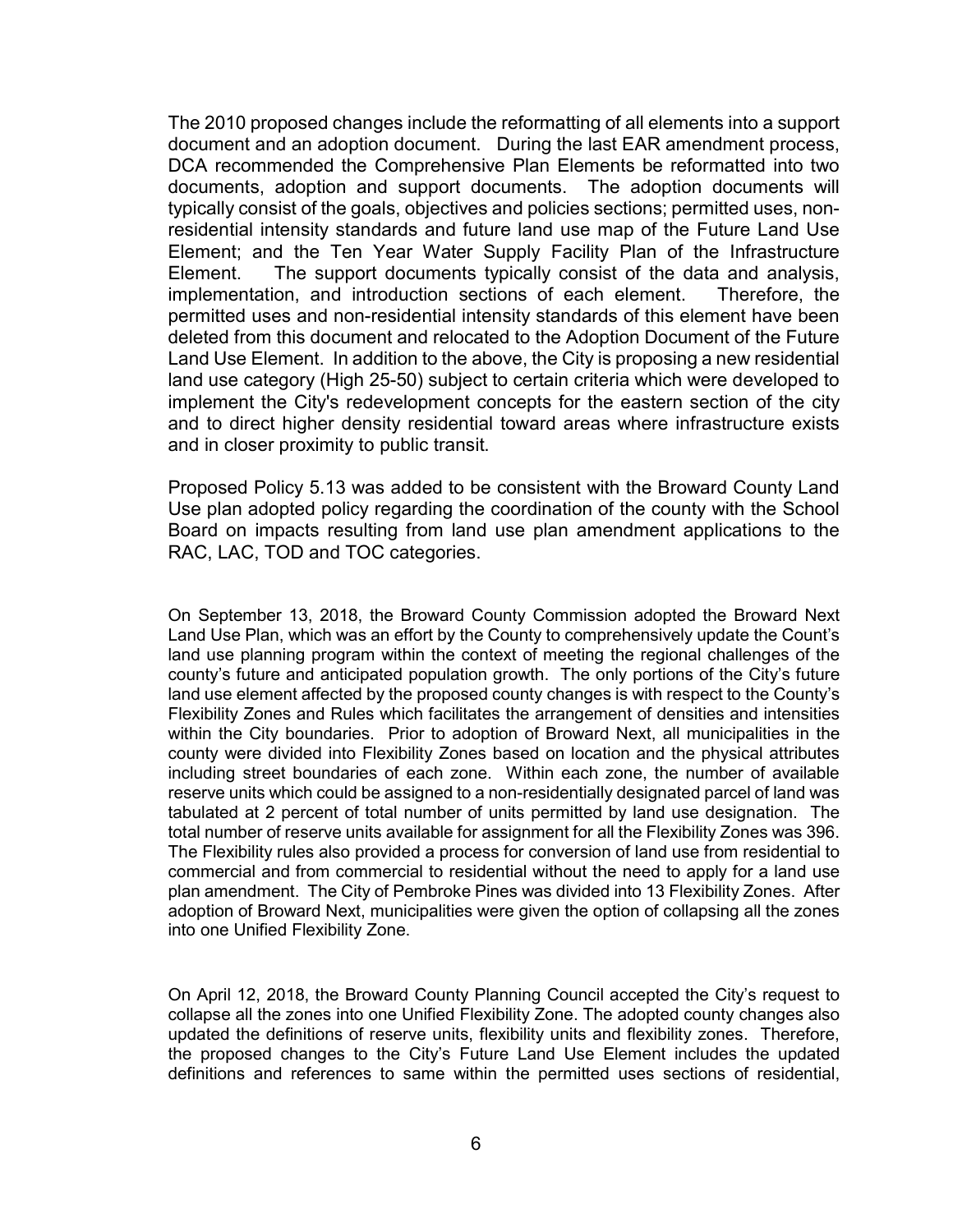commercial, office park, industrial, employment center, community facilities, special residential facilities, and rural ranches land uses as well as Policy 8.5 and 8.9 as follows

Policy 8.5 The City may utilize available flexibility units as bonus density to facilitate the provision of affordable housing in the city and county consistent with the requirements and definitions contained within the "Administrative Rules Document: Broward County Land Use Plan." Bonus density allocated for affordable housing may exceed 100% of the maximum number of dwelling units indicated for the parcel by the city and county land use plan maps provided such bonus allocation is consistent with the requirements and definitions contained within the "Administrative Rules Document: Broward County Land Use Plan."

Policy 8.9 – For land use plan amendments which propose to add 100 or more residential dwelling units to the existing densities approved by the city and county land use plans (does not apply to the allocation of flexibilityunits), the city will coordinate and cooperate with the county to implement the city's policies, methodology, and programs to achieve and/or maintain a sufficient supply of affordable housing. The City will be required to demonstrate compliance with this policy at the time of the county's consideration of the applicable land use plan amendments.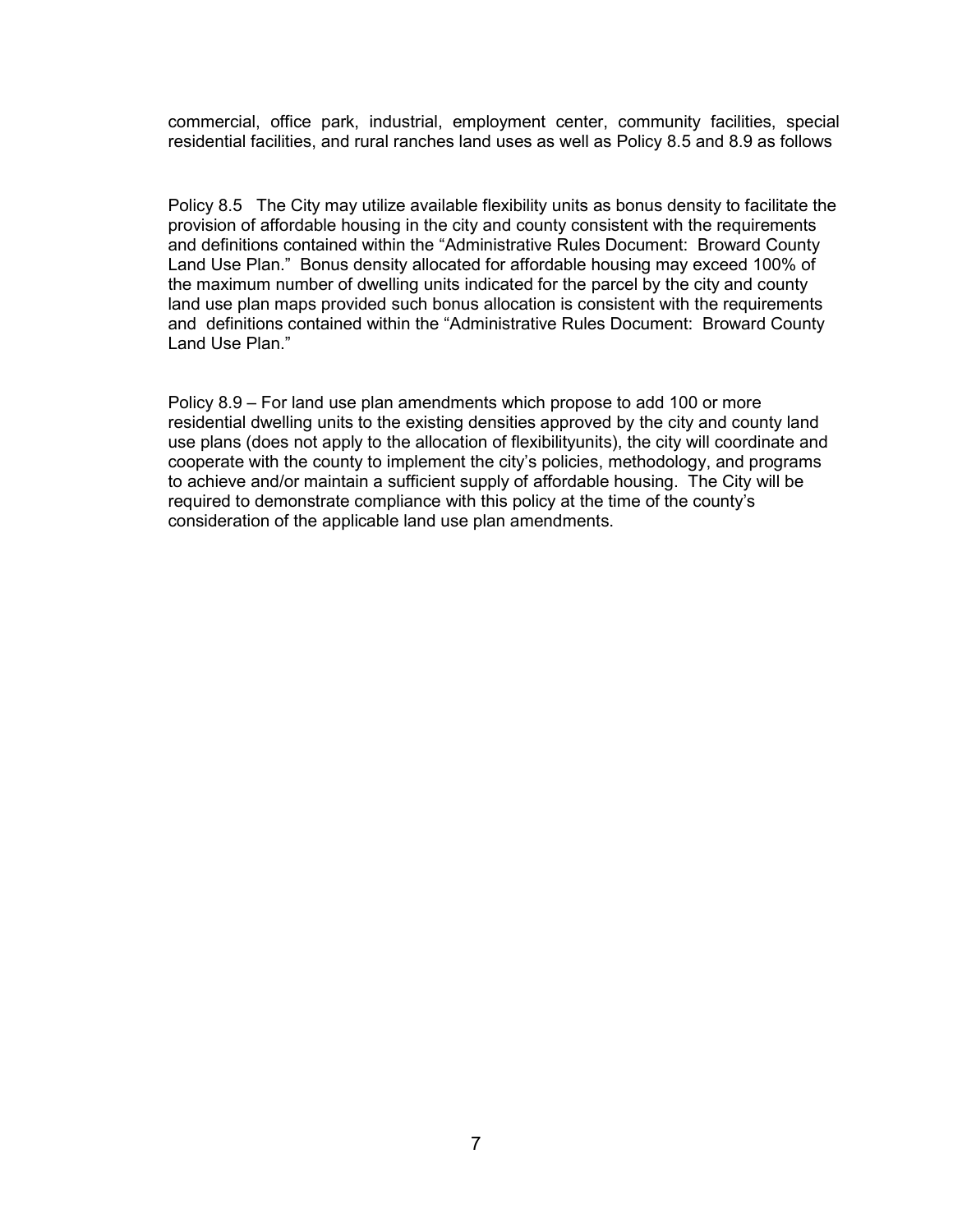Planning Horizons – The FLU planning horizons are 2015 and 2025.

 Service Area – The FLU service area consists of the entire City of Pembroke Pines. II. EXISTING LAND USE DATA REQUIREMENTS

 The City of Pembroke Pines was incorporated in 1960 and consists of approximately 34 sq. miles (22,215 acres). Pembroke Pines is one of thirty (30) incorporated municipalities within Broward County. It is situated six miles southwest of Fort Lauderdale/Hollywood International Airport, 26 miles north of Miami, and 35 miles south of Boca Raton. Adjacent to Pembroke Pines are the cities of Hollywood, Miramar, Cooper City, and the towns of Davie and Southwest Ranches, and the unincorporated area of Broward County. The City is bounded by major arterial roadways on all four sides and bisected from east to west by Pines Boulevard. Interstate-75 (I-75) transects the City north/south through the western 1/3 of the City and provides ready access to Dade County, Collier County, the Sawgrass Expressway, and other parts of Broward County.

 At the time of Comprehensive Plan adoption in 1990, approximately 35% of the City was built with more than 65% of the City vacant. In 2005, approximately 95% of the City was built with 5% of the City vacant. Table FLU-1 (Appendix-Tables) and Map No. FLU-7 (Appendix-Maps) outline the current distribution of existing land uses within the community.

The following will further analyze the different characteristics of the existing land uses within the community as of 2005 with observations on the future growth and development of the community.

A. Residential

In 1995, residential development represented approximately 10,500 acres of the City's 22,176 total acres or 47% of the City's total acres. Of this amount, the predominate type of residential development was single family which represented approximately 84% of the residential component of the built environment within Pembroke Pines. The balance of the residential component primarily consisted of a variety of townhouse, garden apartments and mid-rise condominiums. The multi-family category grew by 713 acres, from 841 in 1984 to 1,554 acres in 1995. The multi-family category represented approximately 4% of the City's total acreage and 24% of all residential designated land in 1984, and 7% of the City's total acreage and 15% of all residential designated land in 1995. Although the multi-family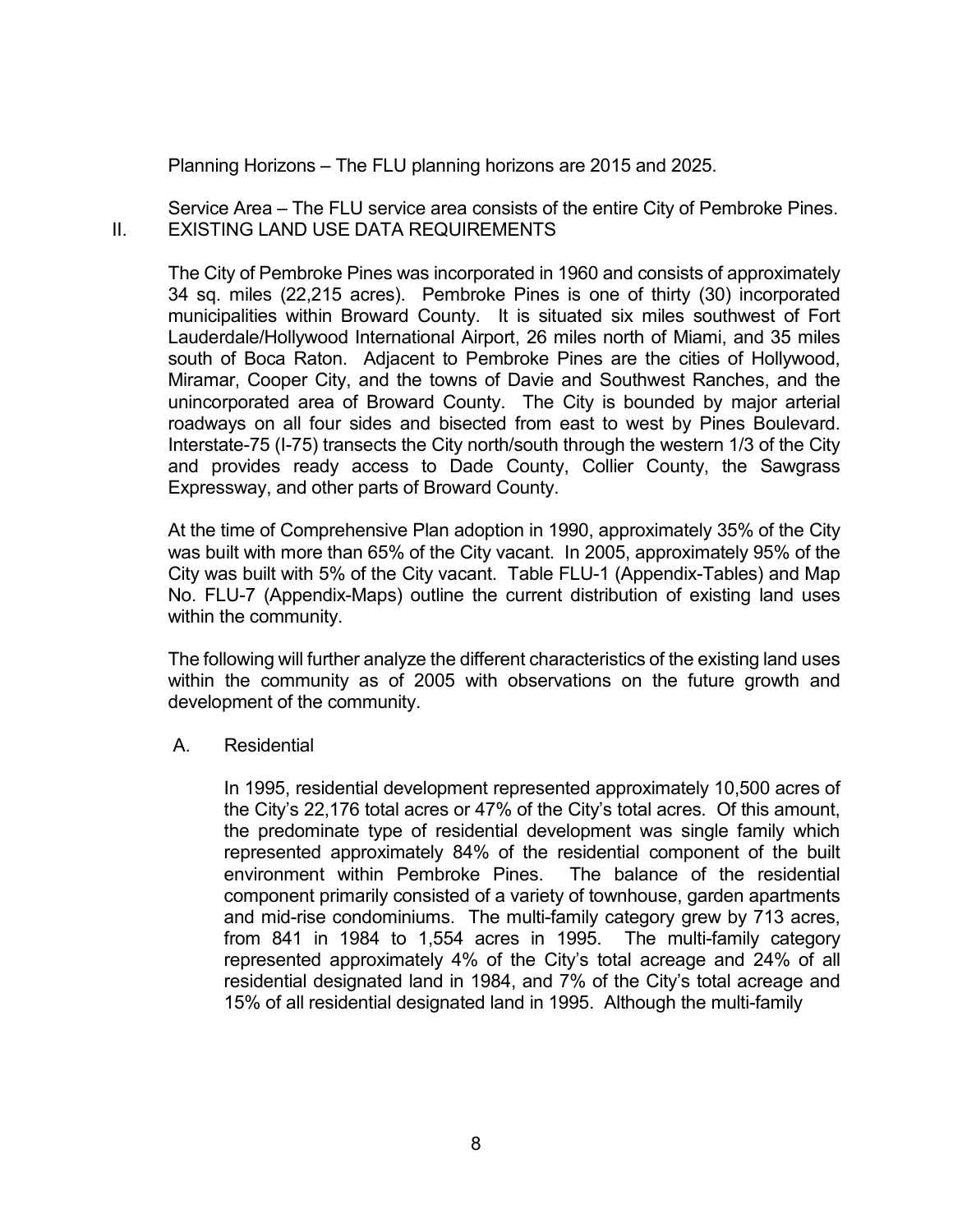category grew in number of acres and as a percentage of the City's total acreage, it decreased as a percentage of the City's residential designated lands. At the time of adoption of the EAR in 2006, single family uses increased from 40 percent in 1995, to 45 percent. Multi-family uses increased from 7 to 12 percent, while mobile home uses remained the same and special residential facilities increased from .02 to 5 percent. Single family uses represents approximately 77 percent of the total existing residential development, while multi-family uses represents approximately 20 percent total existing residential development with mobile homes and special residential facilities representing the remaining 3 percent of total existing residential development.

#### B. Commercial

 The commercial component of the existing land use within the City consisted of approximately 940 acres in 1995 which represented only 4% of the City's total acreage. In 1984, commercial land uses consisted of approximately 330 acres and accounted for approximately 1.5% of the City's total acreage. Commercial land uses primarily consist of retail sales, but also includes some wholesale trade, offices, restaurants, service outlets, automobile service facilities and automobile dealerships, and the like. With the development of I-75 and the improvement of the major roadways in the area, commercial activity has increased. Construction of two regional malls (Pembroke Lakes Mall at the northeast corner of Flamingo Road and Pines Boulevard and Westfork Plaza at the northeast corner of Dykes Road and Pines Boulevard) have been completed. Commercial activity as well as other uses continues to occur on Pines Boulevard, which is the major east/west thoroughfare through the City. At the time of adoption of the EAR in 2006, commercial uses increased from 4 percent in 1995 to 6.5 percent of existing development in the City of Pembroke Pines.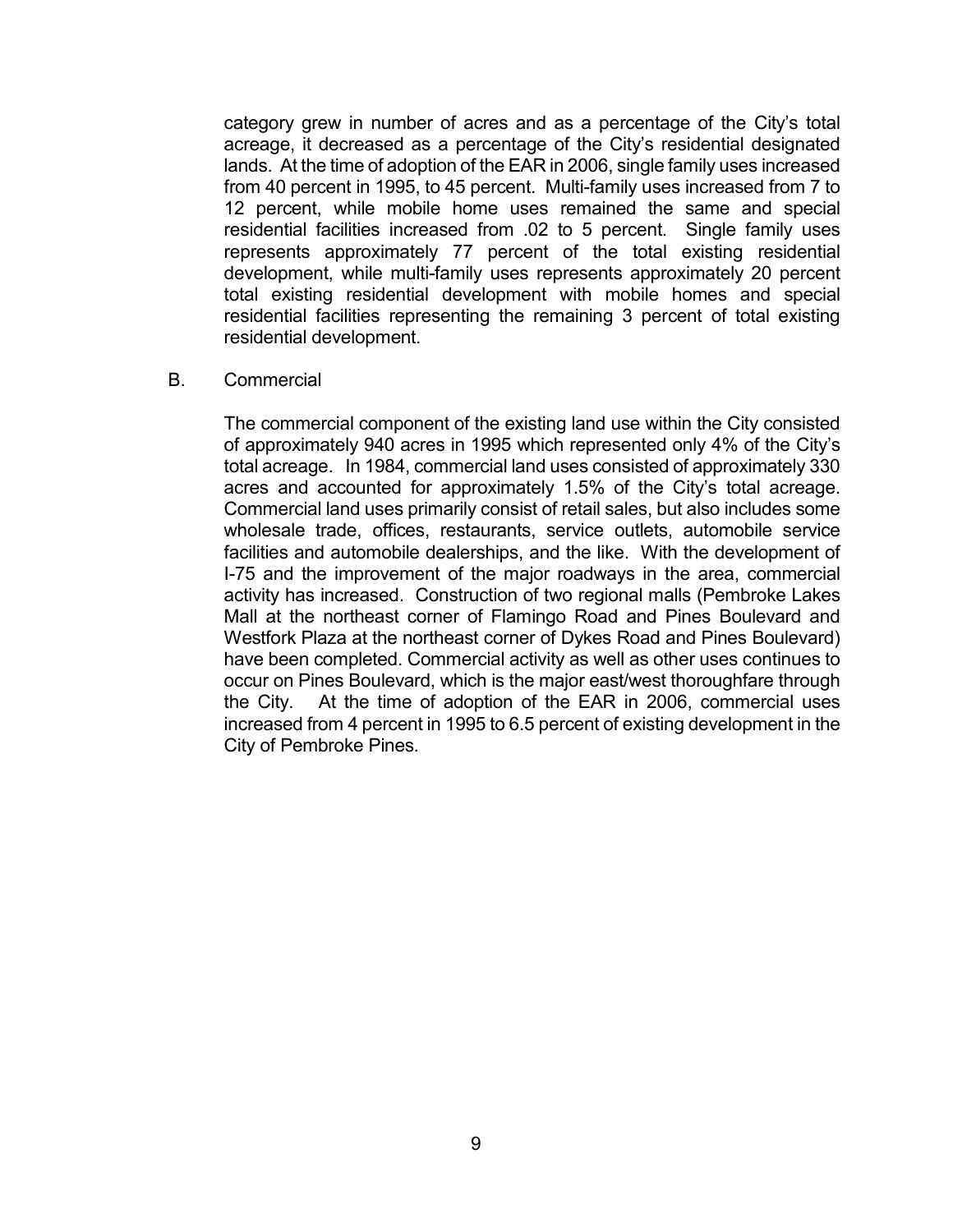In 1984, twenty-six (26) separate commercial centers containing approximately 1,600,000 sq. ft. of retail space were located within the City. Seventeen of the twenty-six centers were neighborhood or community centers. Twelve of the centers were located east of University Drive and the City's most concentrated area of commercial activity was at the intersection of University Drive and Pines Boulevard. In 1984 there was over 1,000,000 sq. ft. of retail and office space within a  $\frac{1}{2}$  mile of the intersection, with 300,000 additional sq. ft. planned. All of these centers have been completed and many have undergone renovation and upgrades as part of their continued efforts to attract new businesses to the centers. By 1988, commercial development increased to approximately 470 acres or 2% of the City's total acreage. Since 1988, the City has added another concentrated area of commercial activity with the completion of the Pembroke Lakes Regional Mall in the vicinity of Flamingo Road and Pines Boulevard and Westfork Plaza in the vicinity of Dykes Road and Pines Boulevard. By 2005, several commercial centers were developed with a major center currently under construction east of I-75 and south of Pines Boulevard (Shops at Pembroke Gardens). Commercial development comprises approximately 1,438 acres of the City's total acreage.

The following defines the three basic commercial center categories:

1. Neighborhood Center which provides convenience goods on a daily basis and typically serves an area up to a mile in radius. Typical characteristics include:

> Average gross leasable area  $(GLA) = 50,000$  sq. ft. GLA range = 100,000 sq. ft. Parcel size = 3 - 10 acres Trade area = 2,000 - 20,000 people

2. Community Centers provide a much wider array of goods and services and typically include junior department stores, specialty discount centers. They oftentimes have a food and drug store combination. Typical characteristics include:

> Average gross leasable area  $(GLA) = 150,000$  sq. ft. GLA range = 100,000 - 300,000 sq. ft. Parcel size = 10 - 30 acres Trade area = 40,000 - 150,000 people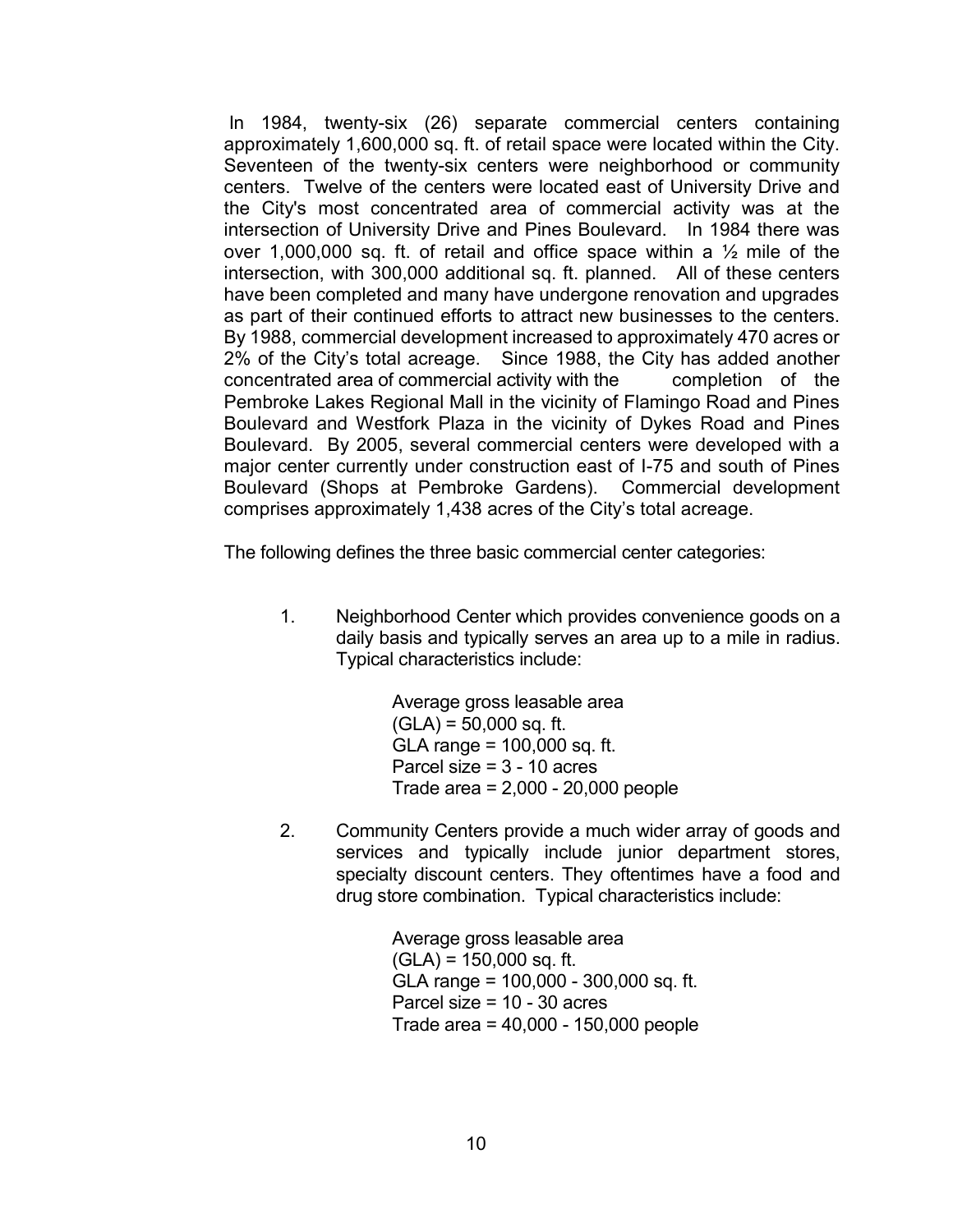3. Regional Centers which provide a wide variety of services and goods and many times include movie theater complexes, major department stores and automotive centers. Typical characteristics include:

> Average gross leasable area  $(GLA) = 400,000$  sq. ft. GLA range = 300,000 - 1,000,000 sq. ft. Parcel Size = 50 - 100 acres Trade area = 150,000 people

### C. Industrial

In 1984 and 1988, there were only seven (7) acres of industrial land within the City of Pembroke Pines, which represented approximately .003% of the City's total acreage. In 1995, there were 47 acres of industrial land within the City which represented approximately .02% of the City's total acreage. FLU Objective II and its implementing policies address the intentions of the City in its economic development efforts. FLU Policy 2.1 reflects the City's desire to attract a more balanced mix of commercial, office and industrial uses. Between 1995 and 2006, industrial land increased from .02 percent to 1.7 percent with approximately 390 acres of the City's total acreage. The Non-Residential Intensities Table (Table FLU-3) includes intensity standards for all non-residential future land use categories.

D. Community Facilities

 In 1984, the City of Pembroke Pines had the following four (4) major community facilities with the fifth facility added in 2000:

1&2. North Perry Airport/Broward Community College

 This is a Broward County operated General Aviation Airport which encompasses approximately 528 acres located south of Pines Boulevard and east of University Drive. The majority of the site is reserved for airport operations devoted exclusively to private and light business type planes. Aircraft weighing more that 12,500 lbs. and all jet aircraft are restricted from utilizing this airport (Broward County Ordinance No. 91-16).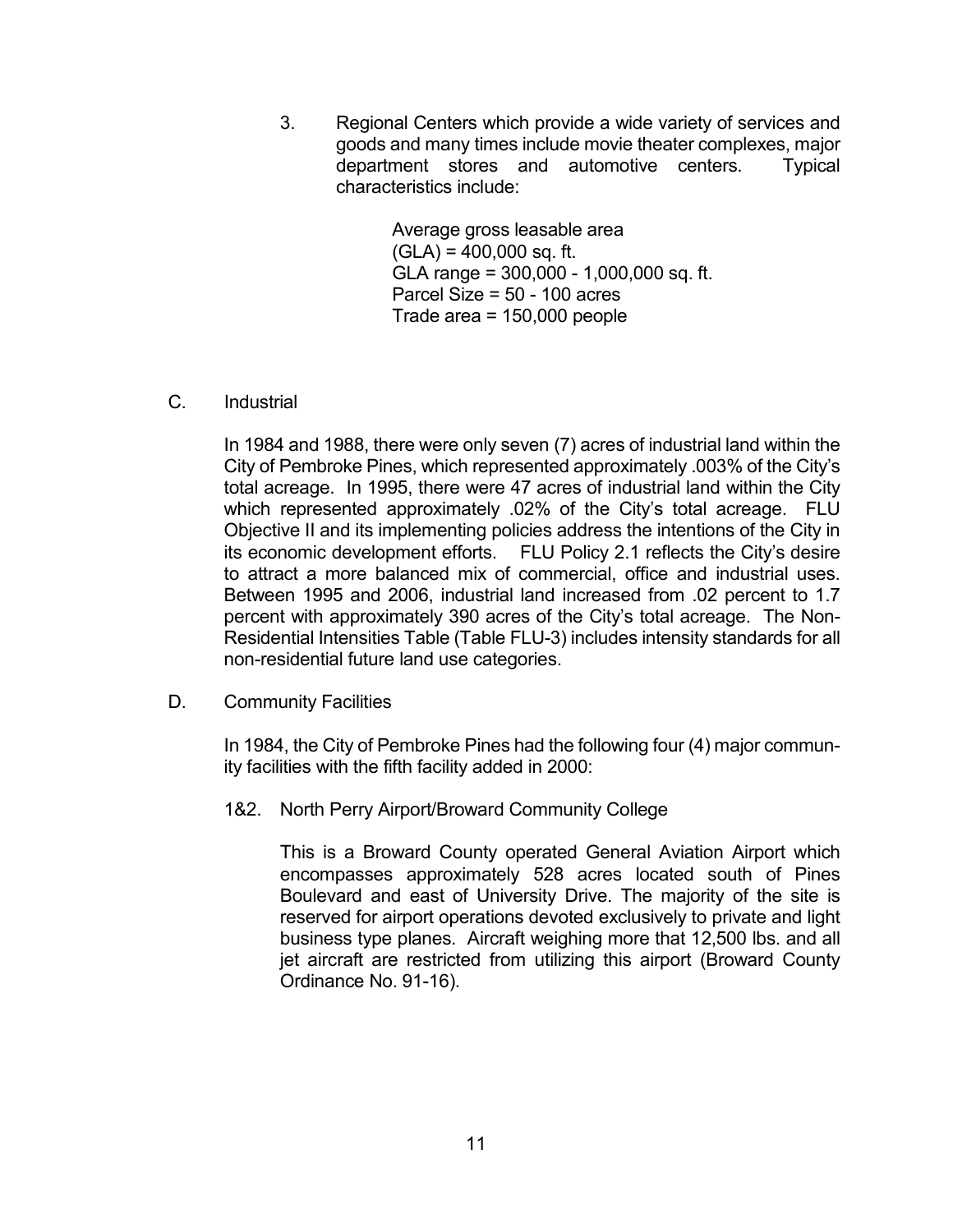According to the North Perry Airport Master Plan Update, prepared by Leigh Fisher Associates, December 1996, North Perry is operated by the Broward County Aviation Department and is classified by the Federal Aviation Administration (FAA) as a basic utility reliever airport for the Fort Lauderdale-Hollywood International Airport. The primary activities at North Perry include recreational flying, flight training, and business flying. A complete description of the airport facilities and services is included in the Transportation Element. FLU Policy 18.1 and TE Policy 2.4.3. reflect the City's current and updated strategies of coordinating with the Broward County Aviation Department in the regulation of land uses surrounding the airport.

 In the northeast portion of the airport is a branch of the Broward Community College called the Judson A. Samuels South Campus. The campus can accommodate 22,000 students each year. This particular facility attracts approximately 7,000 to 8,000 day and evening students drawing from both Dade and Broward County. This has had ancillary impacts on service needs in the surrounding area as well as on housing and construction needed to meet the college environment needs.

3. South Florida State Hospital

 This facility consists of nearly 290 acres and is located on the opposite side of University Drive from North Perry Airport. The State of Florida owns the property and leases land to both the City of Pembroke Pines Senior Apartments and to Douglas Gardens North, which provides both assisted and independent living residential units. Both facilities provide affordable housing to low income senior residents through HUD's Section 8 housing program. The City's apartment site is planned to expand by 200 units during the next 2 years and Douglas Gardens North is also planning for expanded facilities and services for the City's senior population.

4. Walter C. Young Human Resource Center

 The City of Pembroke Pines is also fortunate to have a unique facility known as the Walter C. Young Human Resource Center which is actually six (6) centers in one. This is a joint development of City, County, School Board and State of Florida funding, and the following activities and amenities are provided at this facility:

a. A full service auditorium/theater with adjoining music and art suites to seat 650 people.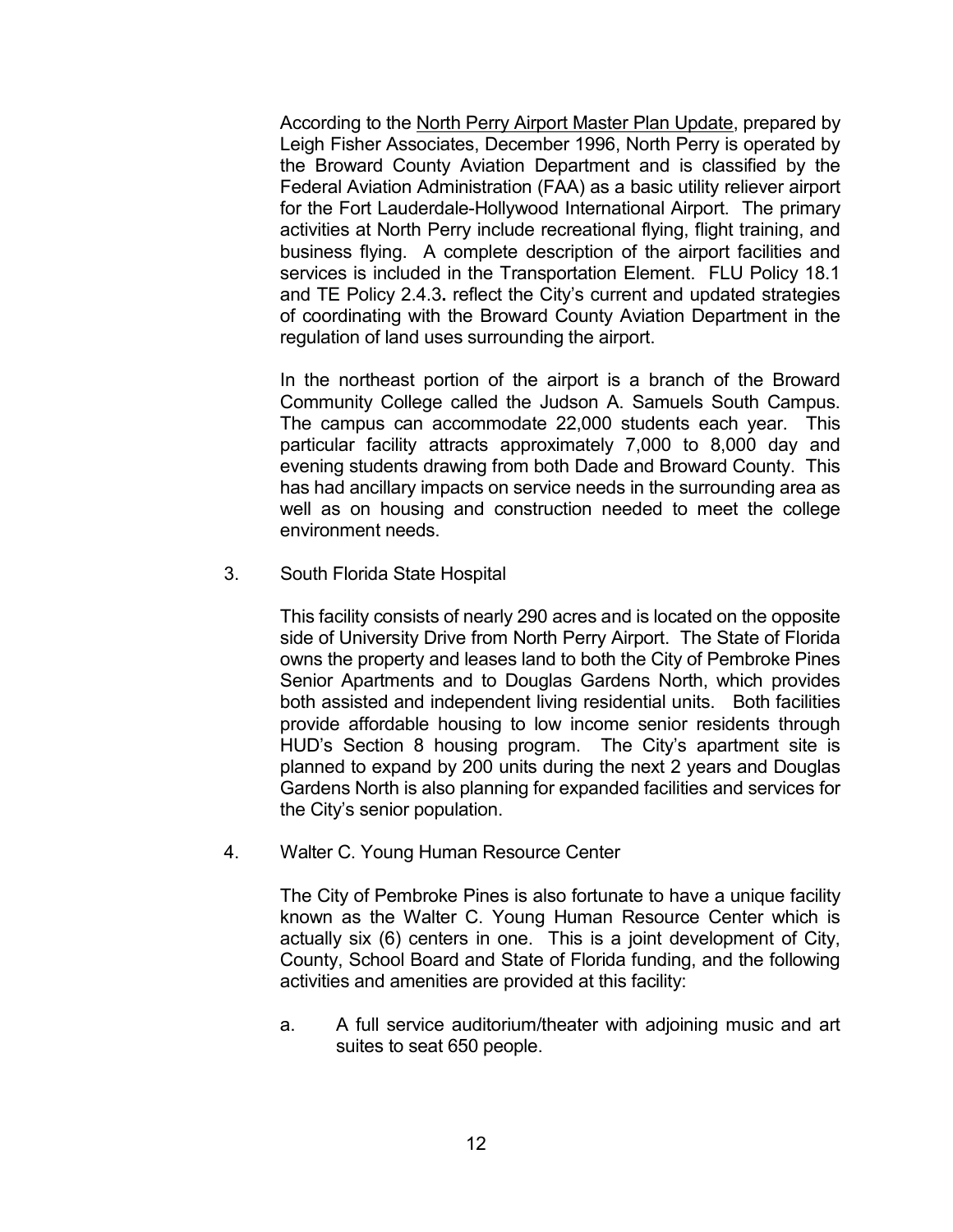- b. Recreation center with both indoor and outdoor sports activities. This includes a gymnasium, tennis/racquetball courts, football/soccer/baseball/softball fields, a running track, swimming pool and toddler's outdoor play area.
- c. Learning resources center, which offers a full service middle school library and a full service branch of the Broward County Library System, a professional library, conference rooms, a dark room and a media production lab.
- d. Counseling/Community Service A daycare facility, senior center and a wide variety of guidance and social service programs are provided.
- e. A middle school with academic classrooms, science and skills development laboratories and exceptional educational programs under the Broward County School System and Broward Community College administration.
- f. An administrative center to coordinate the entire complex.
- 5. Academic Village

At the Florida State University (FSU) Charter School campus (Sheridan Street and 172nd Avenue), the City of Pembroke Pines has partnered with FSU to produce the Pembroke Pines Charter School Florida State University Campus and elementary school facility which is a Professional Development School to promote learning, research and collaboration. The site also consists of a 142,000 square foot Charter High School, a 91,300 square foot regional library, a 24,800 square foot community college facility, and a 15-acre outdoor education and wetlands open space facility. The Charter High School and all other associated Academic Village development has been in operation since August 2000.

Pembroke Pines is home to three university campuses, one community college with two campuses, three high schools with one additional high school under construction, six middle schools, and thirteen elementary schools. The above mentioned includes four Charter Elementary Schools, two Charter Middle Schools and one Charter High School, all of which are owned and operated by the City of Pembroke Pines.

FLU Objective IV addresses the intentions of the City in its efforts to continue to ensure adequate land for community facilities. FLU Objective V addresses the coordination of land use planning with the provision of public education facilities.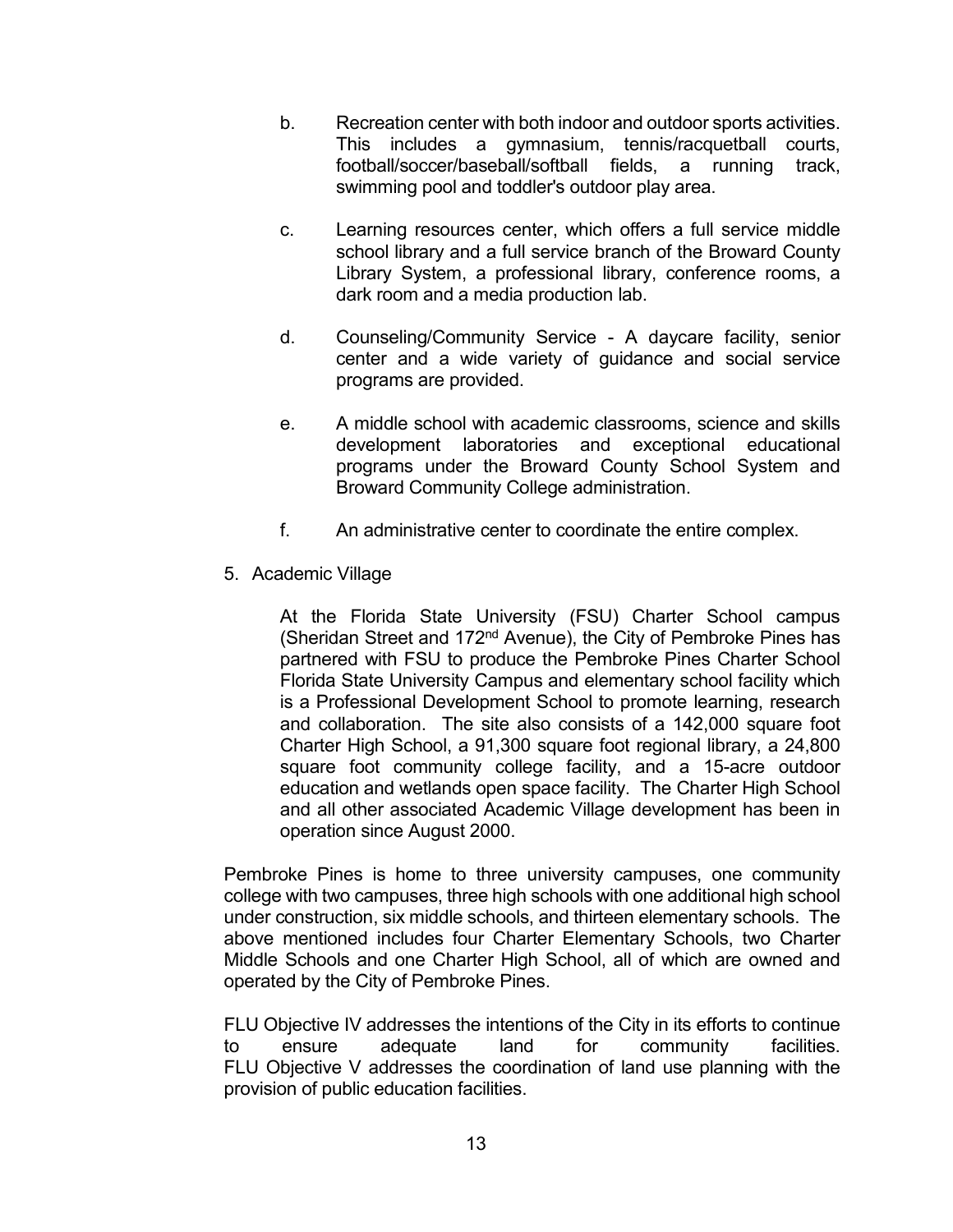FLU Policies 5.1, 5.2, and 5.5 were adopted by Ordinance No. 1310 pursuant to previous legislation concerning school collocation (DCA reference No. Pembroke Pines 99PS1). Chapter 163.3177(6) (a) requires local governments to include school location criteria in their comprehensive plans. The purpose of the criteria is to encourage the location of schools near urban areas and to collocate them with parks, libraries and community facilities to the extent possible. In addition, land use elements are required to designate land use categories where public schools are an allowable use.

In accordance with the Broward County Charter, public school facilities and facility site location services are provided by the Broward County School Board and in the case of Charter Schools, by the City of Pembroke Pines. FLU Objective V was adopted pursuant to the recommendations of the Broward County Planning Council to ensure through the future land use planning process and coordination with the Broward County School Board, that public elementary and secondary school facilities will be available to meet the current and future needs of the City's school population. Under Objective V of the City of Pembroke Pines Future Land Use Element (FLUE), Policy 5.1 provides for the City to coordinate with the Broward County School Board in encouraging the location of schools proximate to urban residential areas to the extent possible and to collocate public facilities, such as parks, libraries and community centers with schools to the extent possible. Policy 5.2 provides for the City to review the school location criteria as adopted by the Broward County School Board and include the criteria appropriate for the City of Pembroke Pines as an amendment to the City's Comprehensive Plan upon its availability and subject to the requirements of Chapter 163, Florida Statutes and 9J-5, FAC.

FLU Policies 5.3 and 5.4, and 5.6 were adopted pursuant to the recommendations of the Broward County Planning Council and further the City's intergovernmental coordination activities with respect to the provision of public schools. Previously adopted Policy 5.5 was deleted and replaced by the same policy as 5.6. Previous Policy 5.6 is replaced by Previous Policy 5.7. FLU Policy 5.7 is a new policy which is consistent with the South Florida Regional Policy Plan Policy 5.3. FLU Policies 5.8 and 15.6 are new policies that are consistent with Change No. 83 to Rule 9J-5, FAC. Policy 5.9 is a new policy that is consistent with the Broward County Land Use Plan adopted EAR amendments. Policies 5.10 and 5.11 are new policies recommended by the EAR in the analysis of the major issue relating to school facility coordination. Policy 5.12 is a new policy to address the changes in Chapter 163 relating to school concurrency.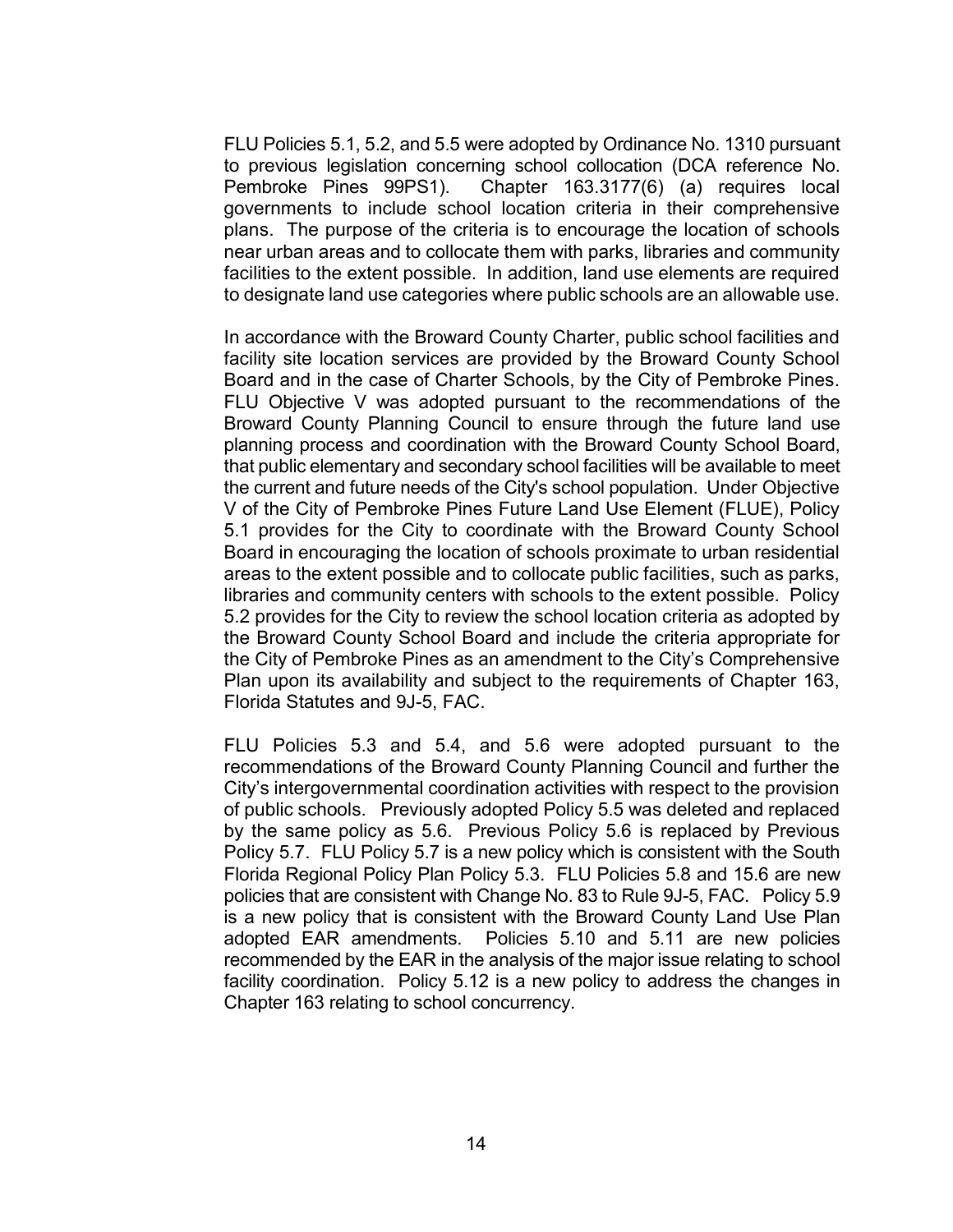Section 163.3177(6) (a), Florida Statutes also requires the designation of land use categories where public schools are an allowable use. The Future Land Use Element of the City's Comprehensive Plan currently lists public schools as an allowable use under the following land use designations:

- a. Residential
- b. Rural Ranches
- c. Commercial
- d. Office Park
- e. Industrial
- f. Employment Center
- g. Employment Center Low
- h. Community Facilities
- i. Agriculture
- j. Regional Activity Center
- k. Local Activity Center
- l. Transit Oriented Corridor
- m. Transit Oriented Development
- n. Mixed Use Residential

Since the majority of the City's land use designations currently permit public schools, the permitted uses section of the City's Land Use Element is in compliance with Section 163.3177(6) (a).

FLU Policy 5.5 provided that the City will incorporate Policies 5.1 and 5.2 of the FLUE into the City's Intergovernmental Coordination Element (ICE). The ICE, which was adopted by the City Commission on 12/20/2000 (Ordinance No. 1362), incorporated by reference the above-mentioned policies and therefore, this policy was deleted. Updated Policy 15.1 provides for the City to incorporate all updated objectives and policies which require coordination with other governmental entities in the City's Intergovernmental Coordination Element (ICE) during the amendment cycle following the update.

The City updated the map series to include community facilities such as schools and public health facilities as recommended by the EAR, adopted February 2006. FLU Policy 4.7 provides for continuous updates to the map series consistent with the update to the Broward County map series

E. Recreation/Conservation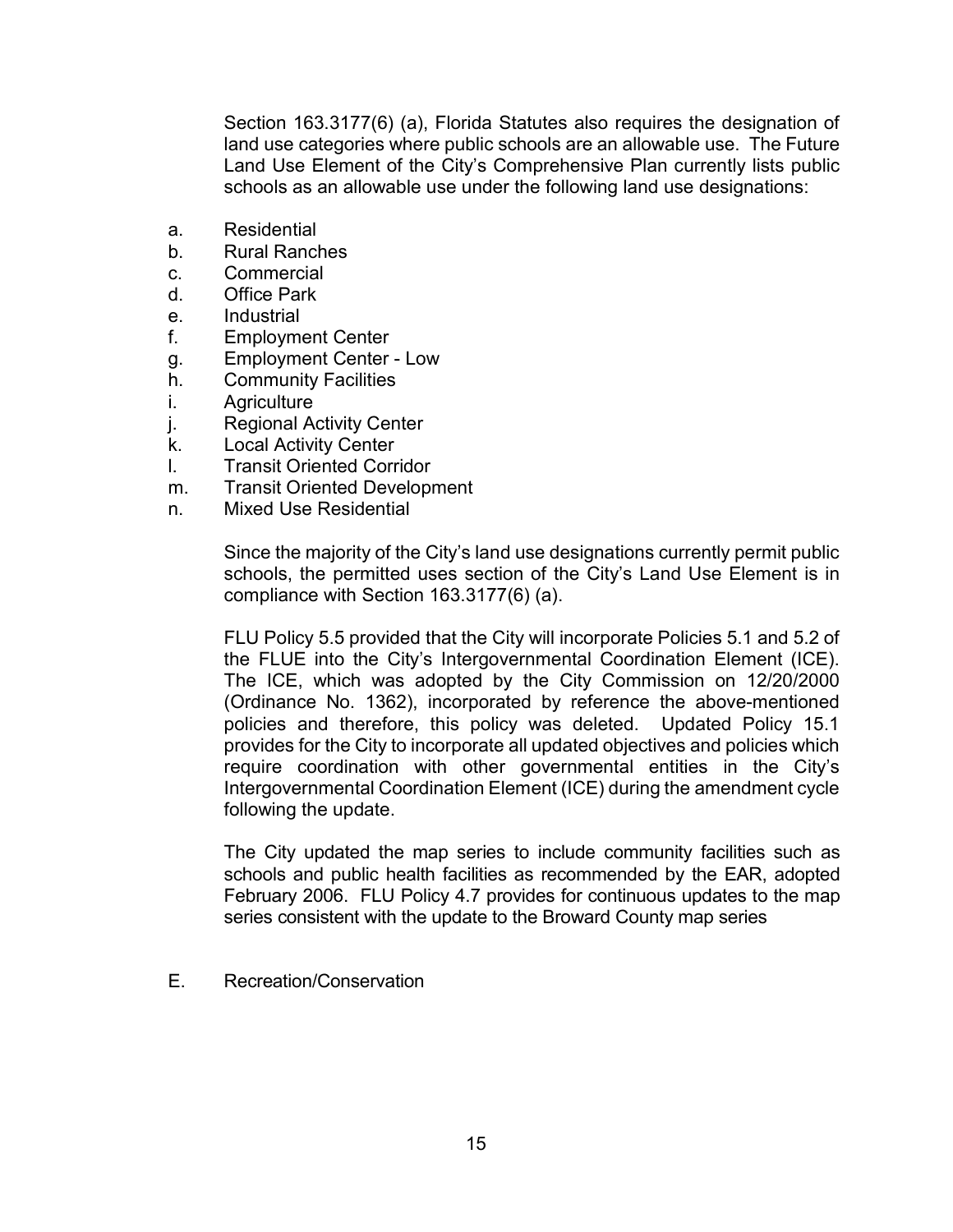The City contains a substantial amount of recreational and conservation uses. The conservation area is the State of Florida's first wetlands bank which consists of approximately 460 acres. This area has been dedicated to the City of Pembroke Pines by the Chapel Trail development in the western portion of the community. FLU Policies 2.7, 2.9, 3.3, 3.4, and 11.4 and ROS Policies 1.4, 2.3, and 3.4, have been adopted pursuant to the recommendation of the EAR to promote and protect the Chapel Trail Preserve as a tourist attraction and valuable environmental resource. ROS Policy 1.5 promotes public access to the area pursuant to adopted Resolution No. 3127. The preserve area is 460 acres and therefore can be considered a regional park that serves the residents of more than one city.

 The City also contains a high percentage of parks including two regional parks operated by Broward County. C.B. Smith Park has both active and passive recreational opportunities for the community and the adjacent cities, and is located at Flamingo Road and Pines Boulevard and consists of 320 acres. In addition, Broward County operates an active recreational park immediately north of the City at Douglas Road known as Brian Piccolo Park which consists of approximately 189 acres. The recreational facilities existing within the community are outlined in the Recreation and Open Space Element of the Comprehensive Plan.

ROS Policy 3.3 and the City's map series (FLU-6) has been updated for parks and submitted with the 2007 EAR Amendments, pursuant to FLU Policy 4.7. FLU Policy 4.3 and ROS Policy 3.1 amended the adopted level of service standard for the provision of park and recreational land from 10 total acres per thousand population for all types of park facilities to 10 total acres per thousand population to be achieved by providing 7 acres per thousand in neighborhood and community type park facilities and 3 acres per thousand in regional type park facilities. ROS Policy 4.5 relating to the timing of development with needed park and recreational land facilities was adopted pursuant to the recommendation of the EAR, adopted in 1995, and as required by Chapter 163, FS, and Rule 9J-5, FAC. Policy 1.7 is intended to improve access to all park facilities within the City of Pembroke Pines.

F. Historic Resources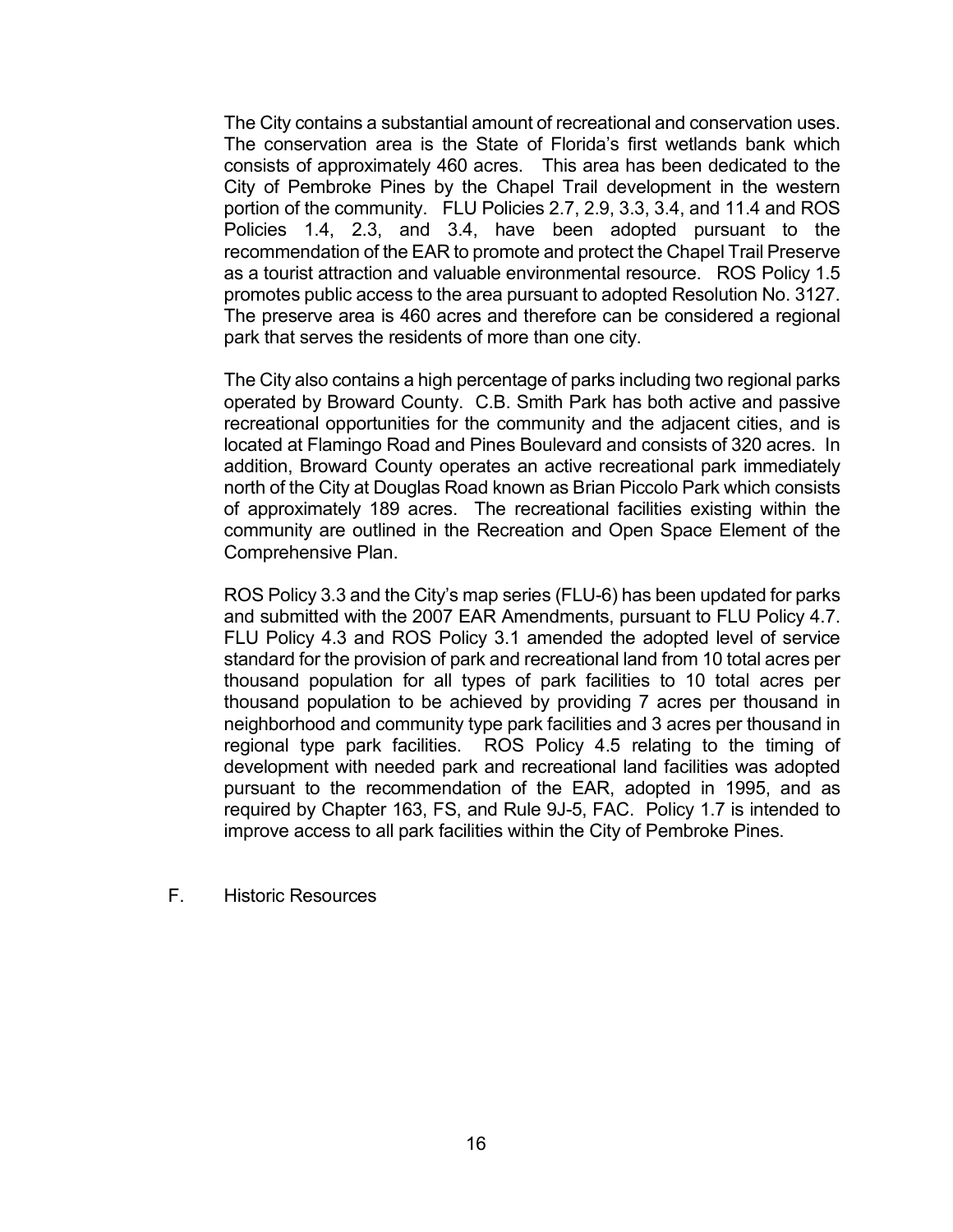The 1990 adopted Comprehensive Plan identified the following Historical/Archaeological sites: Buzzards Roost (8BD00092); Seminole Rock Pit (8BD00019); Houdaille Mound (8BD00021); Snake Creek (8BD00013); 8BD00086; and 8BD002139. As noted in the Conservation Element, the City has not yet identified any historic resources. The data on the above archaeological sites was updated and submitted with the Intergovernmental Coordination Element during the 2000 amendment cycle (Map No. CE-2, CE – Appendix – Maps – Page 3), and the map will continue to be updated on an as needed basis in accordance with CE Policy 4.17. FLU Policies 11.1 and 11.8 were adopted and provide for the protection of any historic resources identified in the future. FLU Policy 11.10 was adopted pursuant to the recommendation of the Broward County Planning Council to further the City's activities with respect to the protection of historic resources.

G. Natural Resources

 The City is an inland community with no coastline or beaches and all rivers, lakes and water bodies which have been identified on the natural resource maps have been updated pursuant to FLU Policies 3.4, and 11.9, and CE Policy 4.15 (see Map No. FLU-5, City of Pembroke Pines Natural Resources, FLU-Appendix-Maps-6 and Map No. CE-1, Wetland Map, CE- Appendix-Maps-2). There are from time to time isolated wetlands which are identified and reviewed by the U.S. Army Corps of Engineers and the Florida Department of Environmental Protection, but due to the diking of the Everglades in the early part of the 20th century, there had been a gradual natural decline of all wetlands within the community. These same agencies including the South Florida Water Management District continue to regulate wetlands and review wetland mitigation plans designed to preserve existing sites or to minimize the negative impacts of development on existing wetland communities. CE Policies 2.15 was updated and 2.16 was adopted for the purpose of protecting and preserving the Biscayne Aquifer as recommended by the EAR (adopted 2006), and Chapter 163, State Statutes relating to the 10-Year water supply planning requirements, and are consistent with the Broward County Conservation Element EAR amendments for the unincorporated area.

 The only mineral resources within the community were the road and building materials products which were excavated from rock pits in various parts of the community. These rock pits are no longer in operation. FLU Objective XI and Policies 11.4, 10.1, 11.5, 11.6, and 11.7, and CE Objective IV and Policies 4.3, 4.4, and 4.7 reflect ongoing activities in the protection, maintenance, and preservation of the City's natural resources. CE Policies 4.19, 4.20, and 4.21 further enhance the City of Pembroke Pines objective to protect, maintain and preserve the City's natural resources.

1. Climate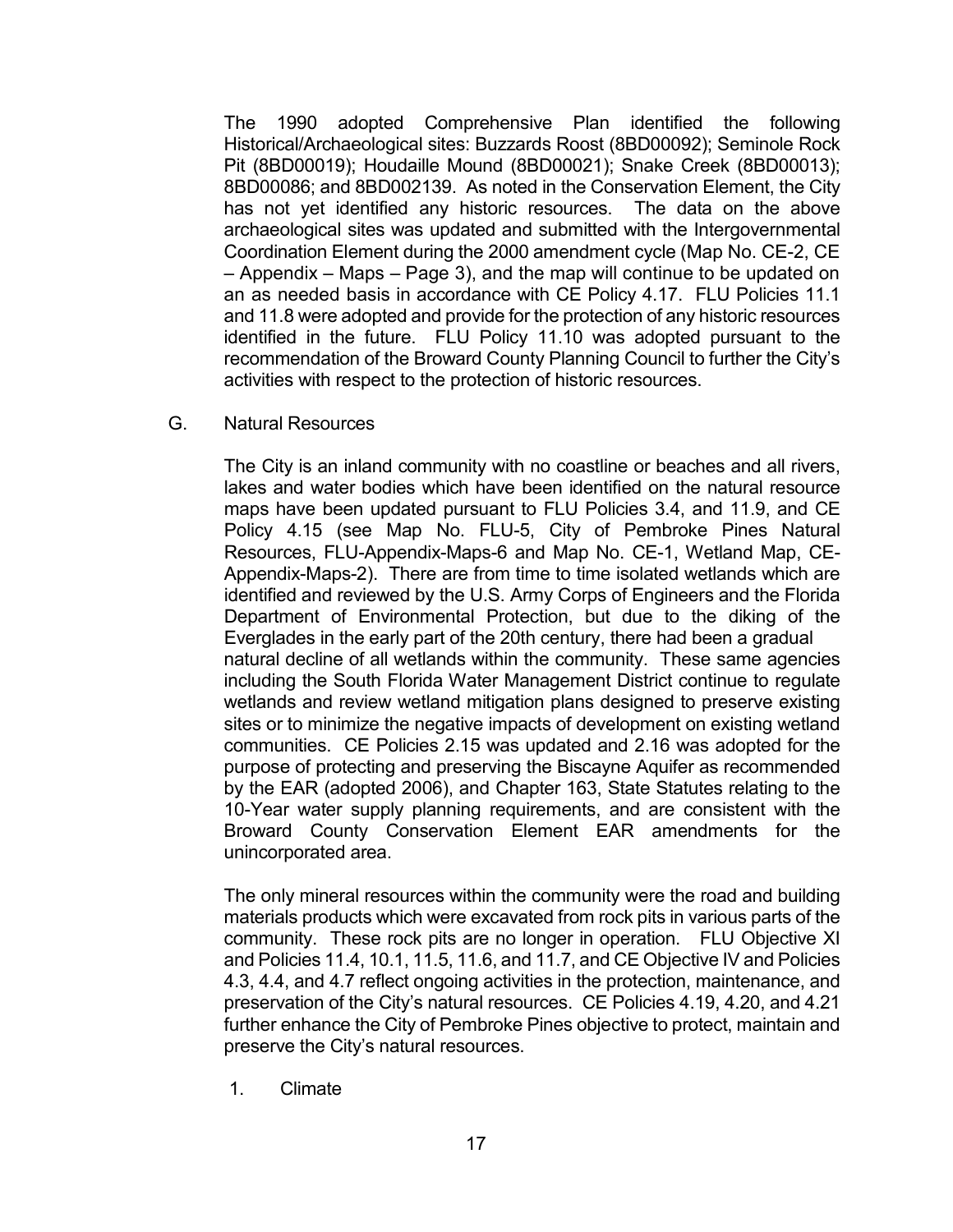The climate in the City of Pembroke Pines is characterized by long, warm, humid summers and mild winters. The climate is considered one of the most important natural resources of the City as well as of the State of Florida. The Atlantic Ocean moderates the maximum temperatures in the summertime as well as to a certain extent the minimal temperature in the wintertime. It is considered a humid subtropical type climate. Rainfall also has a significant impact on the area with precipitation occurring during all seasons; however, a rainy season of five months is considered from June through October and this brings nearly 65% of the annual rainfall for the area. Average rainfall is approximately 64 inches. Most summer a rainfall comes from showers and thunderstorms which are of short duration. A 24- hour maximum rainfall of 9 inches is expected to occur in one year of every ten years on average.

Tropical storms have a hazardous influence on the area, but they occur on irregular intervals. On the average, hurricane force winds occur one year in seven. In August 1992, one of the most damaging and most expensive natural disasters in United States history struck the State of Florida with a direct hit to several cities in southern Dade County which are within one hour driving distance of the City of Pembroke Pines.

 According to the National Hurricane Center, in Dade County, up to onequarter million people were left homeless. According to the Internet article "Residents Piecing Together Lives Five Years After Hurricane Andrew," August 24, 1997, News-Journal Corporation, the following statistics on the effects of the hurricane on Dade County's population were collected and included the following: Nearly 140,000 homes were either damaged or destroyed; more than 8,000 businesses were affected that employed more than 50,000 people; 20 percent of the pre-storm businesses were not able to reopen; 95 percent of the 840 nurseries were destroyed; 65 schools and 8 hospitals were damaged; and Dade County's population dropped from 2,000,555 in prestorm 1992 to 1,943,442 in 1993 (decrease of 57,113 or approximately 3 percent). The City anticipated the 2000 US Census data to reflect significant changes in population characteristics and trends as a result of Hurricane Andrew (see discussion below under Population Projections).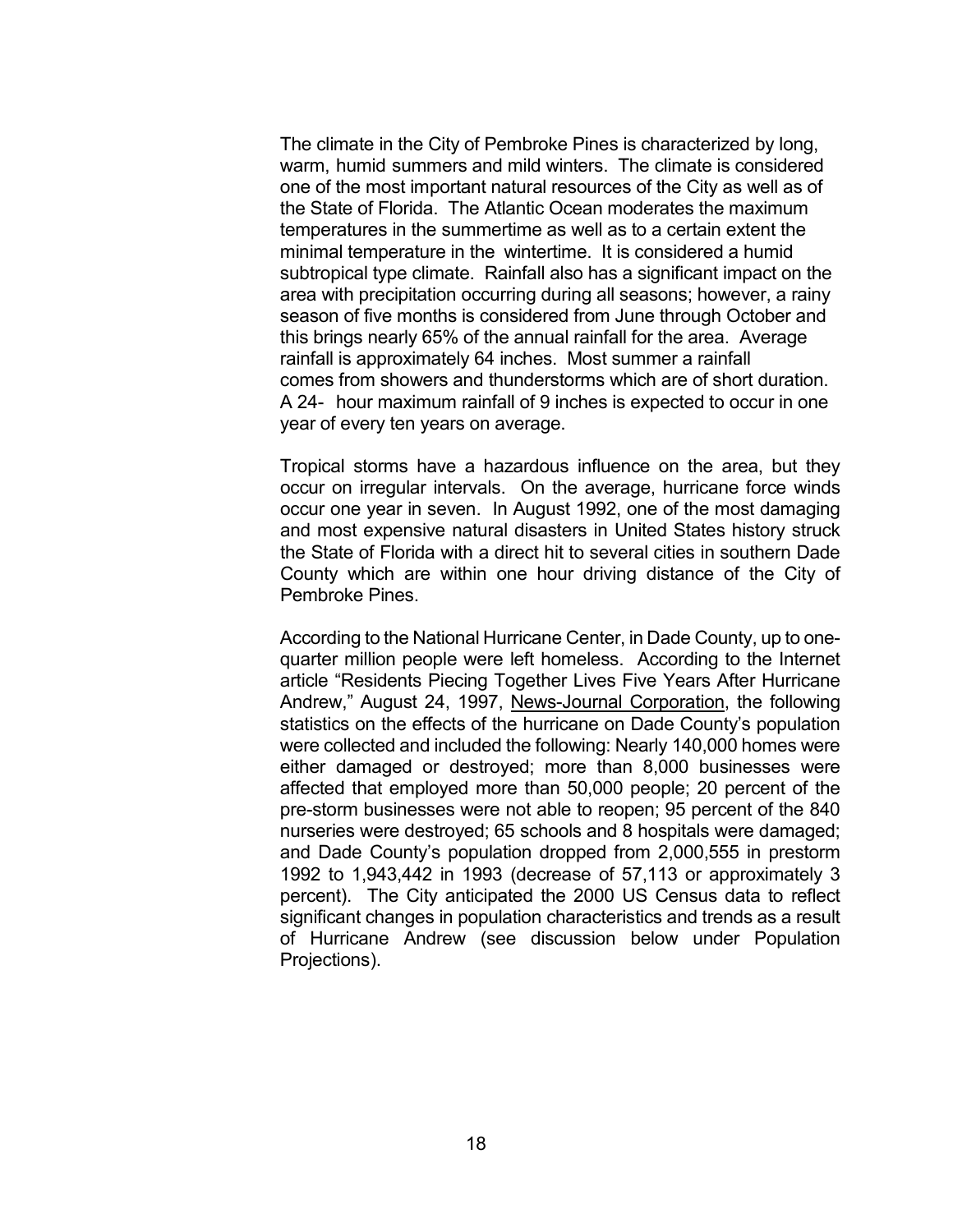The prevailing wind direction is southeasterly from March through September and northwesterly to easterly for the other months. The wind velocity generally ranges from 12 to 20 miles/hour during the day and usually drops below 10 miles/hour at night. Average humidity is generally pretty high, approximately 87% early in the morning to about 60% in the early afternoons.

2. Physiography and Drainage

Pembroke Pines is nearly level in topography. The soils are generally sandy and underlain by limestone, which is porous, allowing water to move through it laterally for long distances. The major drainage basins affecting Pembroke Pines are the North New River Canal which is situated in Davie and the C-9 Canal which is on the Dade County line to the south. Both of these canals are under the management and control of the South Florida Water Management District. FLU Policies 12.1 and 13.1 were adopted to reflect ongoing drainage and stormwater management activities. Infrastructure Element (IE) Policy 5.3 addresses the criteria that continue to be used by the various governmental agencies to protect property from potential hazardous flooding conditions. CE Policy 2.14 provides for the City to continue to implement land development regulations to protect property from flood damage. FLU Policy 13.2 and IE Policy 2.15 provide for the City to continue to update its map series to include flood plains/flood zones on an as needed basis following the update to the Broward County map series.

3. Soil

 The following information includes a description of the soils commonly found in the City of Pembroke Pines (see Map No. FLU-5 - City of Pembroke Pines Natural Resources, FLU - Appendix - Maps - 6). There are seventeen different soil types within the City of Pembroke Pines and these are noted on Table FLU-2 below.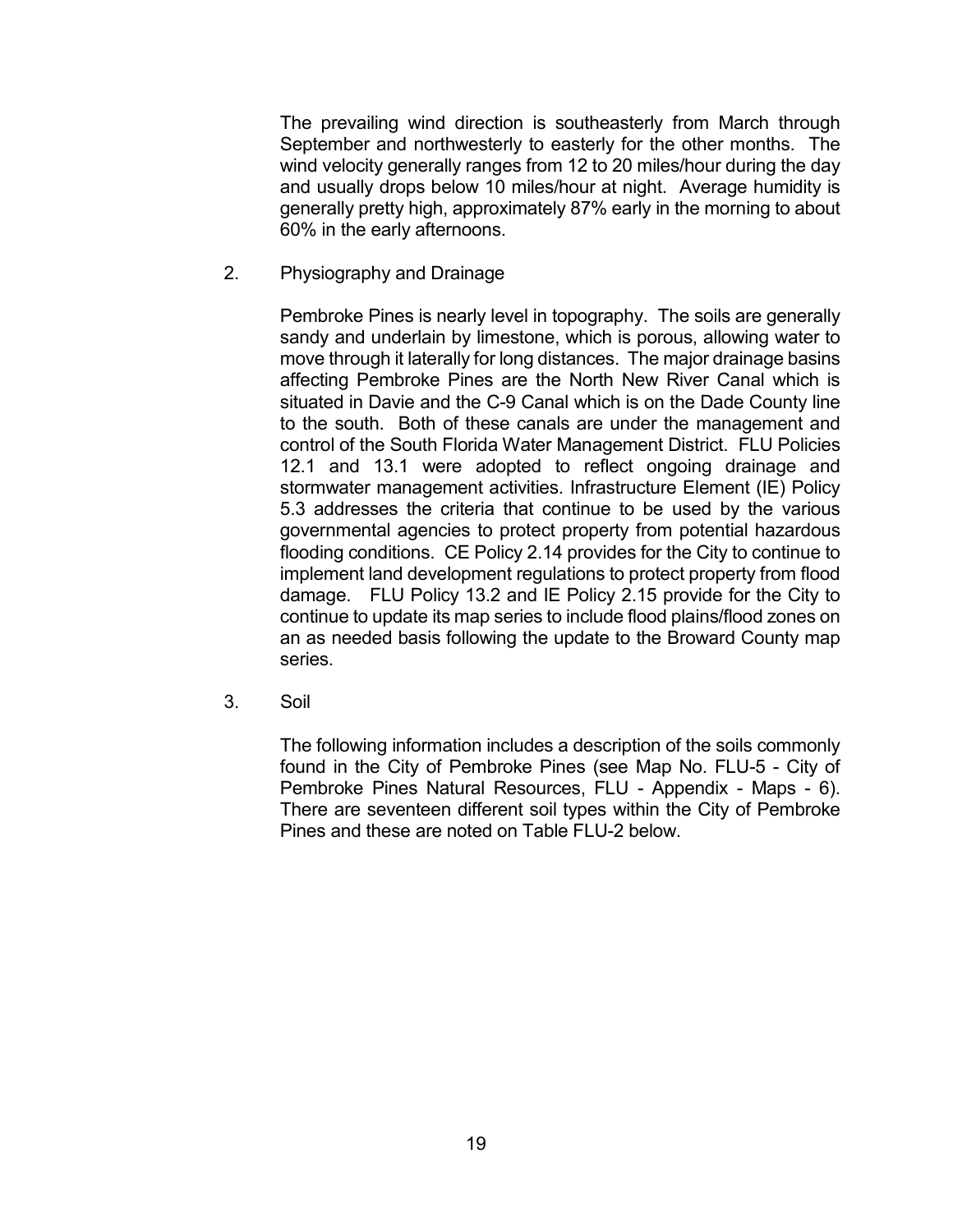#### Table FLU-2 DATA REQUIREMENTS

#### Soil Legend

- Ao Arents, Organic Substratum Urban Land **Complex**
- Ba Basinger Fine Sand
- Da Dania Muck
- Ha Hallandale Fine Sand
- Hb Hallandale Urban Land Complex
- Hm Hallandale and Margate Soils
- Ia Immokalee Fine Sand
- Ir Immokalee, Limestone Substratum Urban Land Complex
- Iu Immokalee Urban Land Complex
- La Lauderhill Muck
- Ma Margate Fine Sand
- Mu Margate Urban Land Complex
- Pm Plantation Muck
- Pp Pompano Fine Sand
- Sa Sanibel Muck
- Ud Udorthents
- Un Udorthents, Shaped
- Ur Urban Land
- W Water

 The predominate soil types within Pembroke Pines include the following: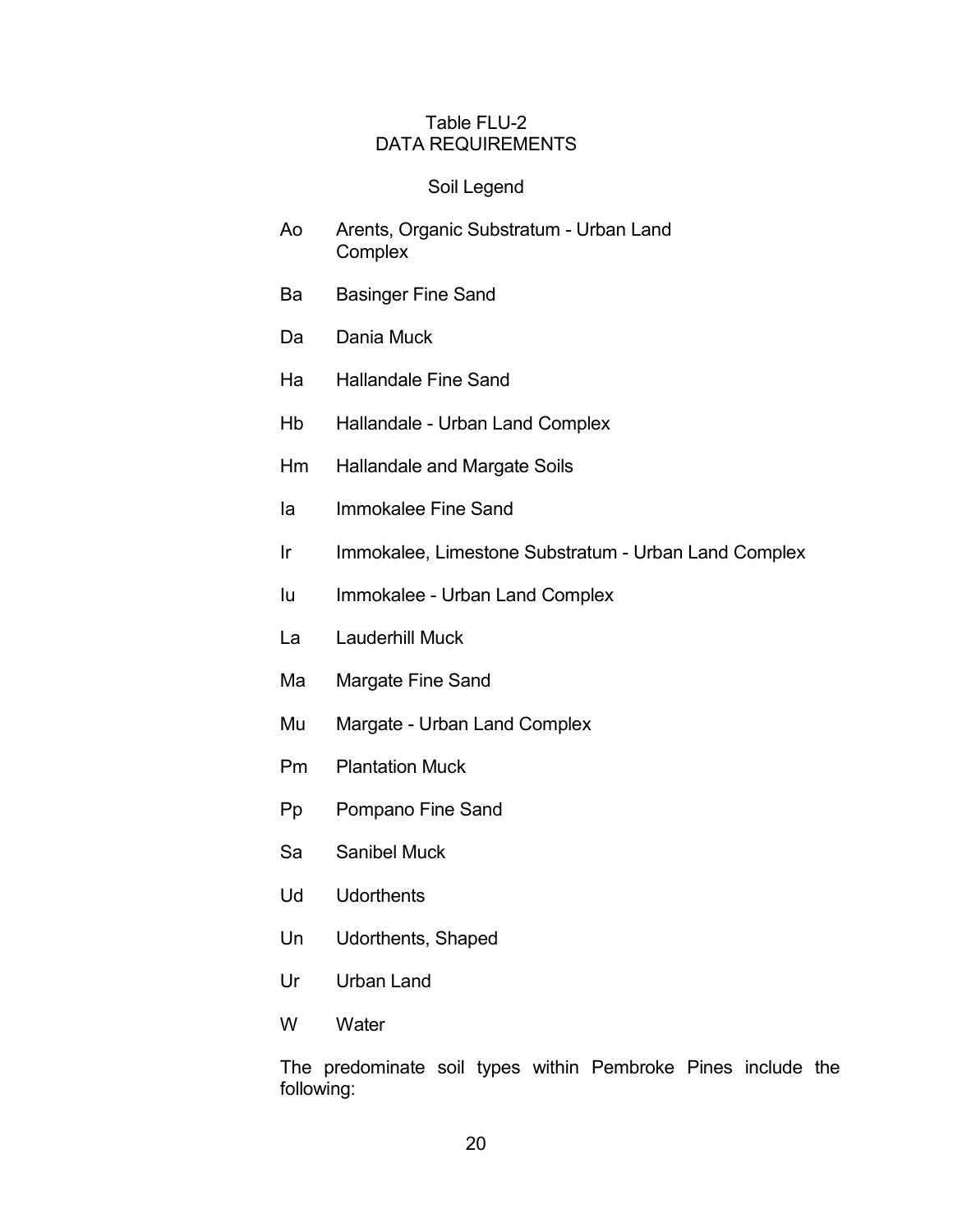- a. Immokalee Urban Land Association
- b. Hallandale Margate Association
- c. Lauderhill Dania Association

 The Immokalee Urban Land Association consists of poorly drained, nearly level sandy soils that are more than 80 inches deep; most have a dark, organic coated sub-soil and some have areas that have been modified for urban use. This association is typified by the eastern portion of Pembroke Pines and consists of approximately 20% of the land area.

 The Hallandale - Margate Association consists of poorly drained, nearly level sandy soils that are less than 6 inches deep to hard limestone. This soil type is in the east central portion of the City and only consists of approximately 10% of the land area.

 The Lauderhill Dania Association is the largest association within the City and this consists of very poorly drained, nearly level, organic soils that are less than 4 inches deep to hard limestone. This association presents approximately 70% of the land area.

FLU Objective XI and CE Objective III reflect ongoing activities relating to the protection and maintenance of minerals and soils. CE Policies 3.1 and 3.2 reflect the implementation of applicable land development regulations to ensure the continued protection of soil resources.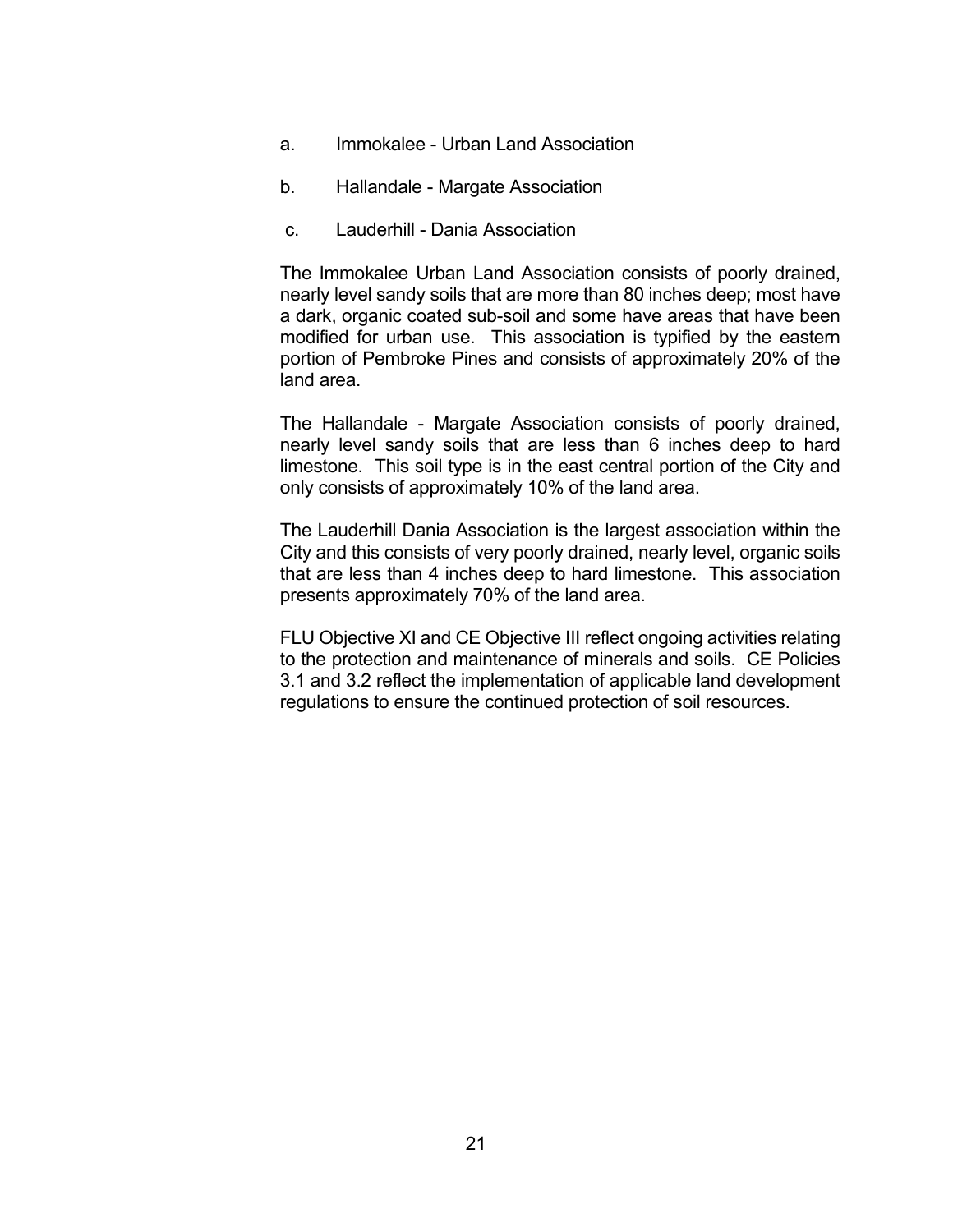## 4. Wellfields

The Broward County Water Management Division was responsible for the development of a comprehensive future wellfield study. This study identified sites for future wells to serve the future population. Map FLU-2 (Appendix) identifies wellfields and wellhead protection areas in accordance with the Broward County Department of Planning and Environmental Protection Semi-Annual Inventory Report on Contaminated Locations in Broward County, July 1998. FLU Objective X and the Evaluation Measure for FLU Objective X were adopted pursuant to the recommendations of the Broward County Planning Council. FLU Policy 10.1, CE Objective II and CE Policy 2.1 reflect the City's ongoing activities relating to the protection of wellfields. CE Objective II has been updated to ensure that conservation activities are also consistent with the adopted Regional Water Supply Plan for our region. FLU Policy 10.2 provides for the protection of potable water wellfields by designating appropriate activities and land uses within wellhead protection areas. FLU Policies 10.3 and 10.4, IE Policies 2.10 through 2.12, and CE Policies 2.7 through 2.11 were adopted pursuant to the 1995 EAR recommendations as strategies to further protect and utilize the quantity and quality of water resources within the community, and to be more consistent with the policies of the Broward County Department of Planning and Environmental Protection. IE Policy 2.10 and CE Policy 2.8 have been updated with the 2007 EAR amendments to reflect the completion of the septic tank inventory. IE Policy 10.5 and CE Policy 2.13 were adopted to address a concern of the SFRPC which was identified during the 1995 EAR sufficiency review, and have been updated with respect to including the data and analysis associated with the effects of saltwater intrusion on the status of water quality on groundwater resources within the 10-Year Water Supply Plan which will be adopted within 18 months of adoption of the Regional Water Supply Plan.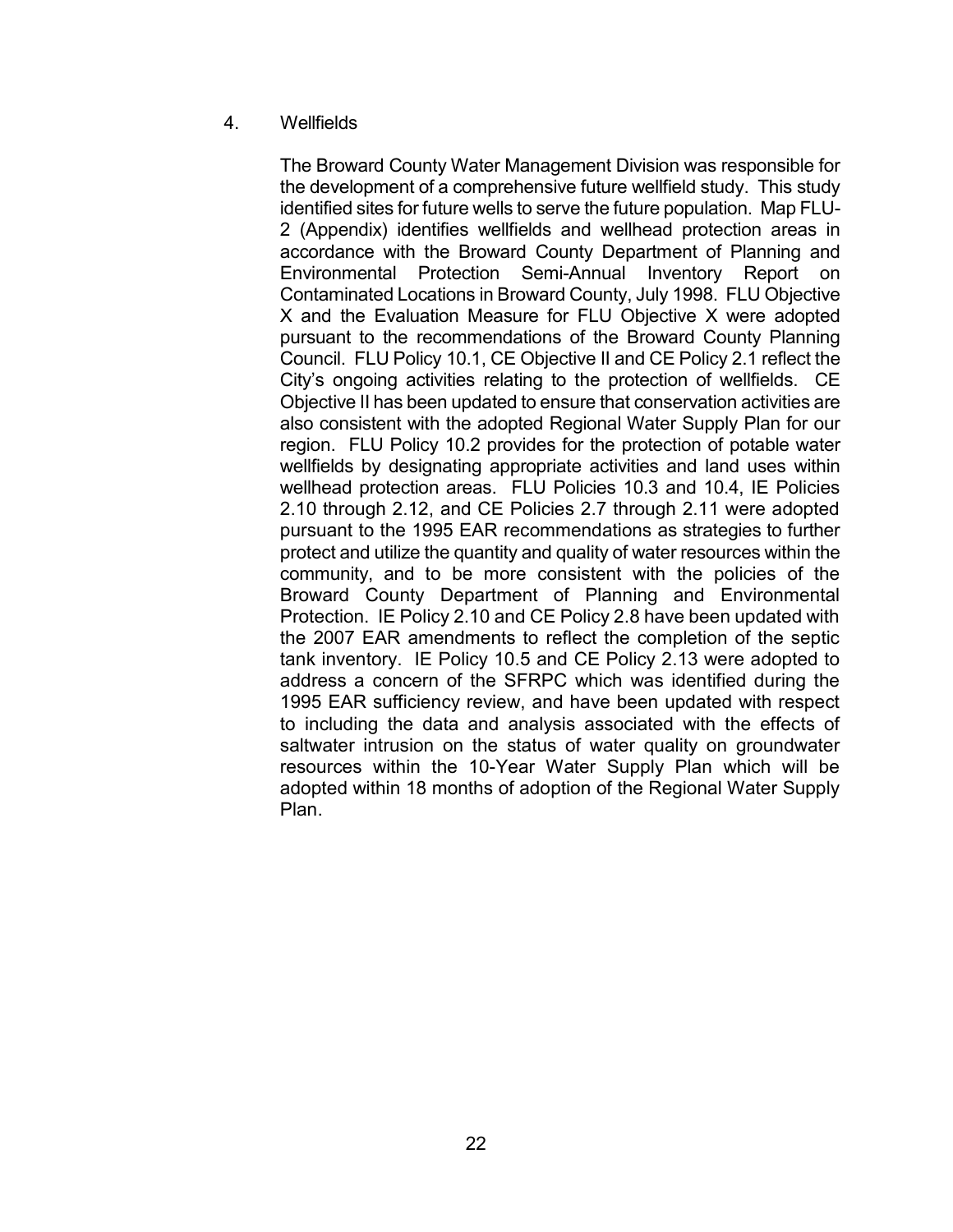#### H. Population Projections

 Population projections have been updated utilizing Broward County staff projections, and are included in the EAR, adopted February 2006. Population projections prepared by the Florida Housing Data Clearinghouse, University of Florida (fka Shimberg Data Center) were utilized to update the Housing Element. The City anticipated that the 2000 US Census data would reflect the effects of Hurricane Andrew on the migration of households from Dade County to Broward County as well as the housing construction costs which were affected by more restrictive South Florida Building Code provisions. Since the City of Pembroke Pines is located in closer proximity to Dade County than the majority of cities in the county, the omission of the effects of Hurricane Andrew on the population count, median income level, household size, and housing construction costs were of particular concern.

 The EAR, adopted February 2006, included an analysis of issues determined to be of major importance by the City's Local Planning Agency during the conduction of Scoping Meetings pursuant to Chapter 163.3191, F.S. One of these issues included Managing and Directing Population Growth. According to the adopted EAR, population growth in the city as well as in the county continues to be driven by net migration. People are attracted to the South Florida Region by external factors such as the climate, economy, and lifestyle. As mentioned above and within the climate section of the adopted Future Land Use Element, increases in certain demographic categories were anticipated due to the effect of Hurricane Andrew on the migration of households from Dade to Broward County. The average household size increased from 2.4 in 1995 to 2.6 in 2000 (an increase of 7.6 percent). In 2000, the City's population grew to 137,427, and in 2005, the City's population was projected to be 157,711, a growth rate of 13 percent since 2000. The County's population grew to 1,621,387 in 2000, to a projected 1,790,180 in 2005, or a 9 percent growth rate since 2000. The City of Pembroke Pines experienced more significant rates of growth from 1990 to 1995 (34 percent) while during this same period, the County's population grew by about 8 percent. Although the City's projected rate of growth exceeds the county's, the differences in the two rates have been significantly reduced.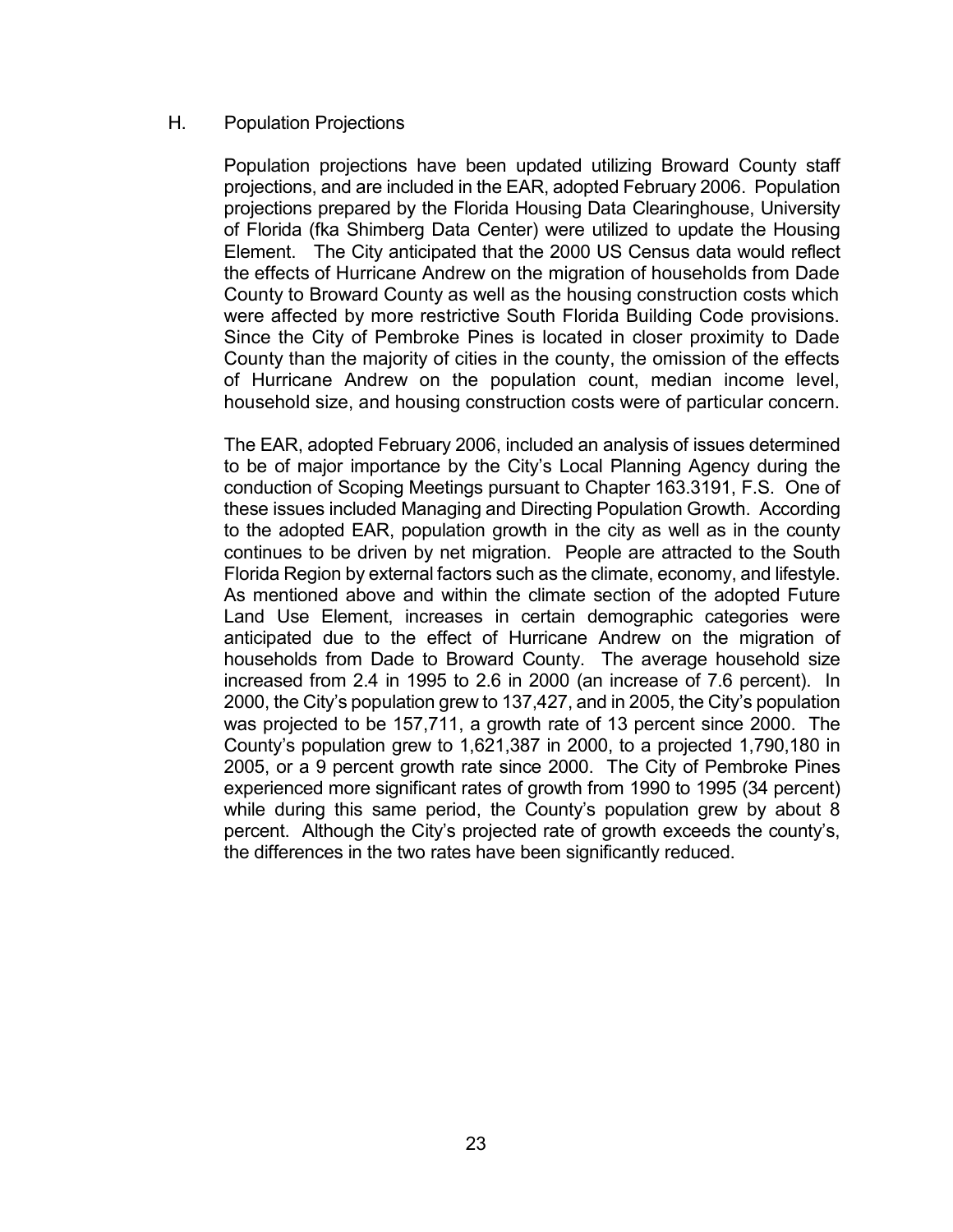## I. Affordable Housing

As mentioned in the Housing Element, the data indicates there is a need for affordable housing for all household income levels. In order to address these needs and Chapter 163, F.S., and Rule 9J-5, FAC requirements, many modifications were adopted to the Housing Element goals, objectives, and policies during the 1999 EAR amendment and update process. FLU Objective VIII was adopted to be more consistent with the goal, objectives and policies of the Housing Element. FLU Policy 8.3 was adopted in accordance with the South Florida Regional Planning Council's recommended policies and is consistent with HE Objective VI. FLU Policy 8.4 was adopted pursuant to the recommendation of the 1995 EAR and is consistent with HE Policy 2.6. FLU Policy 8.5 and HE Policy 3.10 were adopted pursuant to the recommendations of the Broward County Planning Council to further the City's activities relating to the provision of affordable housing units; however both policies have been updated consistent with the 2006 adopted EAR recommendations and the Broward County Land Use Plan EAR amendments. On March 21, 2007, the City Commission adopted Ordinance No. 1575 that provides a tiered approach in addressing affordable housing needs by creating an affordable housing program, a housing trust fund, and an independent/outside housing study authorized to conduct an analysis of the City of Pembroke Pines' affordable housing needs. The ordinance also provides for a system of monitoring and review with a second tier that may, in the future, incorporate the findings of the affordable housing study as recommended by the City Commission.

HE Policies 1.8 through 1.14, 2.8, and 3.14 through 3.18 are adopted pursuant to the 2006 adopted EAR recommendations and are consistent with the Broward County EAR amendments. HE Policy 3.12 is adopted pursuant to the 2006 adopted EAR recommendations and SFRPC Strategic Regional Policy Plan Policy 6.3. HE Policies 3.13, 7.4 and 7.5 are adopted pursuant to the 2006 adopted EAR recommendations.

Affordable Workforce Housing was also identified as a major issue by the City's Local Planning Agency during the conduction of scoping meetings as required by Chapter 163.3191, F.S. According to the 2006 adopted EAR, the data indicates that the current affordable housing deficits are significantly less than what was projected for 2005 during the 1999 Ear amendment process. However, there is no dispute that the demand for affordable housing remains significantly higher than the supply. This issue is discussed further in the vacant land analysis section of this element as well as the Housing Element Support Document.

J. Quality Development and Concurrency Management System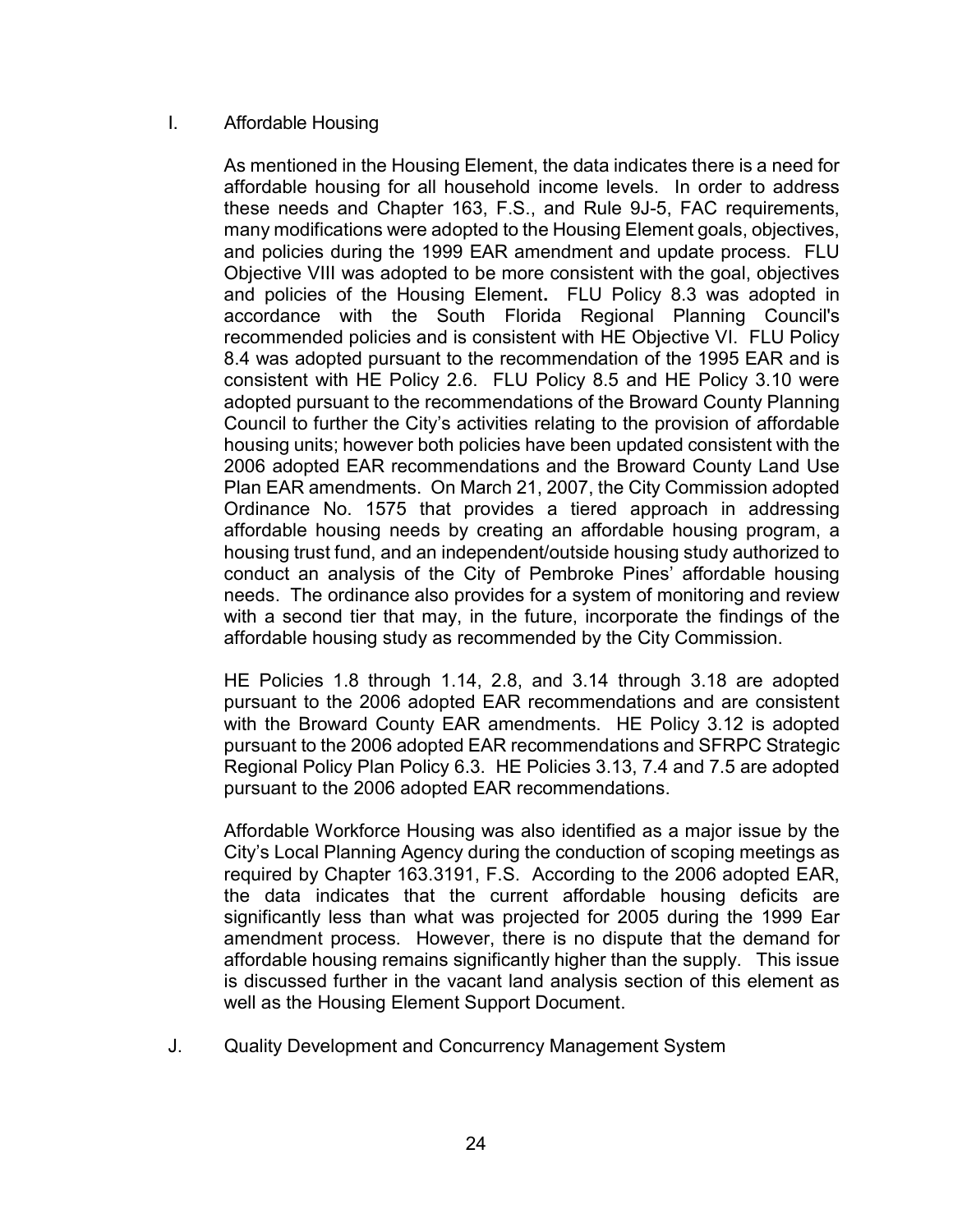The adopted goal of the FLU takes into account all of the elements of the Comprehensive Plan in order to continue to promote quality development in the City. FLU Objective I and FLU Policies 1.12, 1.13, 1.14, and 4.4 were adopted pursuant to the recommendation of the 1995 EAR to further the City's current activities relating to the promotion of quality development. FLU Policies 1.13 and 1.14 have been updated with the 2007 EAR amendments to reflect the current planning horizons. FLU Policies 1.16 and 18.3 were adopted pursuant to the recommendations of the Broward County Planning Council to continue the City's current activities relating to the potentially adverse impacts of industry (1.16) and the reduction of incompatible uses (18.3). FLU Policy 1.11 was adopted pursuant to the recommendation of the 1995 EAR and reflects ongoing activities of the City to promote quality development through its subdivision requirements. FLU Policy 12.10 was also adopted pursuant to the recommendation of the 1995 EAR to reflect ongoing annexation activities which promote quality development by reducing urban sprawl.

In addition to the above, FLU Objective XVIII, the Evaluation Measure for FLU Objective XVIII, and implementing FLU Policies 18.4, 18.5, and 18.6, were adopted pursuant to the recommendations of the Broward County Planning Council to further the City's efforts to encourage the elimination or reduction of existing incompatible land uses and prevent future incompatible land uses.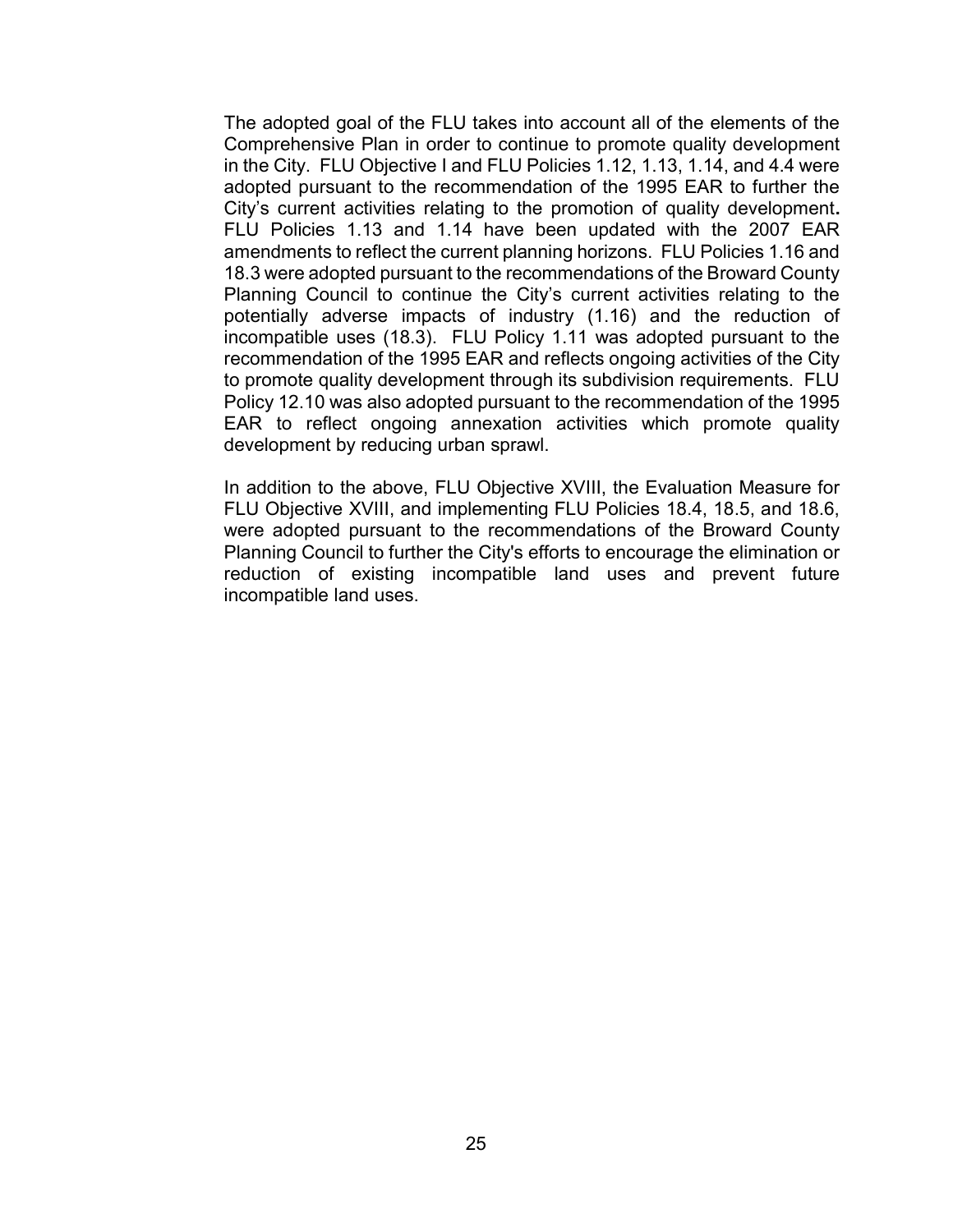FLU Objective VII regarding the maintenance of the City's concurrency management system was adopted pursuant to the recommendation of the 1995 EAR, and is more consistent with the requirements of Chapter 163, FS, and Rule 9J-5, FAC. FLU Policy 7.1, IE Policies 2.6, 6.4, and 8.8, and CIE Policy 2.1 regarding the timing of development orders and permits and the availability of needed facilities and services were adopted pursuant to the recommendation of the 1995 EAR, and as required by Chapter 163, FS, and Rule 9J-5, FAC. CIE Policy 2.5, regarding the timing of development orders and permits and the availability of needed facilities and services were adopted pursuant to the recommendation of the 1995 EAR and as required by Chapter 163, FS, and Rule 9J-5, FAC. FLU Policies 7.2, 7.3, 7.4, and 7.5 were adopted pursuant to the recommendation of the EAR to further the City's current activities relating to concurrency management. FLU Policy 7.8 was adopted pursuant to the recommendation of the Broward County Planning Council and was similarly intended to further the City's activities relating to concurrency management. FLU Policies 7.2, 7.3 and 7.5 are consistent with IE Policies 2.5, 2.6, 2.7, 4.7, 4.8, 4.9, 6.3, 6.4, 6.5, 8.7, 8.8, and 8.9, as updated. CIE Policy 2.5 has been updated pursuant to the 2006 adopted EAR recommendations and State Statutes. In addition, TE Evaluation Measure for Objective 2.I and its implementing policies have been updated pursuant to the 2006 adopted EAR recommendations, DOT review comments during the EAR process, and the Broward County Transportation Element adopted EAR amendments.

#### K. Coordination and Consistency

FLU Objective XV and the Evaluation Measure for FLU Objective XV were adopted pursuant to the recommendations of the Broward County Planning Council. Implementing policies for the objective include adopted Policies 15.1, 15.2, 15.3, and 15.4. FLU Policies 15.2 and 15.3 (relating to the coordination and both internal and interagency consistency of the City's Comprehensive Planning process with the plans of other agencies) were adopted pursuant to the recommendations of the 1995 EAR and requirements of Chapter 163, FS, and Rule 9J-5, FAC. FLU Policy 15.1 has been updated pursuant to the 2006 adopted EAR recommendations and provides for the City to incorporate all Future Land Use Element objectives and policies which require coordination with other governmental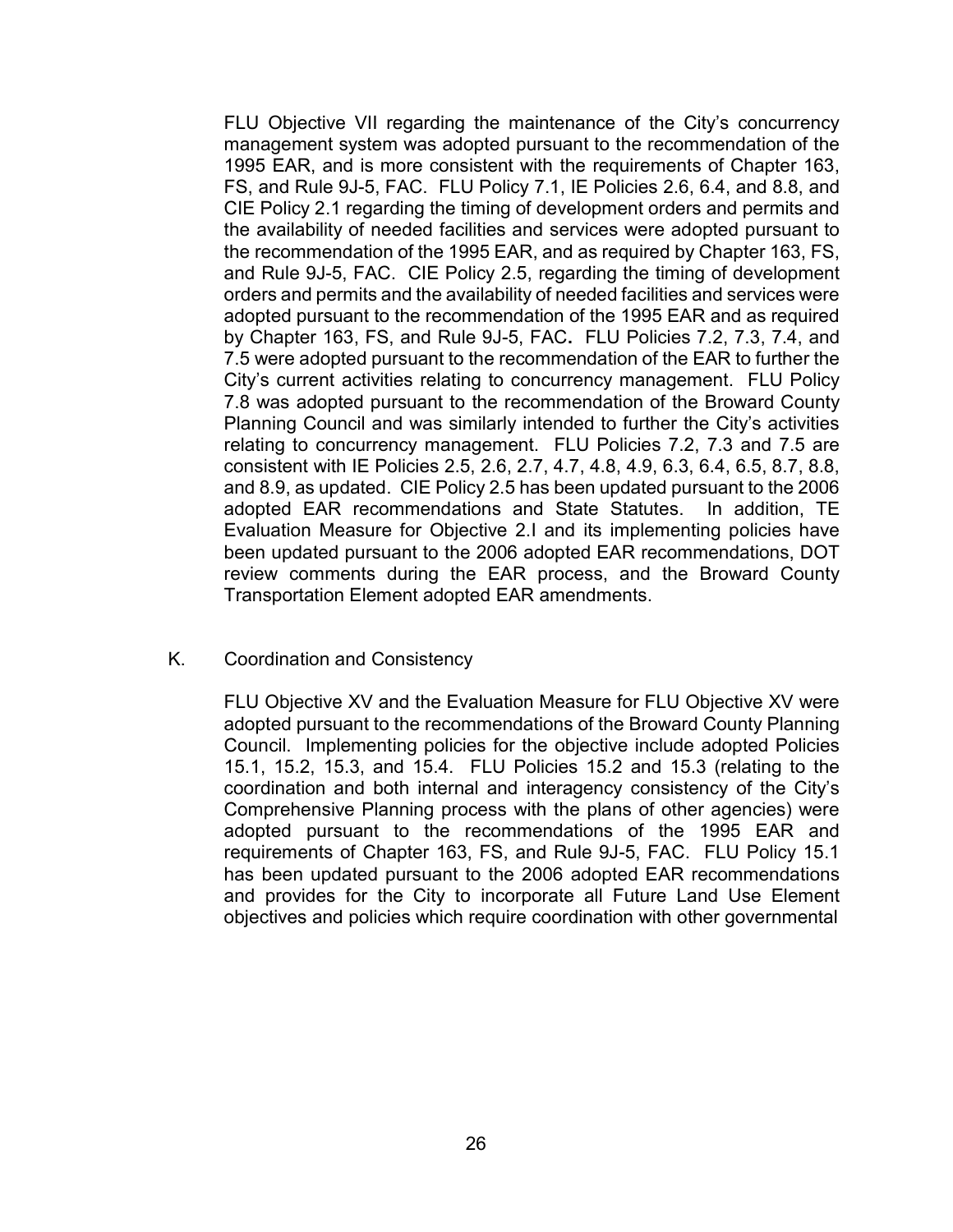agencies in the City's Intergovernmental Coordination Element (ICE) during the next available amendment cycle. The ICE was adopted by the City Commission on 12/20/2000 (Ordinance No. 1362), and has incorporated by reference and will continue to incorporate all applicable FLU objectives and policies pursuant to updated FLU Policy 15.1 (Table ICE-4 - ICE - Appendix - 6). FLU Policies 15.3 and 15.4 have been updated to reflect their continuation pursuant to the 2006 adopted EAR recommendations and State Statutes. FLU Policy 15.5 is an implementing policy under FLU Objective XV and was adopted pursuant to the recommendations of the Broward County Planning Council. Policy 15.6 is adopted pursuant to the 2006 adopted EAR recommendations and Rule 9J-5, FAC, Change No. 83

TE Objective 2.2. and its implementing policies further coordination efforts between land use and transportation planning. Coordination efforts are especially significant given the shift from roads to public transit by the County and from the Florida Interstate Highway System to Strategic Intermodal Systems (SIS) by the State of Florida Department of Transportation.

Objective XVII continues to provide for the City to coordinate future land uses by encouraging the elimination of uses that are inconsistent with any interagency hazard mitigation reports in accordance with Chapter 163, FS, and Rule 9J-5, FAC. FLU Evaluation Measure Objective XVII was adopted for monitoring purposes. Policy 17.1 provides for the City of Pembroke Pines to work with Broward County and other governmental agencies to coordinate post-disaster redevelopment and hazard mitigation plans. The South Florida Building Code (Broward County Edition) also sets minimum standards for structures to withstand stress loading due to flooding, wind and other natural hazards associated with hurricanes. Policy 17.2 provides for the City of Pembroke Pines Building Division to continue to enforce the provisions of the South Florida Building Code as amended (Broward County Edition). Policy 17.3 provides for the City of Pembroke Pines to coordinate with Broward County's post disaster mitigation efforts to incorporate appropriate interagency hazard mitigation report recommendations into the future land use planning process.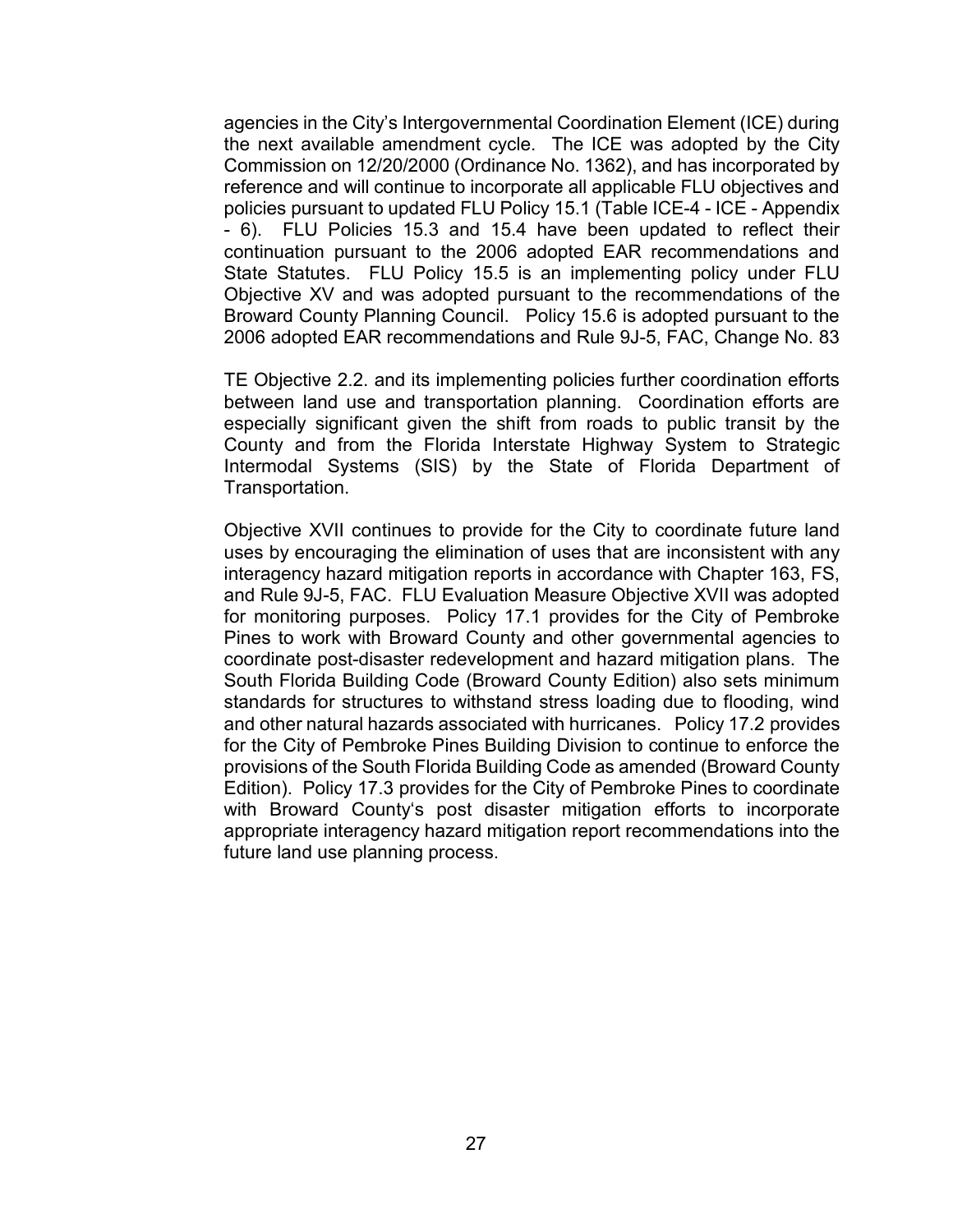# III. ANALYSIS REQUIREMENTS

 This segment of the Future Land Use Plan relates to a review and analysis of the availability of facilities and services to serve the existing land uses which are included in the Data Requirements section of the Future Land Use Plan and also for land for which development orders have been issued. The types of services that are reviewed in this segment include: transportation, sanitary sewer, solid waste, drainage, potable water and natural groundwater aquifer recharge. See Table FLU-4 (Appendix) for a comprehensive listing of existing and proposed facility levels of service.

### A. Transportation

 The Transportation Element of the Comprehensive Plan identifies the existing transportation system within the community and region. The expansion of Pines Boulevard from the Turnpike to Flamingo Road, the construction of I-75 through the City, and the connection of I-75 with the State Road 84/I-595 highway have greatly improved the regional aspects of transportation capabilities to serve the Pembroke Pines community. The expansion of Flamingo Road from a two-lane to a six-lane facility has provided relief for University Drive which had been operating at overcapacity. The area of the City in the vicinity of University Drive is now included within an area designated for transit concurrency by Broward County (Southwest District).

 Public transit service to the community is primarily operated by the Broward County Mass Transit Division, who makes adjustments in the service requirements of the community to more adequately meet the growing demands. Supplementing this service is the community bus shuttle service provided by the Community Services Department which provides public transit services for the elderly and transportation disadvantaged.

The City of Pembroke Pines has and will continue to participate in Highway Beautification agreements with Broward County and the State of Florida Department of Transportation (see City of Pembroke Pines TE Policy 2.2.3.). It has also fostered the development of quality communities in the western reaches of the City as an attractively landscaped boulevard.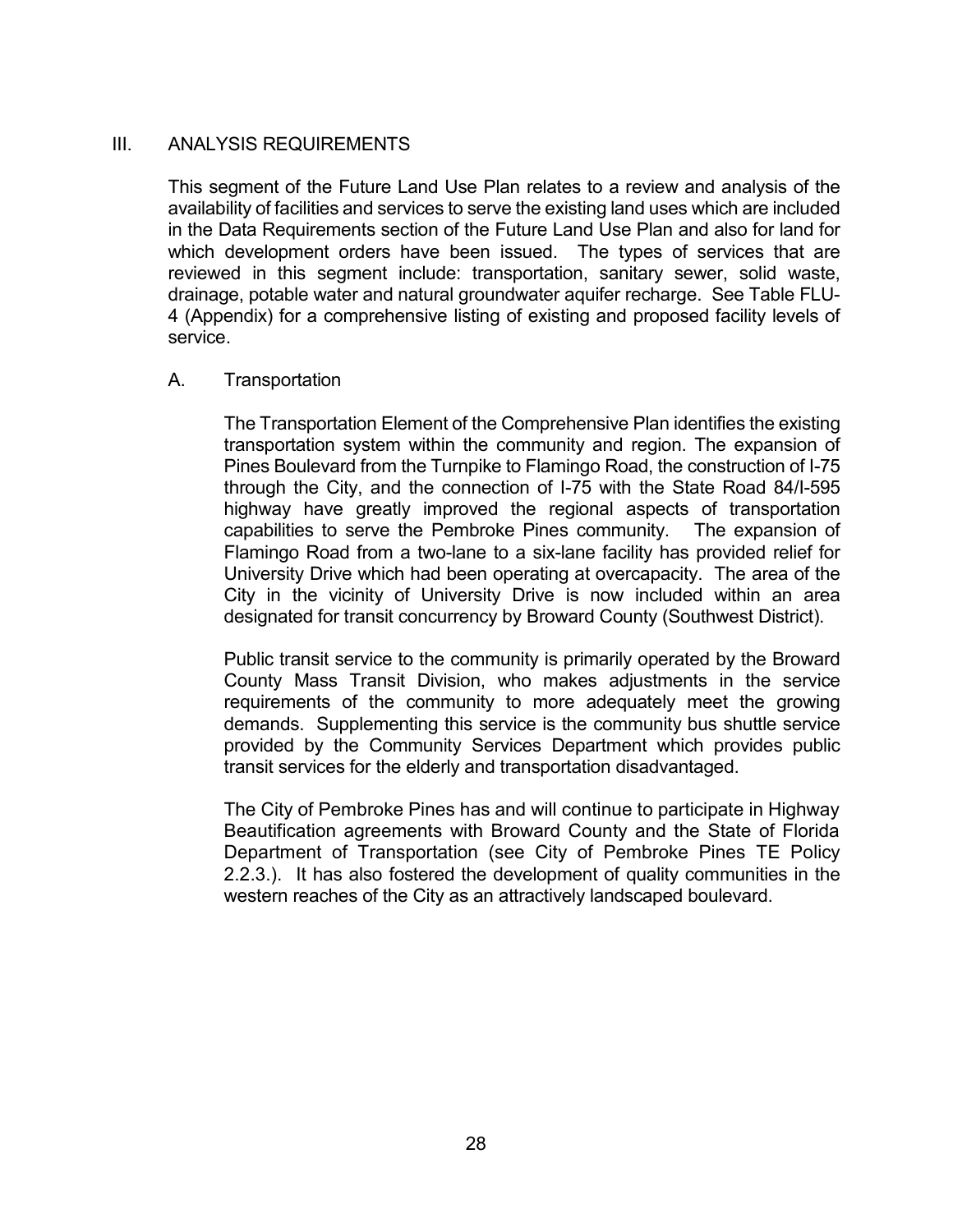The majority of roadways in the City's Transportation system are either county, state or federal highways and accordingly, those agencies have the primary responsibility for funding, maintaining and upgrading those highways (See TE Table 2-1, TE Appendix). It was noted in the Intergovernmental Coordination Element that the City of Pembroke Pines will continue to work closely through its representation on the Metropolitan Planning Organization (MPO) to insure proper coordination with those agencies. This participation also helps to prioritize improvements to roadways based on local needs to serve the future growth and development of the community. See 2.1.14. for strategies the City proposes to implement in conjunction with Broward County to address overcapacity roadway segments and roadway segments approaching overcapacity. The balance of the roads within the City of Pembroke Pines are of secondary nature and are maintained either by the City, or are private roads that are maintained by the developments for which they serve. The Transportation Element indicates there are no secondary local roads which exceed an acceptable level of service at the present time or are anticipated to exceed an acceptable level of service over the short term or long term planning horizons.

 The vast majority of eastern Pembroke Pines is already largely developed with the exception of the City Center development and the expansion plans for the South Florida State Hospital land. Data on the City's recently annexed areas at the northwest section of the City will be submitted during the next available amendment cycle. All future secondary roadway transportation facilities for any vacant parcels will continue to be borne by developers.

 The update to the Transportation Element recognizes the shift in the transportation network from roadways to public transit consistent with the County's Transportation Element. Five of the seven segments identified as overcapacity are located with the County's Transit Concurrency District and these segments are funded for public transit improvements. Improvements to the two identified segments that are located within the County's roadway concurrency district are funded and currently under construction. Revised data on these links will be incorporated into the transportation element upon the update to the county's data.

 Fifteen segments were projected to be overcapacity in the long term planning horizon and of the fifteen; three are located within the standard road concurrency district. Map No. TE-16 (Cost Feasible Highway Plan) shows improvements to two of the road segments (Sheridan Street and Pembroke Road). Interchange Improvements are also programmed for the intersection of Pines Boulevard and I-75. TE Policies 2.1.5., 2.1.6., 2.1.7., and 2.1.11. address the city's concurrency management system for both the standard roadway concurrency and transit concurrency districts when adopted levels of service are exceeded.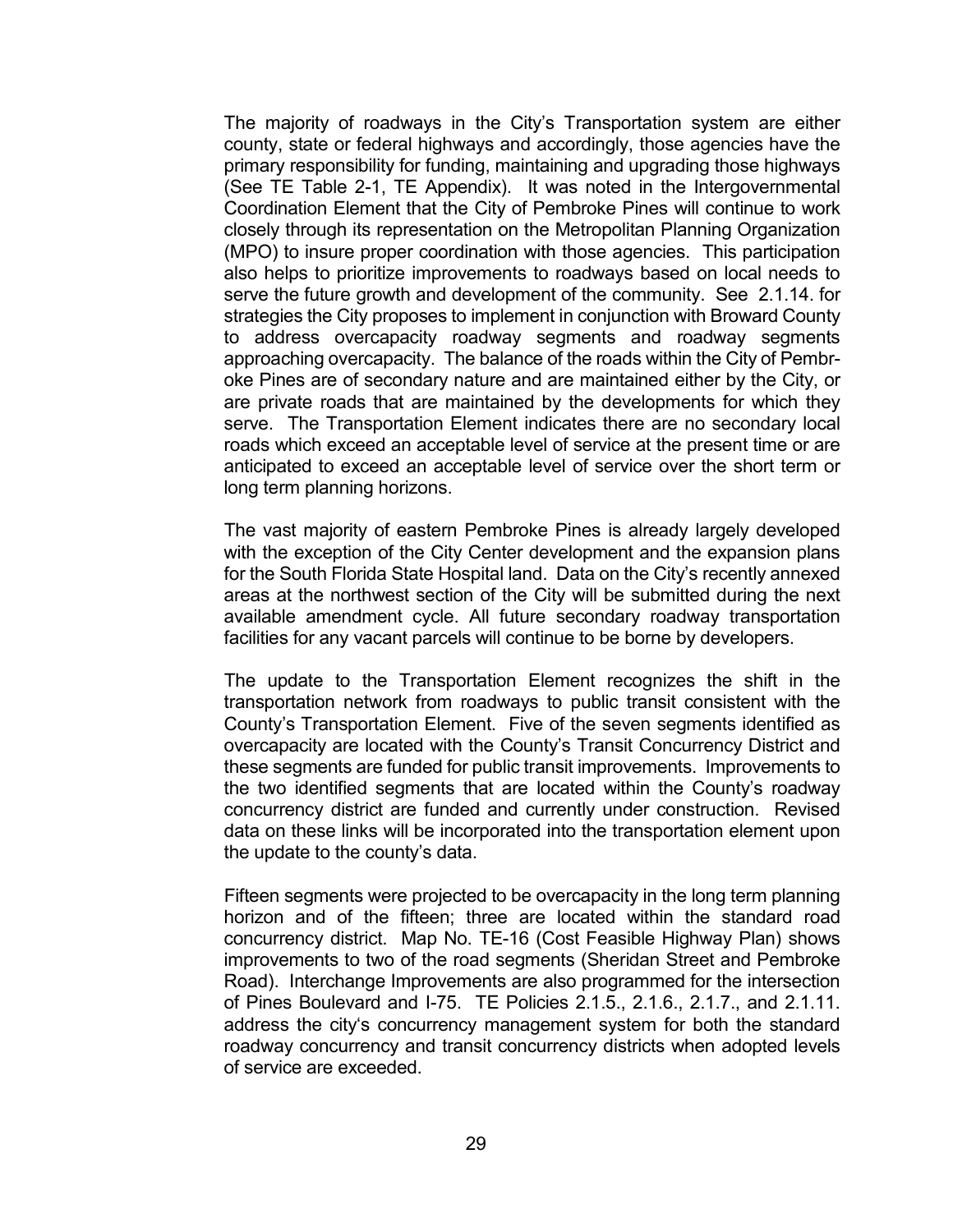### B. Sanitary Sewer Facilities

 Sanitary sewer facilities for the City are provided by two (2) entities. The City of Hollywood accepts flows from the City of Pembroke Pines east of Flamingo Road and discharges them into the Atlantic Ocean. The agreement presently in effect with the City of Hollywood provides for adequate sewer service for the existing and planned communities. The western portion of the community which includes the Stoneridge and Alton properties, is served by the City's facility utilizing the method of deep well injection after secondary treatment. The Infrastructure Element will be updated with respect to the annexed and de-annexed properties located in the northwest portion of the city during the next amendment cycle.

 In 1986 the City initiated and implemented an aggressive program to provide water and sewer lines to the western limits of the City including the Holly Lakes Mobile Home Park at U.S. 27. This installation was completed and was financed through a bond program with a special assessment for property owners served by this new facility. This has provided the proper sewer service as well as upgrades and expansions in advance of growth and development thereby maintaining a proper level of service for these facilities.

 The City of Pembroke Pines Plant is relatively new having been constructed in the mid-1980's. The City anticipates continued opportunity for the proper growth and development of the remaining vacant land in the community over the next 10 – 15 years. The City installed, as previously noted, water and sewer facilities extending out to U.S. 27, and in 1983 passed a resolution which limits the issuance of permits for septic tanks. The City has taken great strides to provide water and sewer service for its entire community well in advance of the development of a significant portion of the community. Addressing the services in this manner will continue to provide for a safer and higher quality environment and greater protection to the natural resources occurring within the community and surrounding communities. The expected life of both the City of Hollywood and Pembroke Pines plants is well beyond the year 2030 horizon, and the adopted level of sanitary sewer services is expected to be maintained to serve the future population of the City through 2015.

C. Solid Waste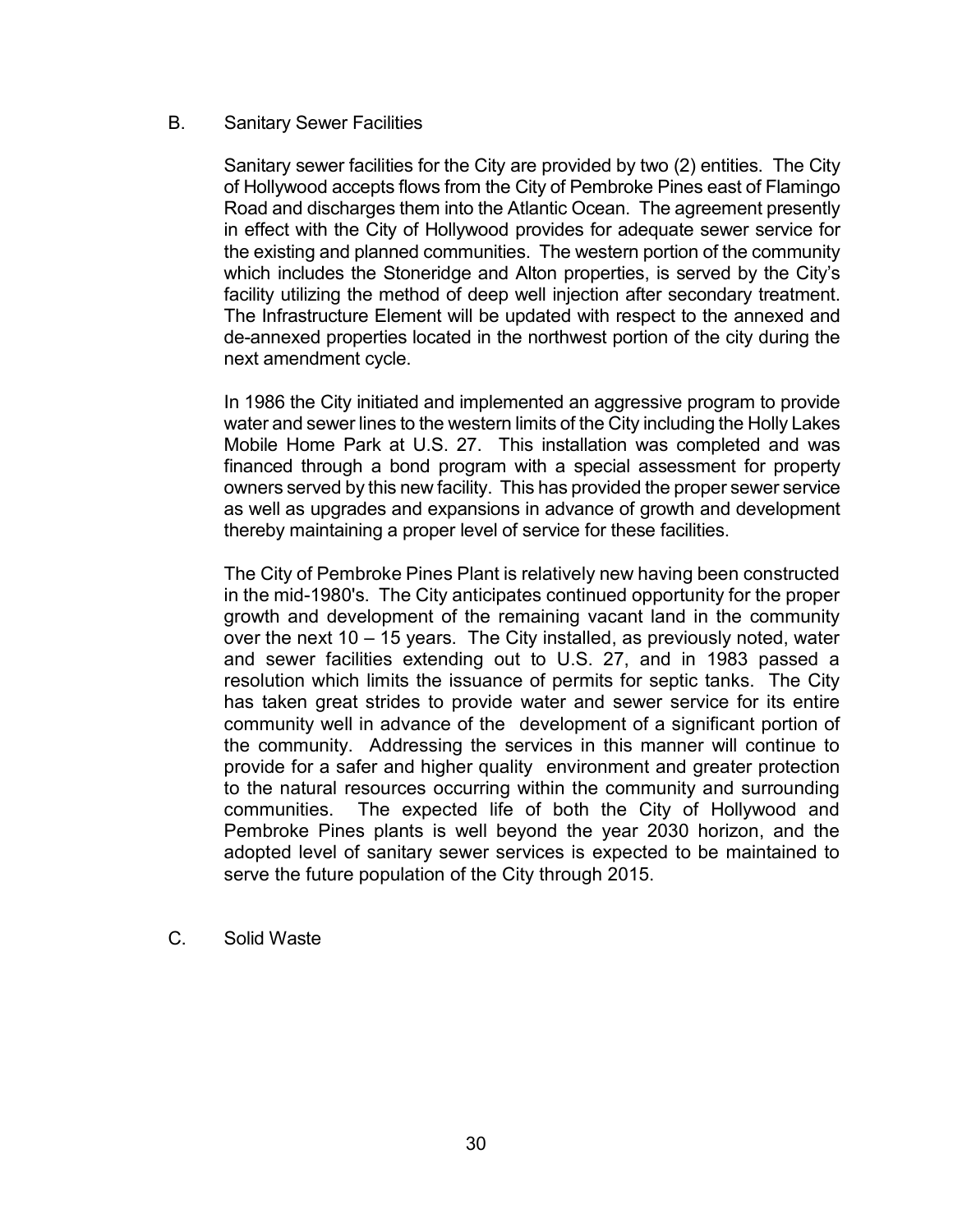Solid waste generated in Pembroke Pines is collected by All Service Refuse Co., a private solid waste hauler. It is collected twice weekly at the curb and hauled to the Reuter facility located in western Pembroke Pines. This facility was planned to be a final disposal site when the last plan was completed. However, due to concerns about odor, this facility does not operate as originally intended. It presently serves as a transfer facility, with provision for sorting of recyclable materials. Solid waste is disposed of at the Chambers Landfill in Okeechobee. The Chambers Landfill has adequate capacity for at least 20 years. The Chambers contract is in effect until 2008 and will be reviewed and reconsidered after that time. The City's contract with All Service Refuse Co., for collection services runs until April, 2013, with an option to renew.

 The City of Pembroke Pines initiated a newspaper recycling program in August 1989. Paper for recycling is collected weekly at the curb. The City's recycling activities also include the collection of plastic, aluminum, steel, and glass which are hauled by BFI to the Reuter transfer station in the City of Pembroke Pines.

 The adopted level of solid waste services is expected to be maintained to serve the future population of the City through 2015.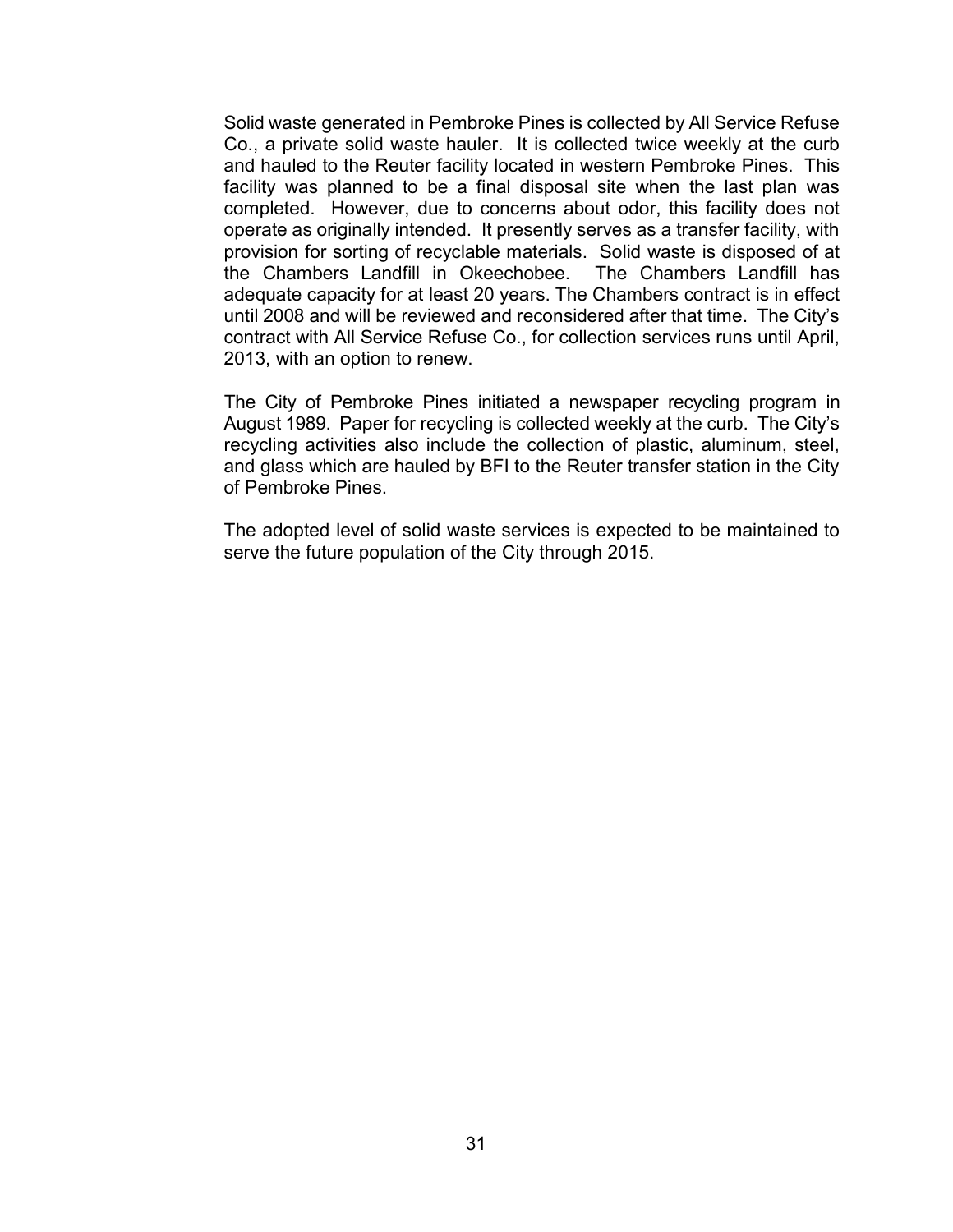## D. Potable Water

 The City of Pembroke Pines Water Treatment Plant provides potable water for the entire City of Pembroke Pines. The design capacity of the City's system in 1990 was 12 mgd. and the demand for that facility was 8 mgd. with a peak demand of 12 mgd. In 2007, the design capacity of the city's system was 18 mgd.; however the plant is restricted to the 16.29 mgd allowed for by the South Florida Water Management Consumptive Use Permit (CUP). Currently, the demand for this facility is 13.5 mgd. The level of service for that facility meets current standards. The Infrastructure Element has been updated with respect to the annexed and de-annexed properties in the northwest portion of the city and effects on projected water use.

The expansion of the facility provides an adequate supply of water for the existing and projected population of the entire City of Pembroke Pines. Table 2-4 of the proposed 10 Year Water Supply Facility Work Plan (WSFWP) provides an analysis of projected water use through 2040. No shortfalls in water supply are projected through 2040. Adequate water will be available to serve the City's residents through 2040.

### E. Groundwater Recharge

 The City of Pembroke Pines supports and complies with the Broward County Wellfield Protection Ordinance and the expansion of wellfields to provide potable water service for the future residents of Broward County, including the City of Pembroke Pines. Also, the City adheres to strict guidelines and standards for the pre-treatment of all stormwater discharge prior to discharge into the primary drainage system of the community in accordance with the criteria of the South Florida Water Management District, South Broward Drainage District, Central Broward Drainage District, and the Broward County Department of Planning and Environmental Protection. These pre-treatment standards continue to help insure that the aquifer is maintained to acceptable standards.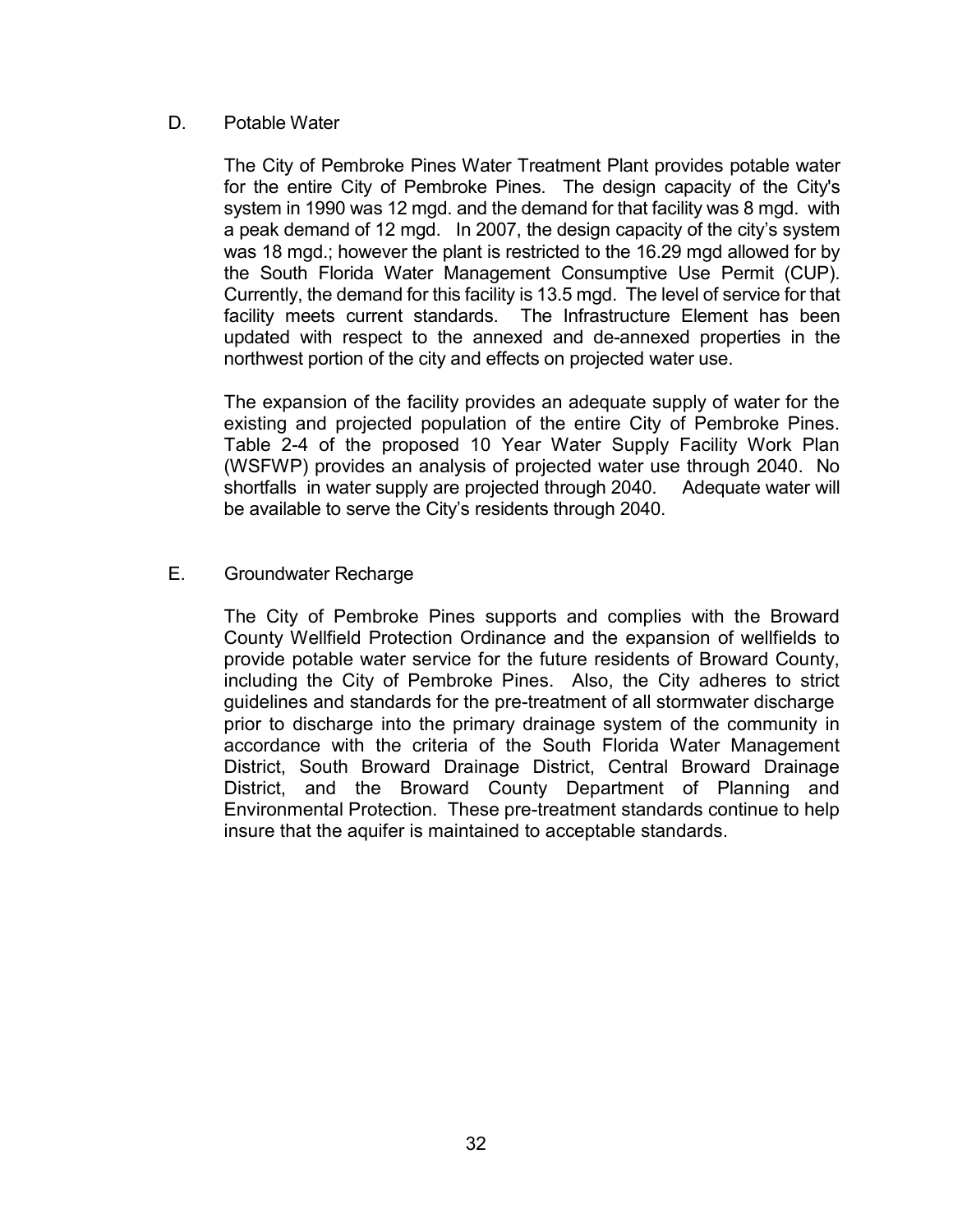During the EAR sufficiency review conducted by the South Florida Regional Planning Council (SFRPC), a recommendation was made to add a discussion and data regarding the effects of saltwater intrusion on groundwater resources, wellfield capacities, and levels of service. In addition, the SFRPC indicated the EAR did not contain an assessment and evaluation of whether the wellfield protection ordinance adequately provides and maintains the level of service standards, or the status of water quality in the City's wellfields. IE Policy 10.5 and Conservation Element (CE) Policy 2.13 were adopted to address the SFRPC's recommendations by identifying the City's role as one of coordination only in the implementation of standards that have been adopted by the various Broward County agencies that play a primary role in the protection of groundwater resources. IE Policy 10.5 and CE Policy 2.13 further provides that the City will include an assessment and evaluation in accordance with the data collected from the various governmental agencies as recommended by the SFRPC in the Ten Year Water Supply Work Plan.

### Note: The Permitted Uses Section is being deleted from the support document and added to the adoption document.

F) Vacant Land Analysis

This section of the Comprehensive Plan examines the character and magnitude of existing vacant undeveloped land to determine the suitability for use. The following major components will be addressed in this analysis:

- 1) Soils
- 2) Topography and Flood Prone Areas
- 3) Wetlands
- 4) Historic Resources
- 5) Water Wellfields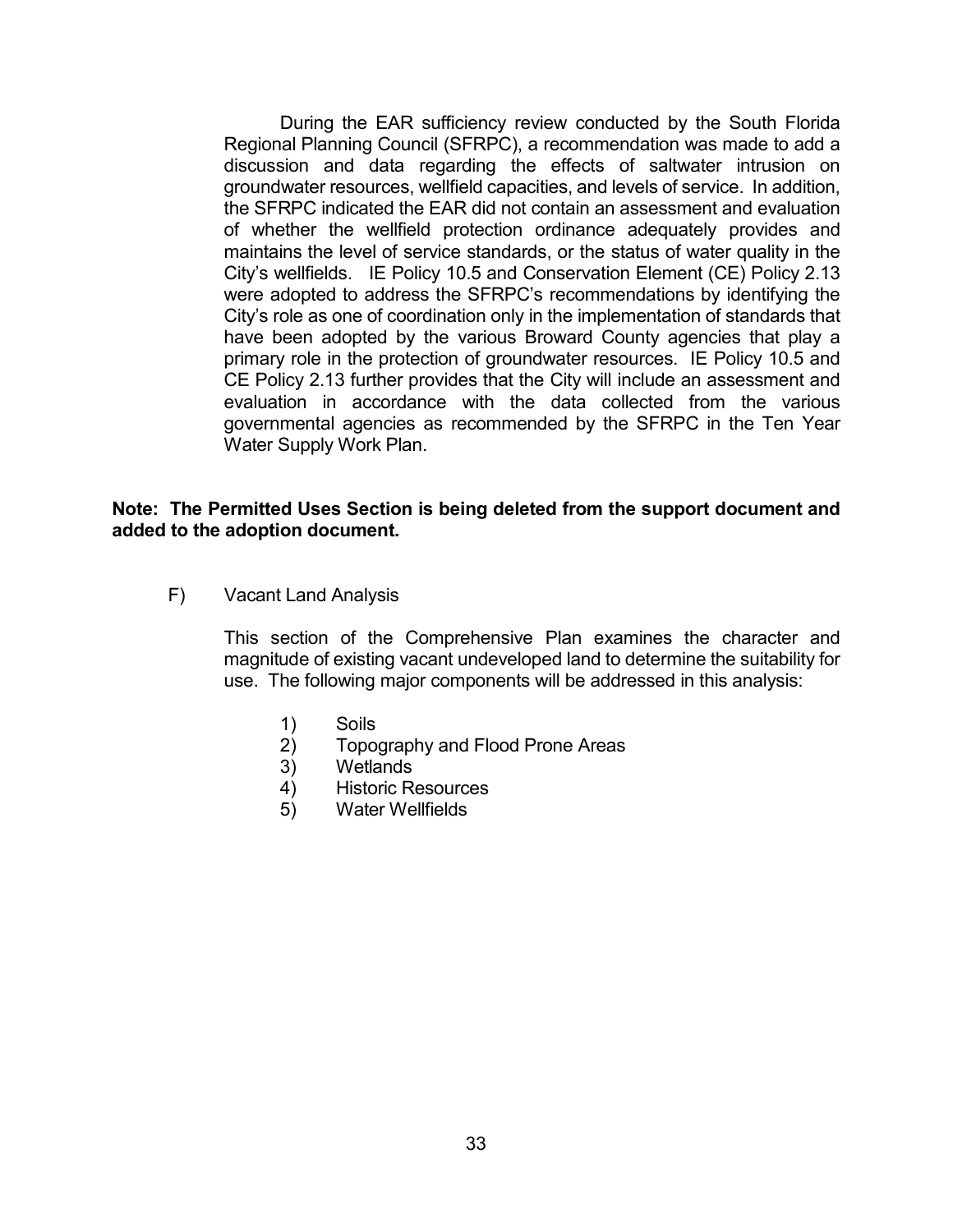These are the predominant features which have an impact on the suitability of land for development within the City of Pembroke Pines. As noted under Table FLU-1 of the Existing Land Use Data Inventory, in 2005, there were approximately 990 acres of vacant land still remaining within the community. This represented approximately 4% of the total landmass of the City of Pembroke Pines. Tables FLU-5 and 6 describe in greater detail the vacant land distribution. In accordance with FLU Policy 7.7, the City updated the vacant land analysis in coordination with the Transportation Element in order to determine if there are adequate sites at sufficient densities to accommodate identified affordable housing needs and provide direction for amendments to the future land use map and future land use categories to ensure that a sufficient supply of potential affordable housing sites are designated. Results of the analysis are provided in the Housing Element Data and Analysis Requirements section.

1) Soils

The vacant portions of Pembroke Pines primarily contain three (3) soil types including Lauderhill muck, Dania muck, and Margate fine sand. The Lauderhill and Dania muck consist of approximately 80% of the vacant lands, while the Margate fine sand represents the balance within the City.

The Lauderhill and Dania mucks are part of the Lauderhill-Dania association and are representative soils which are located in western Broward County. The Lauderhill-Dania association is specifically found close to the conservation area. The natural vegetation of this area was predominantly sawgrass prior to the diking and general drainage to the area. With the drainage which occurred in the early 1900's, this area has been substantially invaded by melaleuca. These organic muck soils are very poorly drained and nearly level. The depth of the limestone is less than 40 inches. The soil wetness requires water control or drainage for agricultural uses and in order for this association to be used for non-agricultural uses, the organic material must be removed and replaced with fill. Most of these soils require substantial modification to permit their utilization for roads, building sites, sanitary sewer facilities or other urban uses. In the past these types of soil conditions have not been a predominant factor in limiting growth and development within the City. This is because the cost of soil modification has not been so prohibited to not permit the filling of sites to create adequate conditions for development.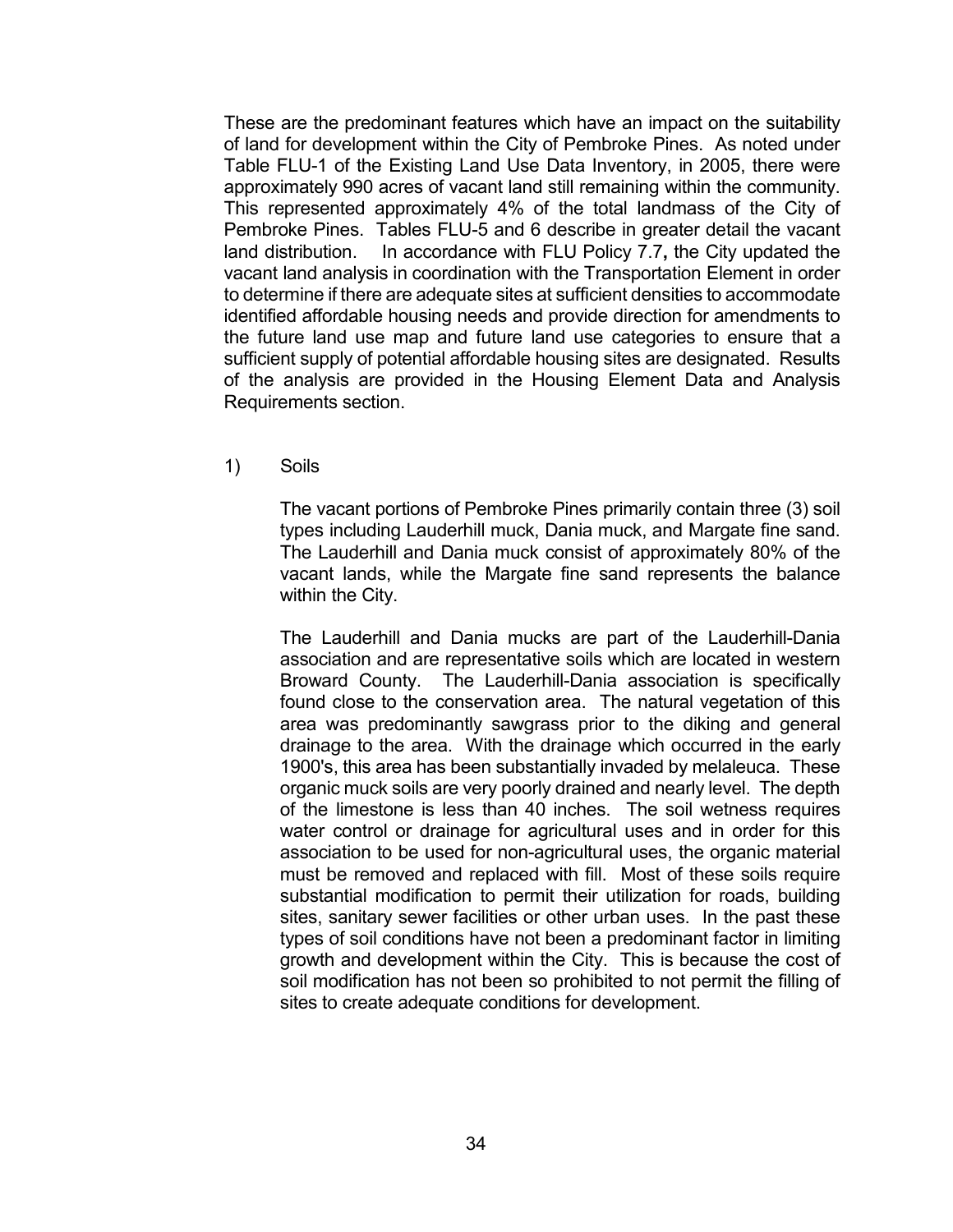The Margate fine sand is a part of the Hallandale-Margate association which is typically found to the east of the Lauderhill-Dania association. The Hallandale-Margate association typically has vegetation which consists of native grasses, saw palmetto, wax myrtle, pine and cypress. However, many of these areas have been altered or invaded by brazilian pepper or melaleuca. These sandy soils are poorly drained and nearly level and the depth of the limestone is less than 60 inches. The soil wetness requires water control or drainage for most uses while the hard limestone provides a base for foundations. Fill is normally required to elevate building sites.

The primary restriction imposed upon these vacant areas as it regards the suitability for soils are interrelated with the drainage capabilities of the area and the ability to modify the soils to provide suitable building sites.

2) Topography

The City of Pembroke Pines is generally flat with minimal elevation fluctuations. The City of Pembroke Pines has land elevations varying from 5 ft. to 9 ft. Mean Sea Level (MSL).

Because Pembroke Pines surface elevations are generally level, topography has had and will continue to have a minimal impact on restricting urbanization within the City of Pembroke Pines. The primary effect of topography is the requirement that all building sites be of suitable height to meet all Federal Flood Insurance standards. The Floodplain/Flood Zone map will be updated on an as needed basis to identify the flood prone or non-flood prone areas within the City (See IE Policy 2.15). To accommodate these requirements, it typically requires the excavation of onsite lakes to provide the proper amount of fill to meet the floor elevation requirements and to retain/detain stormwater prior to discharge to the regional drainage system.

3) Wetlands

Within Pembroke Pines, the existing wetland communities occurring are non-forested fresh water wetlands. These wetlands consist of three subcategories: wet prairies, managed wetlands, and wetlands that have been impacted by invasive exotic species. The wet prairies have good representation of wetland plants. The soil is generally moist and in many instances has standing water. The managed wetlands have wetland flora intact, although the flora is pressed by management techniques such as mowing. Impacted wetlands have over 50% cover of invasive exotic species such as melaleuca and brazilian pepper.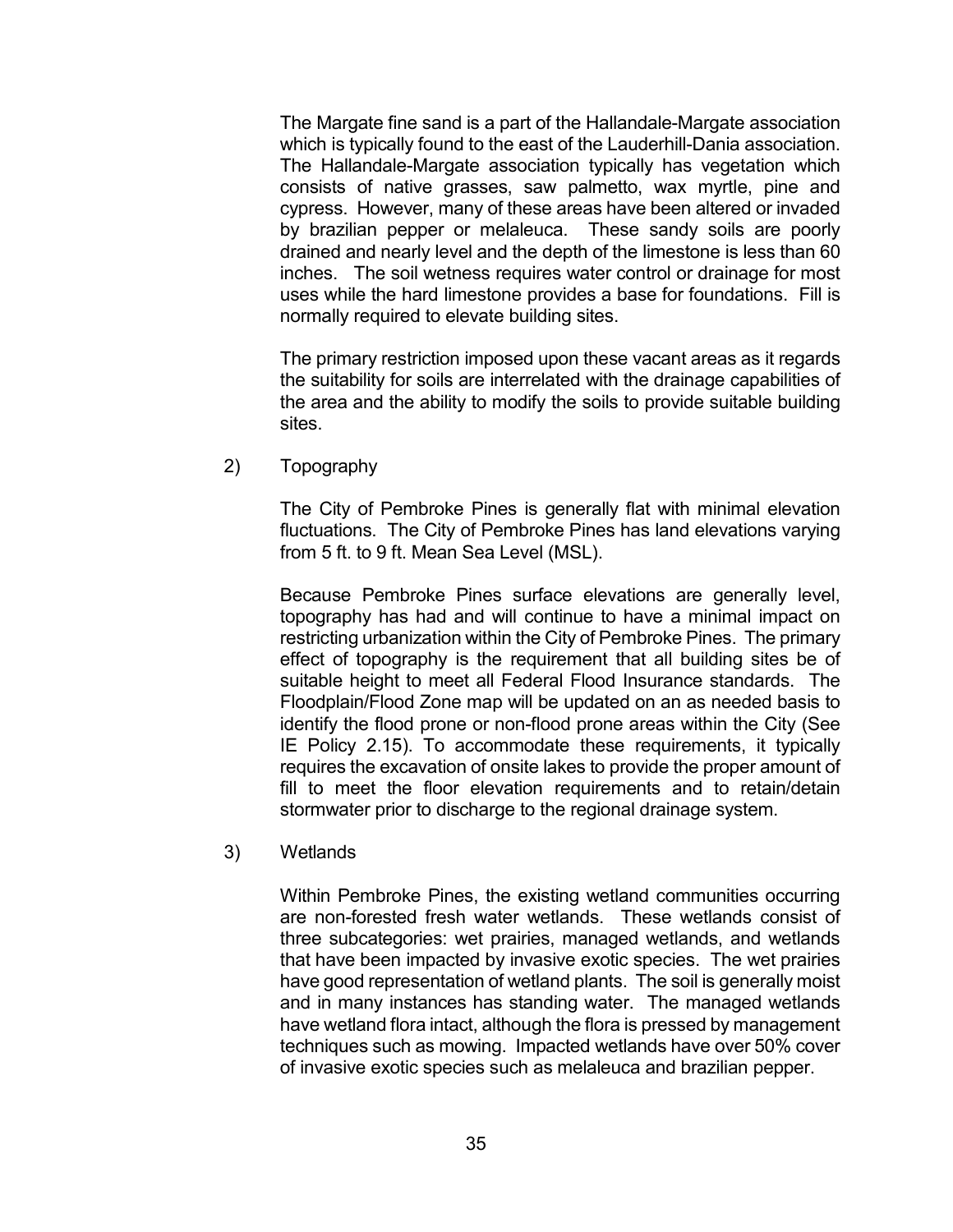Between U.S. 27 and the conservation area is an area known as the Everglades Buffer Zone, which is a designated Local Area of Particular Concern by Broward County. The only development within this area is the Holly Lakes Mobile Home Park at the northwest corner of U.S. 27 and Pines Boulevard, which was constructed over 20 years ago. There is also a small public park and some utility related facilities. However, the utility has been deactivated with improvement of water and sewer lines extending out to U.S. 27 serving this area. Because of the sensitivity of this area and South Florida Water Management District Buffer Cell 17, no further development should be permitted within the buffer zone (See FLU Policy 11.5 which was updated pursuant to the recommendations of the South Florida Regional Planning Council and South Florida Water Management District during the 1995 sufficiency review process of the EAR). This buffer zone should remain in its natural state and will provide a suitable and important transition between the pure wetlands of the conservation area and the more urbanized areas east of this vicinity.

In general, the amount of wetlands within the City has been significantly reduced because of the diking of the Everglades in the early 1900's. However, wetlands which are identified within the community (see Map No. CE-1, CE - Appendix - Maps -2) have significant controls in place by virtue of the permitting processes of the Broward County Department of Planning and Environmental Protection, the Florida Department of Environmental Protection and the United States Army Corps of Engineers. In addition, through the goals, objectives and policies of this Comprehensive Plan, the City will insure that no net reduction of wetlands will occur within the community.

When a wetland area is identified, the permitting process is initiated which would be required in advance of any development permits being issued for the subject parcel. The permitting process includes a threeagency review as follows:

- 1. The U.S. Army Corps of Engineers
- 2. The Florida Department of Environmental Protection
- 3. The Broward County Department of Planning and Environmental Protection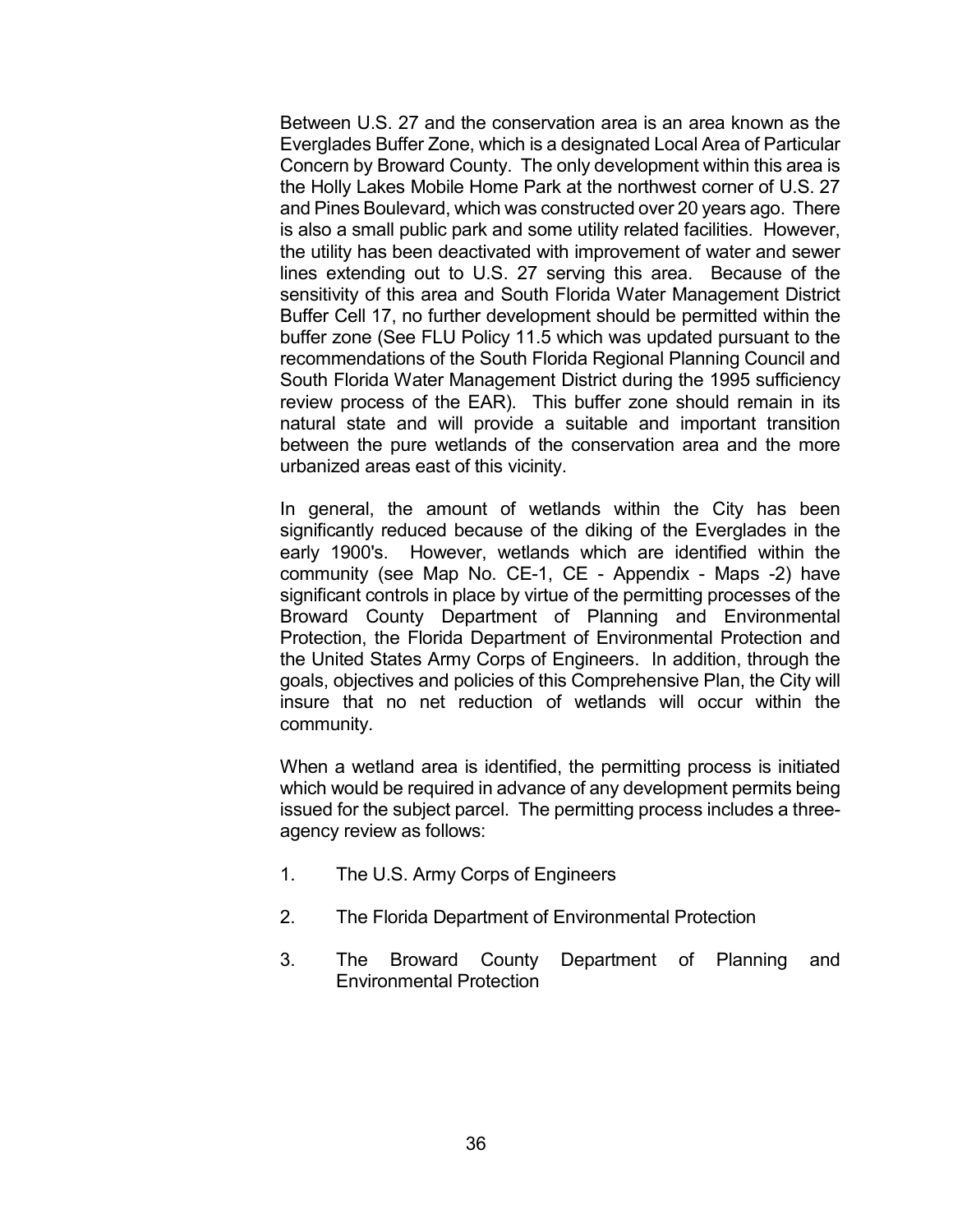The U.S. Army Corps of Engineers and the Florida Department of Environmental Protection provide a joint application process for permit applications in a wetland area. However, based upon the jurisdictional requirements of the separate agencies, an individual permit is issued by each agency where applicable. In order to obtain a permit from these agencies, the subject parcel must meet all wetland permitting requirements. In the event wetlands are eliminated from the site, enhancement or creation of new wetland areas onsite must be incorporated into the design to mitigate the loss. Subsequent to the issuance of a permit by the Florida Department of Environmental Protection and the U.S. Army Corps of Engineers, the petitioner must also obtain a permit from the Broward County Department of Planning and Environmental Protection. The Broward County Department of Planning and Environmental Protection conducts a review similar to the Florida Department of Environmental Protection and the permitting process with the County agency can occur simultaneously with the Federal and State agencies.

4) Historic Resources

Due to the relatively recent history of the City of Pembroke Pines, there were no historic resources identified in the 1990 Comprehensive Plan or the 1996 EAR. However, there are some archeological sites which are listed on the Florida Master Site File Inventory. In accordance with CE Policy 4.17 the City updated its natural resources map series to include archeological sites listed on the Florida Master Site File Inventory (Map No. CE-2, CE – Appendix – Maps – Page 3).

5) Water Wellfields

On August 20, 1984, Broward County enacted Ordinance No. 84-60 which relates to the prohibition and regulation of hazardous and toxic substances within zones of influence of public utility water supply wellfields within the County. The study, which resulted in the adoption of the ordinance, was commissioned to insure an adequate and safe supply of drinking water for existing and future residents of Broward County. This ordinance is commonly known as the "Potable Water Supply Wellfield Protection Ordinance," and is effective countywide. The City of Pembroke Pines fully supports and adheres to the requirements of this ordinance.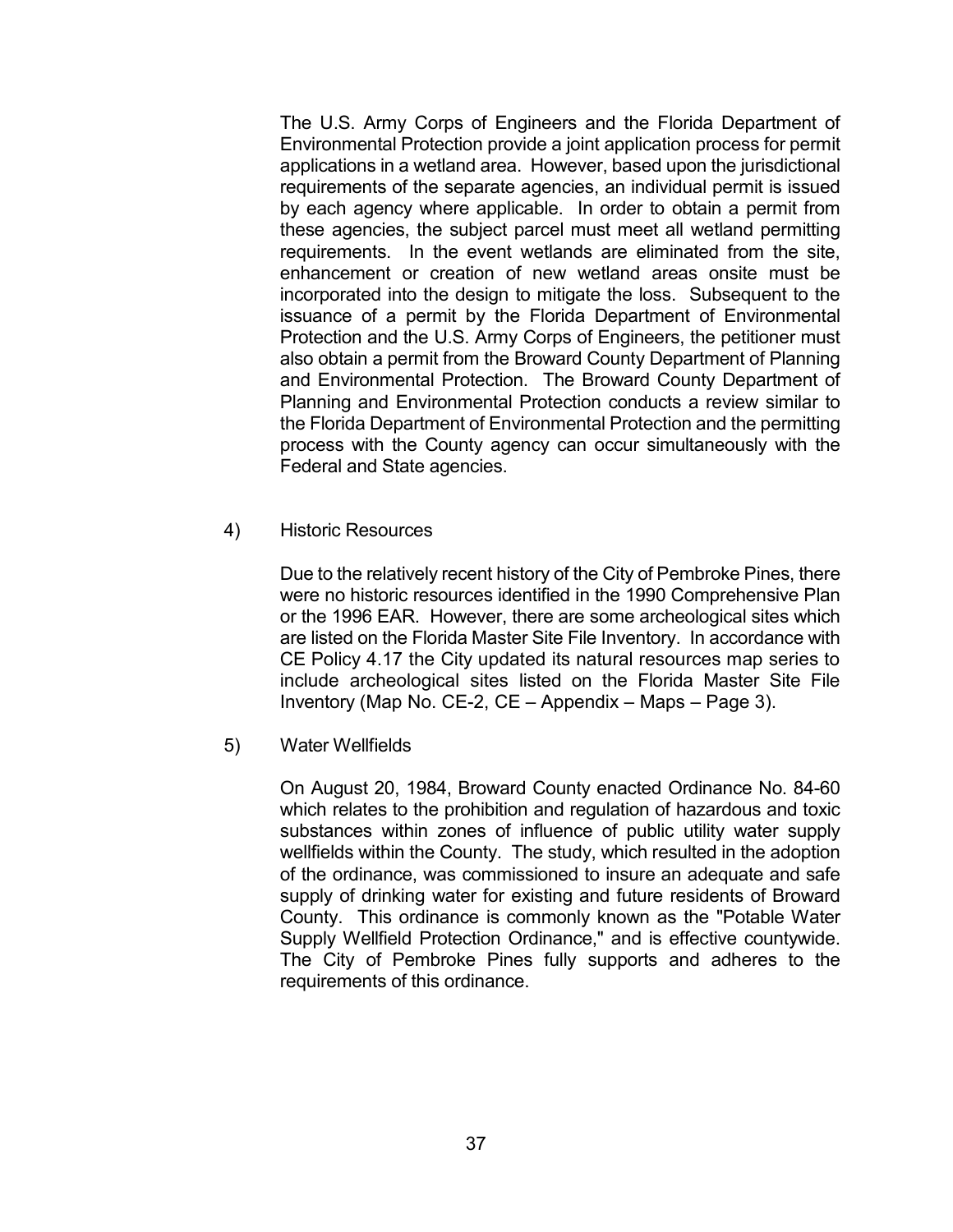The ordinance delineates cones of influences for all existing and planned wellfields within the community and adjacent communities. Water Wellfields and Wellfield Protection Areas have been identified on Map No. FLU-2, Water Wellfields and Wellfield Protection Areas (FLU Appendix-Maps) in accordance with the Broward County Map series. The ordinance speaks to three (3) zones which are further identified below and defined as follows:

A. Zone 1

The land area situated between the well(s) and the ten (10) day travel time and contour.

B. Zone 2

The land area situated between the ten (10) day and the thirty (30) day travel time contours.

C. Zone 3

The land area situated between the thirty (30) day and the two hundred and ten (210) day travel time contours, or the thirty (30) day and the one (1) ft. draw down contours, whichever is greater.

The techniques that were utilized to develop these different zones were sensitive to the effects and the hydraulic nature of our groundwater and canal system within Broward County, and also to the build-out of the County and the City and the pumping rates that would be applicable at that time.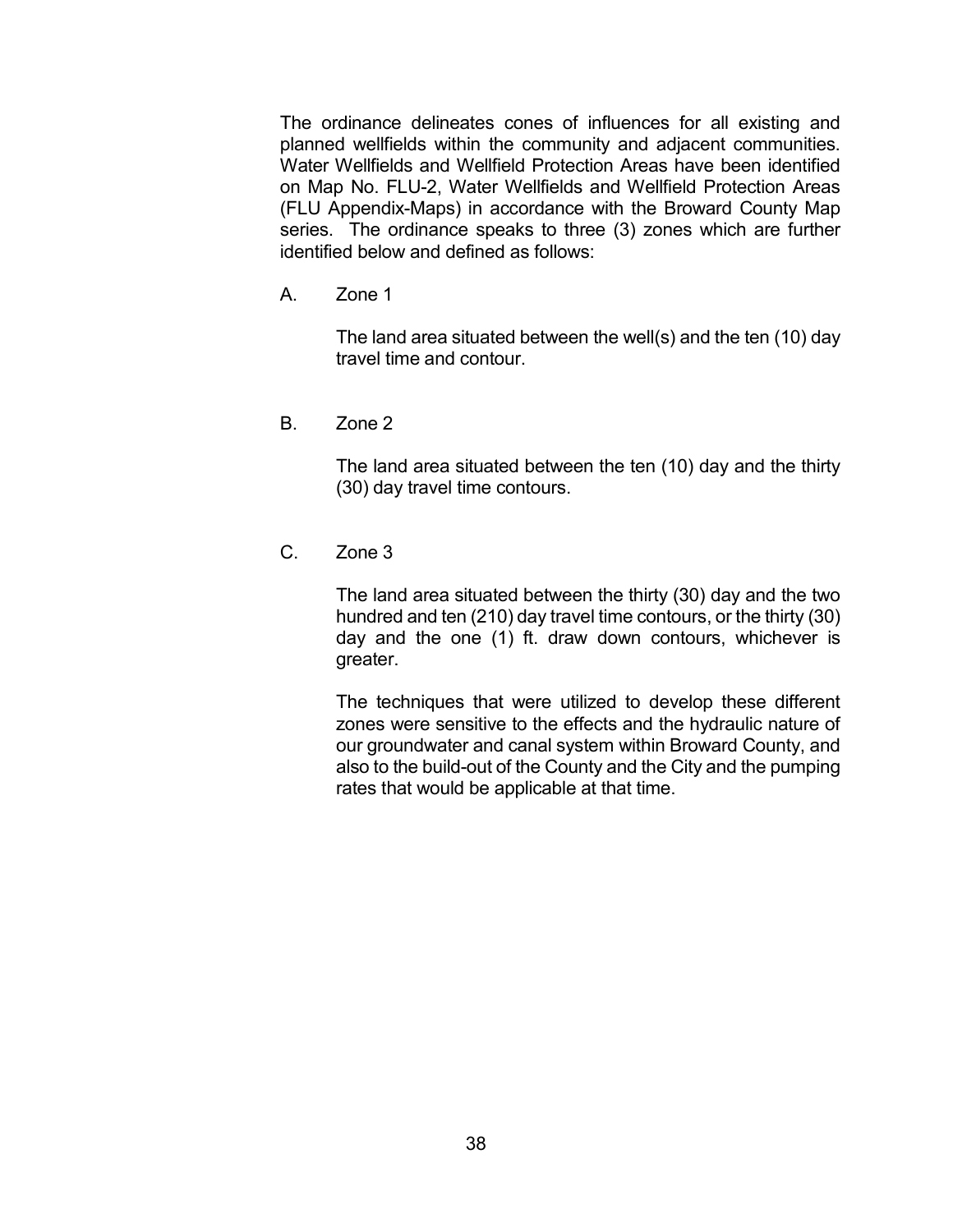There are some existing wellfields within the community on Johnson Street east of University Drive. Water Wellfields and Wellfield Protection Areas have been identified on Map No. FLU-2, Water Wellfields and Wellfield Protection Areas (FLU Appendix-Maps) in accordance with the Broward County Map series. FLU Policy 10.2 was adopted to provide for the protection of potable water wellfields by designating appropriate activities and land uses within wellhead protection areas. New development or renovations which may occur in these areas must fully comply with the Wellfield Protection Ordinance which the City fully supports and administers in concert with the Broward County Department of Planning and Environmental Protection. The following describes the prohibitions, common restrictions and permitting within the zones of influence:

### Zone 1

Within zone 1, no non-residential activity which includes the storage, handling, age or production of any of the regulated substances, outlined in Resolution 84-20255, shall be permitted without an exemption permitted within the Ordinance.

Anyone currently engaged in the storage, handling, use or production of regulated substances shall cease to continue that operation within two years of the effective date of the ordinance (August 28, 1984).

# Zone 2

Any new non-residential activity which includes the handling, storage, use or production of regulated substances will only be permitted provided the following:

A monitoring program is implemented; and

The County will make a study of the accumulation or regulated substances that may be occurring in any potable waterfield.

In the event that accumulation has occurred in excess of 10% over the amount of the substance present one year earlier, then one of the following actions will become mandatory;

Cease to continue the operation within three years of written notification with the County; and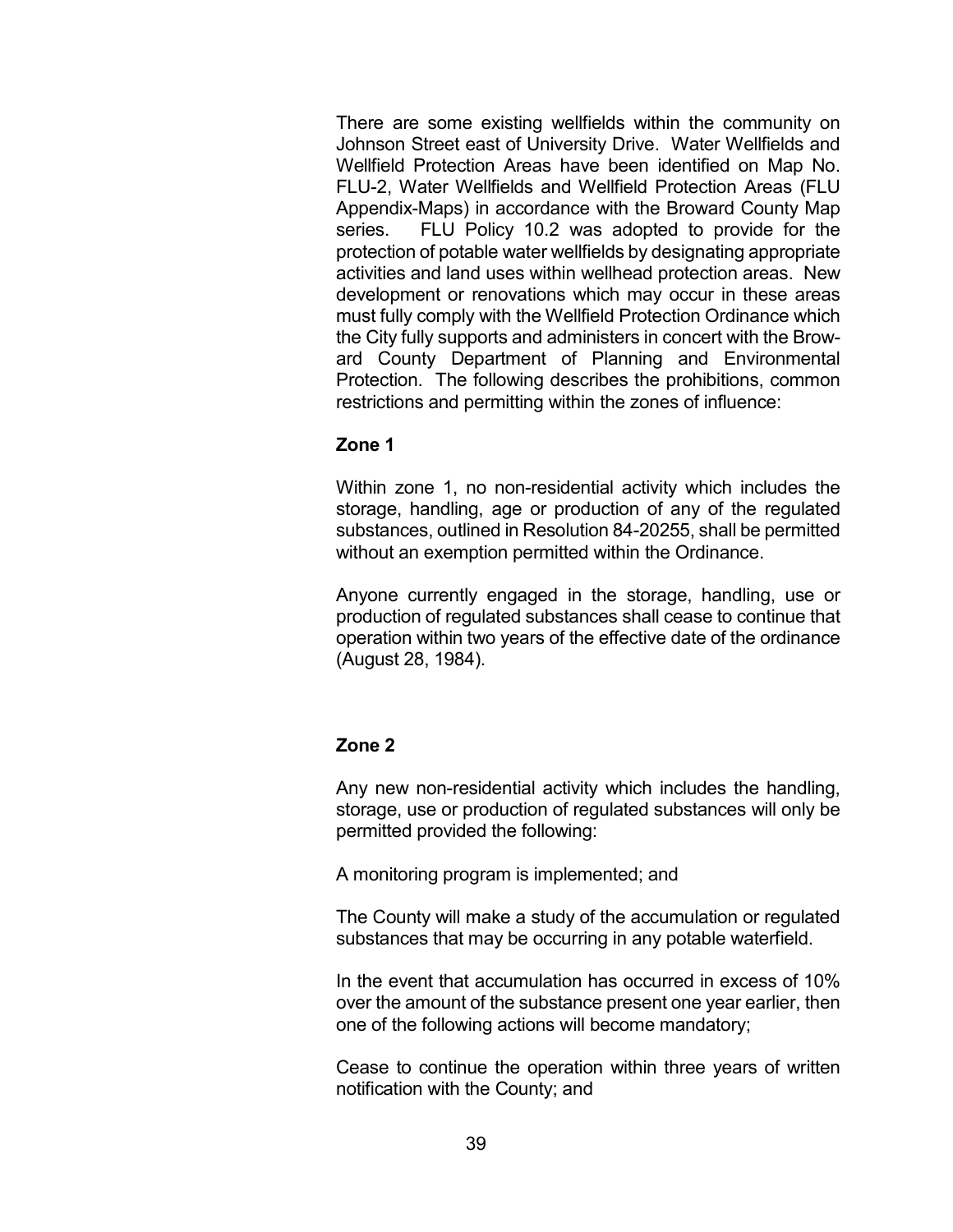The effective well will be reconfigured within three years by change of pumping grade or relocation which remove the effected activity from within Zone 2.

## Zone 3

Activities involving the storage, handling or use of regulatory substances within Zone 3 must obtain a wellfield protection operation permit unless exempted by the Potable Supply Wellfield Protection Ordinance.

In summary, the protection of wellfields for the expanding potable water needs of the City is inherent to proper land use planning. No land uses should be permitted which would have a deleterious effect on the Wellfield Protection Ordinance and the wellfields which are presently planned or implemented.

#### G. Land Needs

In accordance with FLU Policy 7.7, the previously submitted vacant land analysis has been updated, conducted in coordination with the Transportation Element, and added to the Housing Element Analysis section in order to determine if there are adequate sites at sufficient densities to accommodate identified affordable housing needs, and provide direction for amendments to the future land use map and future land use categories to ensure that a sufficient supply of potential affordable housing sites are designated.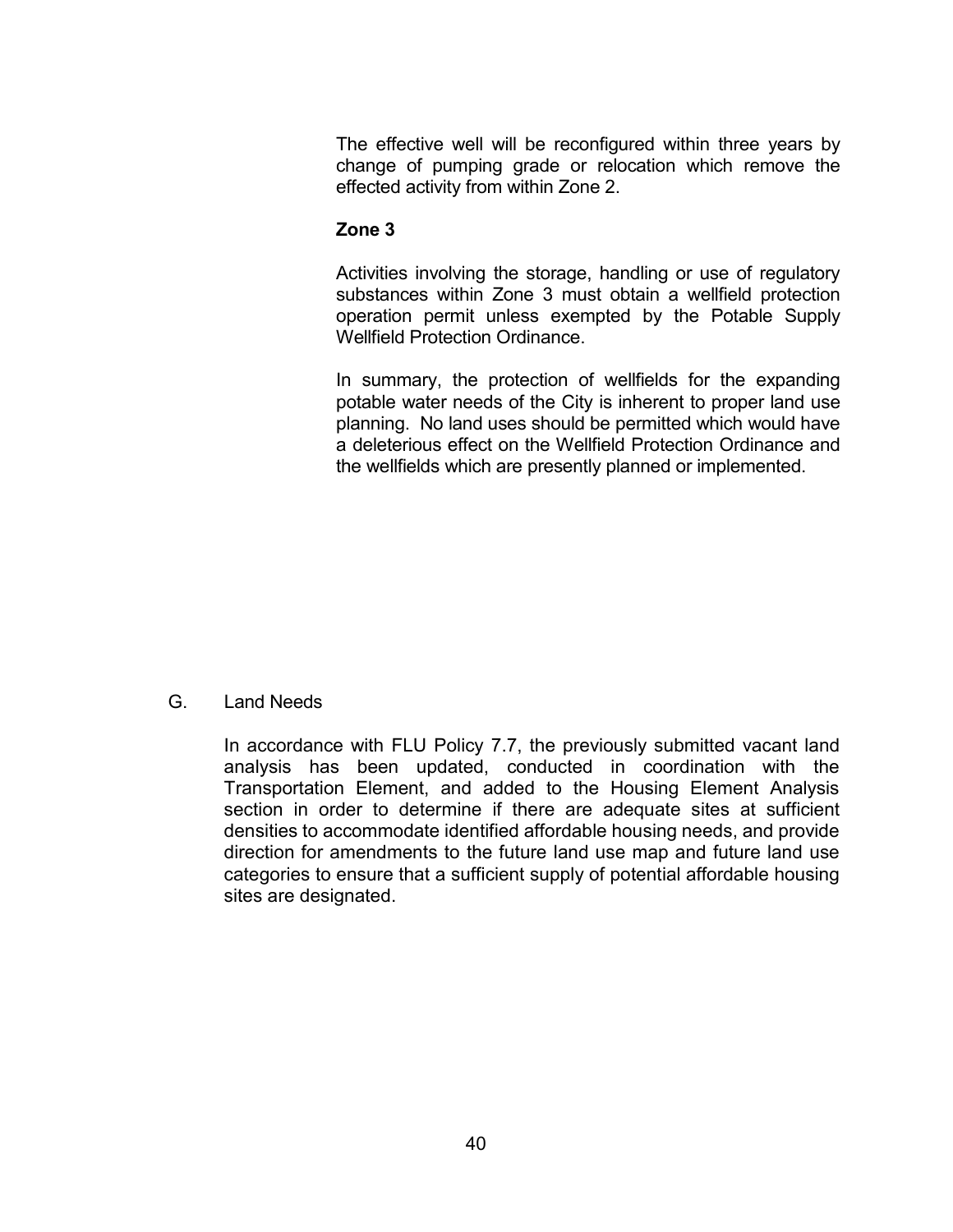The various future land use categories with their densities or intensities of use have been outlined under item F. - Permitted Uses for the City of Pembroke Pines Future Land Use Plan. These categories are consistent with the Broward County Land Use Plan which was created as part of the mandate of the Broward County Charter. These permitted uses and densities outline a variety of residential categories plus nonresidential categories including variations of commercial, office and employment center uses. The City is proposing the addition of three new mixed use categories pursuant to the County's Future Land Use Plan to supplement the city's affordable housing efforts (TOD, TOC, and Mixed Use Residential).

The updated intensities of nonresidential land use categories within the City of Pembroke Pines are provided in Table FLU–3, of the adoption document, and are to be utilized in determining the maximum carrying capacity of nonresidential properties. The intensities will be implemented through the Zoning Code of the City of Pembroke Pines (see FLU Policy 1.15). Maximum height restrictions are also implemented through Chapter 155, Zoning Code, City of Pembroke Pines.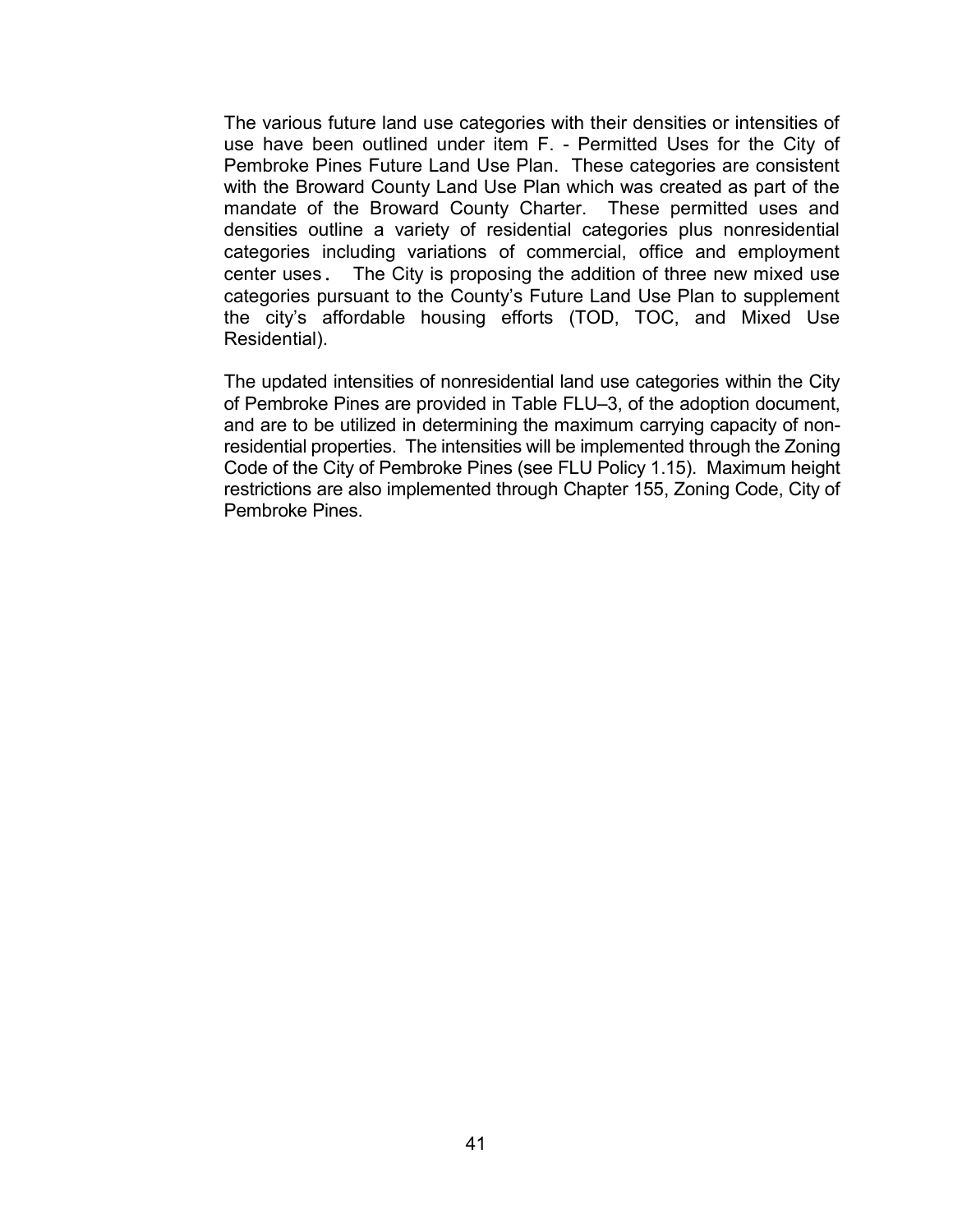Note: The above is being deleted from the support document and added into the adoption document.